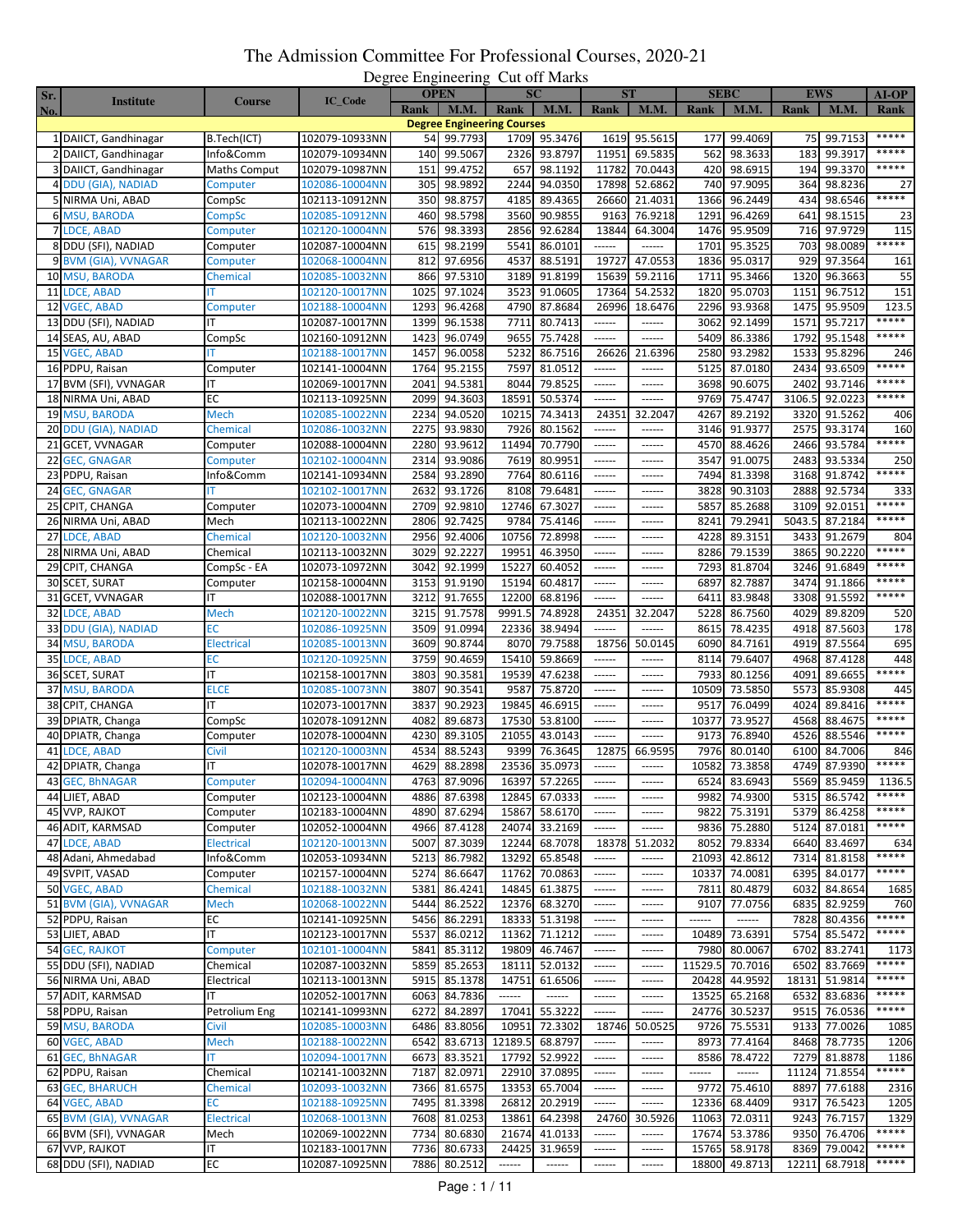| Sr. |                              |                                 |                |         | Desire Lugniering<br><b>OPEN</b> |                        | $\mathbf{u}$<br><b>SC</b> | <b>ST</b>   |                        |                        | <b>SEBC</b>   |             | <b>EWS</b>    | $AI-OP$       |
|-----|------------------------------|---------------------------------|----------------|---------|----------------------------------|------------------------|---------------------------|-------------|------------------------|------------------------|---------------|-------------|---------------|---------------|
|     | <b>Institute</b>             | <b>Course</b>                   | <b>IC_Code</b> |         | <b>M.M.</b>                      |                        | M.M.                      | <b>Rank</b> | <b>M.M.</b>            | <b>Rank</b>            | <b>M.M.</b>   | <b>Rank</b> | M.M.          |               |
| No. | 69 VGEC, ABAD                |                                 |                | Rank    |                                  | Rank<br>12563          | 67.8049                   | 14709       | 61.7711                | 10739                  | 72.9319       | 10064       | 74.7341       | Rank<br>2322  |
|     |                              | Civil                           | 102188-10003NN | 7912    | 80.1814                          |                        |                           |             |                        |                        |               |             |               | *****         |
|     | 70 SVPIT, VASAD              | ΙT                              | 102157-10017NN | 8525    | 78.6396                          | ------                 | ------                    | ------      | ------                 | 15853                  | 58.6586       | 9230        | 76.7459       |               |
| 71  | <b>LDCE, ABAD</b>            | Auto                            | 102120-10027NN | 8672    | 78.2354                          | 25228                  | 28.6670                   | ------      | ------                 | 16086                  | 58.0169       | 12557       | 67.8368       | 980<br>*****  |
| 72  | NIRMA Uni, ABAD              | Civil                           | 102113-10003NN | 8751.5  | 77.9999                          | 14471                  | 62.4609                   | ------      | ------                 | 20724                  | 44.0635       | 13734       | 64.637        |               |
|     | 73 LJIET, ABAD               | Info&Comm                       | 102123-10934NN | 8825    | 77.8121                          | 19489                  | 47.8009                   | ------      | ------                 | 17070                  | 55.2253       | 9710        | 75.5909       | *****         |
|     | 74 LDRP, GNAGAR              | Computer                        | 102121-10004NN | 8831    | 77.8067                          | 23066                  | 36.5566                   | ------      | ------                 | 22641                  | 38.0211       | 10434       | 73.790        | *****         |
| 75  | <b>SSASIT, SURAT</b>         | Computer                        | 102173-10004NN | 9113    | 77.0445                          | ------                 | ------                    | ------      | ------                 | 18662                  | 50.3112       | 9700        | 75.5942       | *****         |
|     | 76 NIRMA Uni, ABAD           | ΙC                              | 102113-10935NN | 9189    | 76.8513                          | ------                 | $\cdots \cdots \cdots$    | ------      | ------                 | ------                 | ------        | 14272.5     | 63.0320       | *****         |
|     | 77 IAR, Gandhinagar          | Computer                        | 102077-10004NN | 9221    | 76.7666                          | 19172                  | 48.7993                   | ------      | ------                 | 22798                  | 37.4622       | 10746       | 72.9235       | *****         |
|     | 78 LDCE, ABAD                | C                               | 102120-10935NN | 9292    | 76.6138                          | 25465                  | 27.6206                   | ------      | ------                 | 16869                  | 55.8443       | 10741       | 72.9285       | 1473          |
| 79  | <b>VGEC, ABAD</b>            | <b>Electrical</b>               | 102188-10013NN | 9580    | 75.8945                          | 16405                  | 57.2098                   | ------      | ------                 | 12570                  | 67.7850       | 11677       | 70.3287       | 1581          |
| 80  | <b>LEC, MORBI</b>            |                                 | 102122-10017NN | 9682    | 75.6456                          | 21588                  | 41.2774                   | ------      | ------                 | 11593                  | 70.523        | 10483       | 73.6498       | 2254          |
| 81  | <b>GEC, SURAT</b>            | Mech                            | 102081-10022NN | 9889    | 75.1479                          | ------                 | ------                    | ------      | ------                 | 14284                  | 63.0119       | 10943       | 72.3491       | 2122          |
| 82  | <b>DDU (GIA), NADIAD</b>     | IC                              | 102086-10935NN | 9951    | 74.9624                          | ------                 | ------                    | ------      | ------                 | 20079                  | 45.9870       | 11547       | 70.6618       | 1730          |
|     |                              |                                 |                |         |                                  |                        |                           | ------      | ------                 | 16141                  |               |             |               |               |
| 83  | <b>GEC, PATAN</b>            | CompSc                          | 102100-10912NN | 10101   | 74.6428                          | 25783                  | 26.1002                   |             |                        |                        | 57.8801       | 11459       | 70.8596       | 1535<br>***** |
|     | 84 IITRAM, ABAD              | Mech                            | 102112-10022NN | 10220   | 74.3290                          | 24123                  | 33.0434                   | ------      | ------                 | 24060                  | 33.2613       | 14207       | 63.2327       | *****         |
|     | 85 PDPU, Raisan              | Mech                            | 102141-10022NN | 10246   | 74.2659                          | 16727                  | 56.2185                   | ------      | ------                 | ------                 | ------        | 17455       | 53.983        |               |
| 86  | <b>GEC, MODASA</b>           | Computer                        | 102098-10004NN | 10293   | 74.1321                          | 27269.3                | 14.7653                   | ------      | ------                 | 14365                  | 62.7774       | 12715       | 67.3864       | 1965          |
| 87  | LDRP, GNAGAR                 | ΙT                              | 102121-10017NN | 10678   | 73.0800                          | 20833                  | 43.7273                   | ------      | ------                 | 2496:                  | 29.8237       | 11905       | 69.7051       | *****         |
| 88  | <b>DDU (GIA), NADIAD</b>     | Civil                           | 102086-10003NN | 10707   | 73.0151                          | 14954                  | 61.1041                   | 23145       | 36.3309                | 15068                  | 60.8081       | 12646       | 67.5533       | 2062          |
| 89  | <b>INDUS Uni., ABAD</b>      | Computer                        | 102111-10004NN | 10964   | 72.3048                          | ------                 | ------                    | ------      | ------                 | ------                 | ------        | 12965       | 66.7130       | *****         |
|     | 90 CKPCET, SURAT             | Computer                        | 102070-10004NN | 10990.5 | 72.2247                          |                        | $- - - - - -$             | ------      | ------                 | 19243                  | 48.589        | 12781       | 67.2390       | *****         |
| 91  | <b>SSEC. BhNAGAR</b>         | т                               | 102165-10017NN | 11051   | 72.0729                          | ------                 | ------                    | ------      | ------                 | 14809                  | 61.4779       | 12089       | 69.1522       | 2402.5        |
| 92  | <b>BVM (GIA), VVNAGAR</b>    | Civil                           | 102068-10003NN | 11063   | 72.0311                          | 17485                  | 53.9160                   | 2177        | 40.7319                | 15005                  | 60.9747       | 12990       | 66.6394       | 2385          |
| 93  | <b>LDCE, ABAD</b>            | Environment                     | 102120-10016NN | 11099   | 71.9165                          | 22761                  | 37.5668                   | ------      | ------                 | 20870                  | 43.6134       | 15550       | 59.4636       | 1399          |
|     | 94 NLJIET, Abad              | CompSc (AI Mach L102189-10973NN |                | 11175   | 71.7097                          | 27334                  | 11.8267                   | ------      | $- - - - - -$          | ------                 | $-----1$      | 14210       | 63.2315       | *****         |
|     |                              |                                 | 102096-10004NN | 11383   | 71.0619                          | 23535.5                | 35.1008                   | ------      |                        | 17184                  |               | 13806       | 64.4335       | 1944.5        |
|     | 95 GEC, DAHOD                | Computer                        |                |         |                                  |                        |                           |             |                        |                        | 54.8813       |             |               |               |
| 96  | <b>GEC, SURAT</b>            | Electrical                      | 102081-10013NN | 11456   | 70.8643                          | 26871                  | 19.8412                   | 25098       | 29.2034                | 17685                  | 53.3489       | 15397       | 59.9036       | 2697          |
| 97  | <b>GEC, SURAT</b>            | Civil                           | 102081-10003NN | 11776.5 | 70.0650                          | 25241                  | 28.6402                   | 16536       | 56.7617                | 16908                  | 55.7223       | 14950       | 61.1238       | 2615          |
|     | 98 GEC, MODASA               | т                               | 102098-10017NN | 12160   | 68.9595                          | ------                 | ------                    | ------      | ------                 | 16272                  | 57.5581       | 13528.5     | 65.2101       | 2401.5        |
|     | 99 INDUS Uni., ABAD          | CompSc                          | 102111-10912NN | 12197   | 68.8360                          | ------                 | ------                    | ------      | ------                 |                        | ------        | 15161       | 60.5681       | *****         |
|     | 100 RNGPIT, Isroli           | CompSc                          | 102146-10912NN | 12240   | 68.7159                          | 17865                  | 52.7526                   | ------      | ------                 | 17923                  | 52.6126       | 14316       | 62.9126       | *****         |
| 101 | <b>BVM (GIA), VVNAGAR</b>    | ELCE                            | 102068-10073NN | 12305   | 68.5050                          | ------                 | $- - - - - -$             | ------      | ------                 | 20574                  | 44.5095       | 16546       | 56.7288       | 1428          |
| 102 | SPEC, Linch                  | Computer                        | 102148-10004NN | 12677   | 67.4658                          | ------                 | ------                    | ------      | ------                 | ------                 | ------        | 15836       | 58.6750       | *****         |
| 103 | <b>GEC, RAJKOT</b>           | Mech                            | 102101-10022NN | 12985   | 66.6542                          | ------                 | ------                    | ------      | ------                 | 17487                  | 53.9160       | 15054       | 60.8376       | 3011          |
|     | 104 INDUS Uni., ABAD         | T                               | 102111-10017NN | 13023   | 66.5587                          | ------                 | ------                    | ------      | ------                 | ------                 | ------        | 14397       | 62.6929       | *****         |
| 105 | GIT, G.NAGAR                 | Computer                        | 102089-10004NN | 13058   | 66.4877                          | 25783                  | 26.1002                   | ------      | ------                 | 2368                   | 34.5930       | 15980       | 58.3131       | *****         |
|     | 106 SEAS, AU, ABAD           | Mech                            | 102160-10022NN | 13316   | 65.7927                          | ------                 | ------                    | ------      | ------                 | ------                 | ------        | 15166       | 60.5302       | *****         |
|     | 107 BIT, VADODAR             |                                 | 102064-10912NN | 13515   | 65.2498                          | ------                 | ------                    | ------      | ------                 | ------                 | ------        | 15773       | 58.902        | *****         |
|     |                              | CompSc                          |                |         |                                  |                        |                           |             |                        |                        |               |             |               |               |
|     | 108 GEC, SURAT               | ЕC                              | 102081-10925NN | 13739   | 64.6229                          | ------                 | $- - - - - -$             | ------      | ------                 | 23443                  | 35.3515       | 17116       | 55.0789       | 1838.5        |
|     | 109 GEC, GNAGAR              | ЕC                              | 102102-10925NN | 13848   | 64.2878                          | ------                 | .                         |             | ------                 | 19906                  | 46.5317       | 16409       | 57.1910       | 1989          |
| 110 | <b>GEC, VALSAD</b>           | <b>Chemical</b>                 | 102103-10032NN | 13896   | 64.1499                          | ------                 | ------                    | ------      | ------                 | 21034                  | 43.089        | 17577       | 53.6749       | 3406          |
| 111 | AIT, ABAD                    | Computer                        | 102055-10004NN | 14001   | 63.8189                          | ------                 | ------                    | ------      | ------                 | ------                 | ------        | 16184       | 57.7746       | *****         |
|     | 112 GEC, BhNAGAR             | Civil                           | 102094-10003NN |         | 14447 62.5295                    | $- - - - - -$          | ------                    | ------      | ------                 | 19132                  | 48.9361       |             | 19893 46.5427 | 2830          |
|     | 113 DARSHAN, RAJKOT          | Computer                        | 102076-10004NN |         | 14472 62.4609                    | $- - - - - -$          | ------                    | ------      | ------                 | ------                 | $- - - - - -$ |             | 16303 57.4796 | *****         |
|     | 114 SEAS, AU, ABAD           | Chemical                        | 102160-10032NN | 15133   | 60.6311                          | ------                 | ------                    | ------      | ------                 | $- - - - - -$          | ------        | ------      | ------        | *****         |
|     | 115 MSU, BARODA              | Met. Mat. Eng.                  | 102085-10942NN |         | 15263 60.3132                    | ------                 | ------                    | ------      | ------                 | $- - - - - -$          | $-----$       | 20559       | 44.5718       | 2089          |
|     | 116 GSFCU, Vadodara          | CompSc                          | 102163-10912NN |         | 15353 60.0702                    | $- - - - - -$          | ------                    | ------      | ------                 | $- - - - - -$          | $-----1$      | 21244.5     | 42.3829       | *****         |
|     | 117 IAR, Gandhinagar         | ΙT                              | 102077-10017NN |         | 15412.5 59.8452                  | 24065                  | 33.2536                   | ------      | ------                 | $- - - - - -$          | ------        | 18455       | 50.9956       | *****         |
|     | 118 VGEC, ABAD               | ΙC                              | 102188-10935NN |         | 16051 58.1286                    | ------                 | ------                    | ------      | ------                 | 26698                  | 21.1027       | 18046       | 52.2260       | 2524          |
|     | 119 GEC, RAJKOT              | Civil                           | 102101-10003NN |         | 16098 57.9845                    | ------                 | $-----1$                  |             | ------                 | 19321                  | 48.3145       | 18788       | 49.9028       | 2414          |
|     | 120 LDCE, ABAD               | <b>Bio-Med</b>                  | 102120-10638NN |         | 16330 57.4035                    | ------                 | ------                    | ------      | ------                 | $-----1$               | ------        | 19537       | 47.6332       | 3245          |
|     |                              |                                 |                |         |                                  |                        | ------                    | ------      | ------                 | 24698                  | 30.8191       | 19790       | 46.8321       | 4559          |
|     | 121 LEC, MORBI               | Chemical                        | 102122-10032NN |         | 16541 56.7508                    | ------                 |                           |             |                        |                        |               |             |               | *****         |
|     | 122 PPSSE, PPS Uni., Kosamba | Computer                        | 102139-10004NN |         | 16630 56.5188                    | $\cdots \cdots \cdots$ | ------                    | ------      | ------                 | $- - - - - -$          | ------        | 18228       | 51.6738       |               |
|     | 123 IITRAM, ABAD             | Electrical                      | 102112-10013NN |         | 16823 55.9659                    | ------                 | ------                    | ------      | ------                 | ------                 | ------        | 23215       | 36.0666       | *****         |
|     | 124 AIT, ABAD                | IΤ                              | 102055-10017NN |         | 17056 55.2929                    | $- - - - - -$          | $- - - - - -$             | ------      | ------                 | $- - - - - -$          | $- - - - - -$ | 18757       | 50.0107       | *****         |
|     | 125 GIDCDEC, NAVSARI         | Computer                        | 102092-10004NN |         | 17303 54.4722                    | $-----1$               | ------                    | ------      | ------                 | 21955                  | 40.0670       | 19294       | 48.3896       | *****         |
|     | 126 GIT, G.NAGAR             | IΤ                              | 102089-10017NN |         | 17477 53.9340                    | $-----1$               | $-----1$                  | ------      | ------                 | $- - - - - -$          | $- - - - - -$ | 20921       | 43.4290       | *****         |
|     | 127 NLJIET, Abad             | ΙT                              | 102189-10017NN |         | 18252 51.5802                    | $-----1$               | ------                    | ------      | ------                 | $- - - - - -$          | ------        | 21146       | 42.7076       | *****         |
|     | 128 BVM (SFI), VVNAGAR       | ЕC                              | 102069-10925NN |         | 18435 51.0388                    | $\cdots \cdots \cdots$ | ------                    | ------      | ------                 | $\cdots \cdots \cdots$ | $-----1$      | 24997       | 29.6722       | *****         |
|     | 129 GEC, VALSAD              | <b>Electrical</b>               | 102103-10013NN |         | 18515.5 50.7465                  | $- - - - - -$          | ------                    | 24835       | 30.2567                | 23833                  | 34.0298       | ------      | $- - - - - -$ | 3212          |
|     | 130 DDU (SFI), NADIAD        | IC                              | 102087-10935NN | 18897   | 49.5873                          | ------                 | ------                    | ------      | ------                 | $- - - - - -$          | ------        | 19531       | 47.6536       | *****         |
|     | 131 PIET, VAGHODIA           | CompSc                          | 102142-10912NN |         | 18974 49.3635                    | $- - - - - -$          | ------                    | ------      | $- - - - - -$          | $- - - - - -$          | ------        | 27151       | 16.9872       | *****         |
|     | 132 Aditya, Abad             | Computer                        | 102054-10004NN |         | 19476 47.8391                    | ------                 | ------                    | ------      | ------                 | 50052                  | 41.1804       | 21583       | 41.2811       | *****         |
|     | 133 MBPIT, VVNAGAR           | ΙT                              | 102127-10017NN |         | 19559 47.5642                    | $- - - - - -$          | $- - - - - -$             | ------      | ------                 | $\cdots \cdots \cdots$ | $-----$       | 22272       | 39.1573       | *****         |
|     | 134 SSNPITR, Umrakh          | CompSc                          | 102172-10912NN |         | 19561 47.5538                    | ------                 | ------                    | ------      | ------                 | ------                 | ------        | 22077       | 39.7405       | *****         |
|     |                              |                                 |                |         |                                  |                        | $- - - - - -$             |             | ------                 |                        |               | ------      | ------        | *****         |
|     | 135 NAVRACHNA, Vadodara      | CompSc                          | 102162-10912NN | 19827   | 46.7216                          | $-----1$               |                           | ------      |                        | $- - - - - -$          |               |             |               |               |
|     | 136 GEC, BHARUCH             | Civil                           | 102093-10003NN | 20455   | 44.8733                          | $\cdots \cdots \cdots$ | ------                    | 24831       | 30.2993                | $- - - - - -$          | ------        | 25531       | 27.3693       | 5660          |
|     | 137 GEC, BHUJ                | <b>Chemical</b>                 | 102095-10032NN |         | 20707 44.1161                    | $^{***}$               | $\cdots \cdots \cdots$    | ------      | $\cdots \cdots \cdots$ |                        | 27215 15.9422 |             | 22840 37.2965 | 3406          |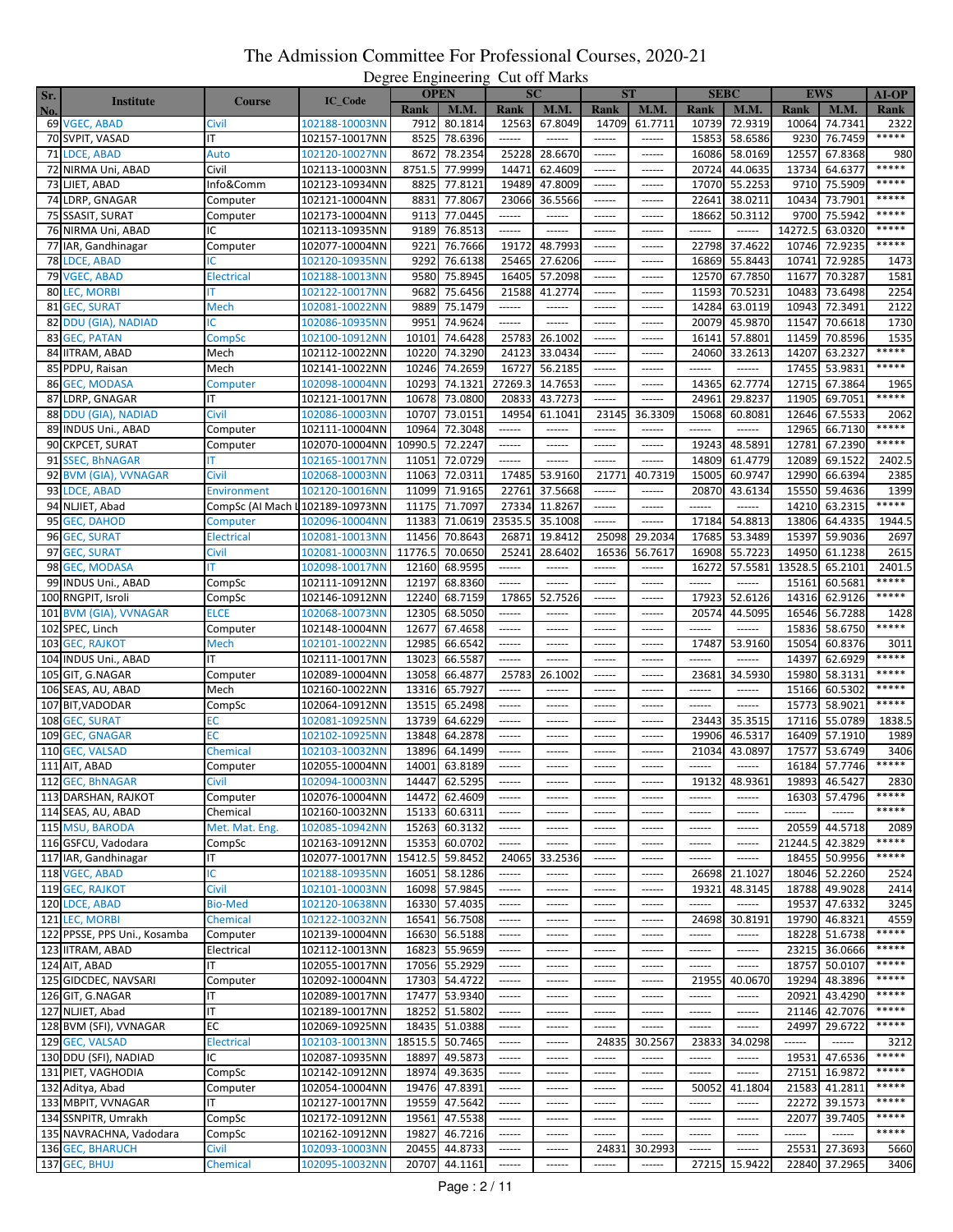|     |                              |                                   |                |             | $P_{\rm v}$<br><b>OPEN</b> |                                                                                                                                                                                                                                                                                                                                                                                                                                                                                        | <b>SC</b>              |                 | <b>ST</b>     |                 | <b>SEBC</b>   |                 | <b>EWS</b>      |               |
|-----|------------------------------|-----------------------------------|----------------|-------------|----------------------------|----------------------------------------------------------------------------------------------------------------------------------------------------------------------------------------------------------------------------------------------------------------------------------------------------------------------------------------------------------------------------------------------------------------------------------------------------------------------------------------|------------------------|-----------------|---------------|-----------------|---------------|-----------------|-----------------|---------------|
| Sr. | <b>Institute</b>             | <b>Course</b>                     | IC_Code        |             |                            |                                                                                                                                                                                                                                                                                                                                                                                                                                                                                        |                        |                 |               |                 |               |                 |                 | <b>AI-OP</b>  |
| No. |                              |                                   |                | <b>Rank</b> | M.M.                       | Rank                                                                                                                                                                                                                                                                                                                                                                                                                                                                                   | <b>M.M.</b>            | Rank            | <b>M.M.</b>   | Rank            | M.M.          | <b>Rank</b>     | M.M             | Rank<br>***** |
|     | 138 SALITER, Abad            | Computer                          | 102152-10004NN | 20797       | 43.8259                    | $\cdots \cdots \cdots$                                                                                                                                                                                                                                                                                                                                                                                                                                                                 |                        |                 | ------        | ------          | ------        | 22722           | 37.7316         |               |
|     | 139 PDPU, Raisan             | Electrical                        | 102141-10013NN | 21236       | 42.4357                    | ------                                                                                                                                                                                                                                                                                                                                                                                                                                                                                 | ------                 | ------          | ------        | ------          | ------        | ------          | ------          | *****         |
|     | 140 GEC, RAJKOT              | <b>Electrical - EA</b>            | 102101-10979NN | 21570       | 41.3151                    | ------                                                                                                                                                                                                                                                                                                                                                                                                                                                                                 | ------                 | ------          | ------        | 26347           | 23.5004       | ------          | ------          | 4747          |
|     | 141 GEC, VALSAD              | Civil                             | 102103-10003NN | 21586.5     | 41.2811                    | ------                                                                                                                                                                                                                                                                                                                                                                                                                                                                                 | $-----1$               | 24243           | 32.6140       | ------          | $-----1$      | ------          | ------          | 3016          |
|     | 142 BIT, VADODAR             | IT - EA                           | 102064-10981NN | 22620       | 38.0662                    | ------                                                                                                                                                                                                                                                                                                                                                                                                                                                                                 | ------                 | ------          | ------        | ------          | ------        |                 |                 | *****         |
|     | 143 GCET, VVNAGAR            | Chemical                          | 102088-10032NN | 23235       | 35.9797                    |                                                                                                                                                                                                                                                                                                                                                                                                                                                                                        | $- - - - - - -$        | $- - - - - - -$ | ------        | $- - - - - -$   | $- - - - - -$ | $- - - - - - -$ | $- - - - - -$   | *****         |
|     | 144 MBPIT, VVNAGAR           | Computer                          | 102127-10004NN | 23342       | 35.6237                    | ------                                                                                                                                                                                                                                                                                                                                                                                                                                                                                 | ------                 | ------          | ------        | $1 - 1 - 1 - 1$ | $- - - - -$   | ------          | ------          | *****         |
|     |                              |                                   |                |             |                            |                                                                                                                                                                                                                                                                                                                                                                                                                                                                                        |                        |                 | ------        |                 |               |                 | $- - - - - -$   | *****         |
|     | 145 PPSSE, PPS Uni., Kosamba | ΙT                                | 102139-10017NN | 24045       | 33.3301                    | $-----1$                                                                                                                                                                                                                                                                                                                                                                                                                                                                               | $- - - - - -$          | $- - - - - -$   |               | $- - - - - -$   | $- - - - - -$ | $- - - - - - -$ |                 | *****         |
|     | 146 SalETI, Abad             | IT                                | 102151-10017NN | 24245       | 32.6113                    | $-----1$                                                                                                                                                                                                                                                                                                                                                                                                                                                                               | $- - - - - - -$        | ------          | ------        | ------          | ------        | ------          | ------          |               |
|     | 147 SPEC, Linch              | ΙT                                | 102148-10017NN | 24412       | 31.9963                    | ------                                                                                                                                                                                                                                                                                                                                                                                                                                                                                 | ------                 | ------          | ------        | ------          | ------        | ------          | ------          | *****         |
|     | 148 DDU (SFI), NADIAD        | Mech                              | 102087-10022NN | 24711       | 30.7829                    | $-----1$                                                                                                                                                                                                                                                                                                                                                                                                                                                                               | $- - - - - - -$        | ------          | ------        | $- - - - - -$   | ------        | ------          | ------          | *****         |
|     | 149 GEC, VALSAD              | Mech                              | 102103-10022NN | 25399       | 27.9698                    | ------                                                                                                                                                                                                                                                                                                                                                                                                                                                                                 | $- - - - - -$          | ------          | ------        | $- - - - - -$   | ------        | ------          | ------          | 7136          |
|     | 150 GEC, PATAN               | Civil                             | 102100-10003NN | 25600       | 26.9634                    | $-----1$                                                                                                                                                                                                                                                                                                                                                                                                                                                                               | ------                 | ------          | ------        | ------          | $- - - - - -$ | $- - - - - - -$ | $- - - - - -$   | 5872          |
|     | 151 GEC, BHARUCH             | Mech                              | 102093-10022NN | 26607       | 21.8725                    | ------                                                                                                                                                                                                                                                                                                                                                                                                                                                                                 | ------                 | ------          | ------        | ------          | ------        | ------          | ------          | 6729          |
|     | 152 GEC, BhNAGAR             | Mech                              | 102094-10022NN | 27127       | 17.2571                    | ------                                                                                                                                                                                                                                                                                                                                                                                                                                                                                 | $- - - - - -$          | $- - - - - -$   | ------        | $- - - - - -$   | $- - - - - -$ | $- - - - - -$   | $- - - - - -$   | 8733          |
|     | 153 LEC, MORBI               | Mech                              | 102122-10022NN | 27315.5     | 13.2782                    | ------                                                                                                                                                                                                                                                                                                                                                                                                                                                                                 | ------                 | ------          | ------        | ------          | $- - - - -$   | ------          | ------          | 6834          |
|     |                              |                                   |                |             |                            |                                                                                                                                                                                                                                                                                                                                                                                                                                                                                        |                        |                 |               |                 |               |                 |                 | *****         |
|     | 154 CGPIT, TARSADI           | Computer                          | 102074-10004NN | 50030       | 46.8480                    |                                                                                                                                                                                                                                                                                                                                                                                                                                                                                        | $- - - - - -$          | $- - - - - -$   | ------        | $- - - - - -$   | $- - - - - -$ | $- - - - - -$   | $- - - - -$     |               |
|     | 155 Aadishwar, Bhoyan        | AI                                | 102181-10959NN | <b>VAC</b>  | <b>VAC</b>                 | ------                                                                                                                                                                                                                                                                                                                                                                                                                                                                                 | $-----$                | ------          | ------        | ------          | ------        | ------          | ------          | *****         |
|     | 156 Aadishwar, Bhoyan        | Auto                              | 102181-10027NN | <b>VAC</b>  | <b>VAC</b>                 | $- - - - - -$                                                                                                                                                                                                                                                                                                                                                                                                                                                                          | ------                 | ------          | ------        | ------          | ------        | ------          | ------          | *****         |
|     | 157 Aadishwar, Bhoyan        | <b>Block Chain</b>                | 102181-10963NN | <b>VAC</b>  | <b>VAC</b>                 |                                                                                                                                                                                                                                                                                                                                                                                                                                                                                        | $- - - - - -$          | ------          | ------        | $- - - - - -$   | $- - - - - -$ | $- - - - - -$   | $- - - - - -$   | *****         |
|     | 158 Aadishwar, Bhoyan        | Chemical                          | 102181-10032NN | <b>VAC</b>  | <b>VAC</b>                 | ------                                                                                                                                                                                                                                                                                                                                                                                                                                                                                 | ------                 | ------          | ------        | ------          | ------        | ------          | ------          | *****         |
|     | 159 Aadishwar, Bhoyan        | Civil                             | 102181-10003NN | <b>VAC</b>  | VAC                        | $- - - - - -$                                                                                                                                                                                                                                                                                                                                                                                                                                                                          | $- - - - - -$          | $- - - - - - -$ | ------        | $- - - - - - -$ | $- - - - - -$ | $- - - - - - -$ | $- - - - - -$   | *****         |
|     | 160 Aadishwar, Bhoyan        | Cloud Tech Inf Sec 102181-10965NN |                | <b>VAC</b>  | <b>VAC</b>                 | ------                                                                                                                                                                                                                                                                                                                                                                                                                                                                                 | ------                 | ------          | ------        | ------          | ------        | ------          | ------          | *****         |
|     | 161 Aadishwar, Bhoyan        | Computer                          | 102181-10004NN | <b>VAC</b>  | <b>VAC</b>                 |                                                                                                                                                                                                                                                                                                                                                                                                                                                                                        | $- - - - - -$          | ------          | ------        | $- - - - - - -$ | ------        | $- - - - - -$   | ------          | *****         |
|     |                              |                                   |                | <b>VAC</b>  | <b>VAC</b>                 |                                                                                                                                                                                                                                                                                                                                                                                                                                                                                        |                        |                 |               |                 |               |                 |                 | *****         |
|     | 162 Aadishwar, Bhoyan        | Data Sci.                         | 102181-10976NN |             |                            | ------                                                                                                                                                                                                                                                                                                                                                                                                                                                                                 | ------                 | ------          | ------        | ------          | ------        | ------          | ------          | *****         |
|     | 163 Aadishwar, Bhoyan        | ЕC                                | 102181-10925NN | <b>VAC</b>  | <b>VAC</b>                 | ------                                                                                                                                                                                                                                                                                                                                                                                                                                                                                 | $- - - - - - -$        | $- - - - - -$   | ------        | ------          | ------        | $- - - - - -$   |                 |               |
|     | 164 Aadishwar, Bhoyan        | Electrical                        | 102181-10013NN | <b>VAC</b>  | <b>VAC</b>                 | ------                                                                                                                                                                                                                                                                                                                                                                                                                                                                                 | ------                 | ------          | ------        | ------          | ------        | ------          | ------          | *****         |
|     | 165 Aadishwar, Bhoyan        | Env. Eng.                         | 102181-10992NN | <b>VAC</b>  | <b>VAC</b>                 | ------                                                                                                                                                                                                                                                                                                                                                                                                                                                                                 | ------                 | ------          | ------        | -----           | ------        | ------          | -----           | *****         |
|     | 166 Aadishwar, Bhoyan        | ıτ                                | 102181-10017NN | <b>VAC</b>  | <b>VAC</b>                 | ------                                                                                                                                                                                                                                                                                                                                                                                                                                                                                 | $-----1$               | $-----$         | ------        | ------          | $- - - - - -$ | ------          | ------          | *****         |
|     | 167 Aadishwar, Bhoyan        | Mech                              | 102181-10022NN | <b>VAC</b>  | <b>VAC</b>                 | ------                                                                                                                                                                                                                                                                                                                                                                                                                                                                                 | ------                 | ------          | ------        | ------          | ------        | ------          | ------          | *****         |
|     | 168 Aadishwar, Bhoyan        | Mobile App                        | 102181-10989NN | <b>VAC</b>  | <b>VAC</b>                 | $- - - - - -$                                                                                                                                                                                                                                                                                                                                                                                                                                                                          | $- - - - - - -$        | ------          | ------        | $- - - - - -$   | $- - - - - -$ | $- - - - - - -$ | $- - - - - -$   | *****         |
|     | 169 Adani, Ahmedabad         | Civil Infra.                      | 102053-10905NN | <b>VAC</b>  | <b>VAC</b>                 | ------                                                                                                                                                                                                                                                                                                                                                                                                                                                                                 | ------                 | ------          | ------        | ------          | ------        | ------          | ------          | *****         |
|     | 170 Adani, Ahmedabad         | Electrical                        | 102053-10013NN | <b>VAC</b>  | VAC                        | $- - - - - -$                                                                                                                                                                                                                                                                                                                                                                                                                                                                          | $- - - - - -$          | $-----1$        | ------        | ------          | $-----1$      | ------          | $-----1$        | *****         |
|     | 171 ADIT, KARMSAD            | Auto                              | 102052-10027NN | <b>VAC</b>  | <b>VAC</b>                 | ------                                                                                                                                                                                                                                                                                                                                                                                                                                                                                 | ------                 | ------          | ------        | ------          | ------        | ------          | ------          | *****         |
| 172 |                              | Civil                             |                | <b>VAC</b>  | <b>VAC</b>                 |                                                                                                                                                                                                                                                                                                                                                                                                                                                                                        | ------                 | ------          | ------        | ------          | ------        |                 | ------          | *****         |
|     | ADIT, KARMSAD                |                                   | 102052-10003NN |             |                            | ------                                                                                                                                                                                                                                                                                                                                                                                                                                                                                 |                        |                 |               |                 |               | ------          |                 | *****         |
|     | 173 ADIT, KARMSAD            | ЕC                                | 102052-10925NN | <b>VAC</b>  | <b>VAC</b>                 | $- - - - - -$                                                                                                                                                                                                                                                                                                                                                                                                                                                                          | $- - - - - -$          | ------          | ------        | ------          | ------        | ------          | ------          | *****         |
|     | 174 ADIT, KARMSAD            | Electrical                        | 102052-10013NN | <b>VAC</b>  | <b>VAC</b>                 | $-----1$                                                                                                                                                                                                                                                                                                                                                                                                                                                                               | $- - - - - -$          | ------          | ------        | ------          | ------        | $- - - - - -$   | ------          |               |
|     | 175 ADIT, KARMSAD            | FoodTech                          | 102052-10932NN | <b>VAC</b>  | <b>VAC</b>                 | ------                                                                                                                                                                                                                                                                                                                                                                                                                                                                                 | ------                 | ------          | ------        | ------          | ------        | ------          | ------          | *****         |
|     | 176 ADIT, KARMSAD            | Mech                              | 102052-10022NN | <b>VAC</b>  | <b>VAC</b>                 | ------                                                                                                                                                                                                                                                                                                                                                                                                                                                                                 | ------                 | ------          | ------        | ------          | ------        | ------          | ------          | *****         |
|     | 177 Aditya, Abad             | Aero                              | 102054-10901NN | <b>VAC</b>  | <b>VAC</b>                 | $-----1$                                                                                                                                                                                                                                                                                                                                                                                                                                                                               | $- - - - - -$          | $- - - - - -$   | ------        | $- - - - - -$   | ------        | $- - - - - - -$ | $- - - - - -$   | *****         |
|     | 178 Aditya, Abad             | Chemical                          | 102054-10032NN | <b>VAC</b>  | <b>VAC</b>                 | ------                                                                                                                                                                                                                                                                                                                                                                                                                                                                                 |                        |                 | ------        |                 |               | ------          | ------          | *****         |
|     | 179 Aditya, Abad             | Civil                             | 102054-10003NN | <b>VAC</b>  | <b>VAC</b>                 | ------                                                                                                                                                                                                                                                                                                                                                                                                                                                                                 | ------                 | ------          | ------        | ------          | $- - - - - -$ | ------          | ------          | *****         |
|     | 180 Aditya, Abad             | Electrical                        | 102054-10013NN | <b>VAC</b>  | <b>VAC</b>                 | ------                                                                                                                                                                                                                                                                                                                                                                                                                                                                                 | ------                 | ------          | ------        | ------          | ------        | ------          | ------          | *****         |
|     | 181 Aditya, Abad             | H L                               | 102054-1001/NN | <b>VAC</b>  | VAC                        | ------                                                                                                                                                                                                                                                                                                                                                                                                                                                                                 | ------                 | ------          | ------        | ------          | ------        | ------          | ------          |               |
|     | 182 Aditya, Abad             | Mech                              | 102054-10022NN | <b>VAC</b>  | <b>VAC</b>                 | $-----1$                                                                                                                                                                                                                                                                                                                                                                                                                                                                               | $-----1$               | $-----1$        | $-----1$      | ------          | $-----1$      | $-----1$        | $-----$         | *****         |
|     | 183 Agrawal, Navsari         | Chemical                          | 102149-10032NN | <b>VAC</b>  | <b>VAC</b>                 | ------                                                                                                                                                                                                                                                                                                                                                                                                                                                                                 | $- - - - - -$          | ------          | ------        | $- - - - - -$   | ------        | $- - - - - -$   | $-----$         | *****         |
|     |                              |                                   |                |             |                            |                                                                                                                                                                                                                                                                                                                                                                                                                                                                                        |                        |                 |               |                 |               |                 |                 | *****         |
|     | 184 Agrawal, Navsari         | Civil                             | 102149-10003NN | <b>VAC</b>  | <b>VAC</b>                 | $- - - - - -$                                                                                                                                                                                                                                                                                                                                                                                                                                                                          | $-----1$               | $-----1$        | ------        | ------          | $-----$       | $- - - - - - -$ | $-----1$        | *****         |
|     | 185 Agrawal, Navsari         | Computer                          | 102149-10004NN | <b>VAC</b>  | <b>VAC</b>                 | ------                                                                                                                                                                                                                                                                                                                                                                                                                                                                                 | $- - - - - -$          | ------          | ------        | $-----1$        | ------        | ------          | ------          |               |
|     | 186 Agrawal, Navsari         | Electrical                        | 102149-10013NN | <b>VAC</b>  | <b>VAC</b>                 | $- - - - - -$                                                                                                                                                                                                                                                                                                                                                                                                                                                                          | $- - - - - -$          | $- - - - - -$   | ------        | ------          | ------        | $- - - - - -$   | $- - - - - -$   | *****         |
|     | 187 Agrawal, Navsari         | Mech                              | 102149-10022NN | <b>VAC</b>  | <b>VAC</b>                 | ------                                                                                                                                                                                                                                                                                                                                                                                                                                                                                 | ------                 | ------          | ------        | ------          | ------        | ------          | ------          | *****         |
|     | 188 AIT, ABAD                | Auto                              | 102055-10027NN | <b>VAC</b>  | <b>VAC</b>                 | ------                                                                                                                                                                                                                                                                                                                                                                                                                                                                                 | $- - - - - -$          | $- - - - - -$   | $- - - - - -$ | $- - - - - -$   | $- - - - - -$ | $- - - - - - -$ | $- - - - - - -$ | *****         |
|     | 189 AIT, ABAD                | Civil                             | 102055-10003NN | <b>VAC</b>  | <b>VAC</b>                 | ------                                                                                                                                                                                                                                                                                                                                                                                                                                                                                 | ------                 | ------          | ------        | ------          | ------        | ------          | ------          | *****         |
|     | 190 AIT, ABAD                | EС                                | 102055-10925NN | <b>VAC</b>  | <b>VAC</b>                 | ------                                                                                                                                                                                                                                                                                                                                                                                                                                                                                 | ------                 | ------          | ------        | ------          | ------        | ------          | ------          | *****         |
|     | 191 AIT, ABAD                | Electrical                        | 102055-10013NN | <b>VAC</b>  | <b>VAC</b>                 | ------                                                                                                                                                                                                                                                                                                                                                                                                                                                                                 | $-----1$               | $-----1$        | $-----1$      | ------          | $-----1$      | $-----1$        | $- - - - - -$   | *****         |
|     | 192 AIT, ABAD                | Mech                              | 102055-10022NN | <b>VAC</b>  | <b>VAC</b>                 | $- - - - - -$                                                                                                                                                                                                                                                                                                                                                                                                                                                                          | ------                 | ------          | ------        | ------          | ------        | ------          | ------          | *****         |
|     | 193 ALPHA, KALOL             | Civil                             | 102056-10003NN | <b>VAC</b>  | <b>VAC</b>                 | $-----1$                                                                                                                                                                                                                                                                                                                                                                                                                                                                               | $- - - - - -$          | $- - - - - -$   | $- - - - - -$ | $- - - - - -$   | $- - - - - -$ | $- - - - - -$   | $- - - - - -$   | *****         |
|     | 194 ALPHA, KALOL             | Computer                          | 102056-10004NN | <b>VAC</b>  | <b>VAC</b>                 | ------                                                                                                                                                                                                                                                                                                                                                                                                                                                                                 | $- - - - - -$          | ------          | ------        | ------          | ------        | ------          | ------          | *****         |
|     |                              | ЕC                                |                |             |                            |                                                                                                                                                                                                                                                                                                                                                                                                                                                                                        |                        |                 |               |                 |               |                 | $- - - - - - -$ | *****         |
|     | 195 ALPHA, KALOL             |                                   | 102056-10925NN | <b>VAC</b>  | <b>VAC</b>                 | $-----1$                                                                                                                                                                                                                                                                                                                                                                                                                                                                               | $-----1$               | $-----1$        | $-----1$      | ------          | $-----1$      | $-----1$        |                 | *****         |
|     | 196 ALPHA, KALOL             | Electrical                        | 102056-10013NN | <b>VAC</b>  | <b>VAC</b>                 | $- - - - - -$                                                                                                                                                                                                                                                                                                                                                                                                                                                                          | $- - - - - -$          | $- - - - - -$   | ------        | $- - - - - -$   | ------        | $- - - - - -$   | ------          | *****         |
|     | 197 ALPHA, KALOL             | ΙT                                | 102056-10017NN | <b>VAC</b>  | <b>VAC</b>                 | $- - - - - -$                                                                                                                                                                                                                                                                                                                                                                                                                                                                          | $- - - - - -$          | $-----1$        | ------        | $- - - - - -$   | $- - - - - -$ | $- - - - - -$   | $- - - - - -$   |               |
|     | 198 ALPHA, KALOL             | Mech                              | 102056-10022NN | <b>VAC</b>  | VAC                        | $\begin{array}{cccccccccc} \multicolumn{2}{c}{} & \multicolumn{2}{c}{} & \multicolumn{2}{c}{} & \multicolumn{2}{c}{} & \multicolumn{2}{c}{} & \multicolumn{2}{c}{} & \multicolumn{2}{c}{} & \multicolumn{2}{c}{} & \multicolumn{2}{c}{} & \multicolumn{2}{c}{} & \multicolumn{2}{c}{} & \multicolumn{2}{c}{} & \multicolumn{2}{c}{} & \multicolumn{2}{c}{} & \multicolumn{2}{c}{} & \multicolumn{2}{c}{} & \multicolumn{2}{c}{} & \multicolumn{2}{c}{} & \multicolumn{2}{c}{} & \mult$ | $-----1$               | $- - - - - -$   | ------        | ------          | $-----1$      | ------          |                 | *****         |
|     | 199 AMIRAJ, SANAND           | Civil                             | 102057-10003NN | <b>VAC</b>  | <b>VAC</b>                 | $\begin{array}{cccccccccc} \multicolumn{2}{c}{} & \multicolumn{2}{c}{} & \multicolumn{2}{c}{} & \multicolumn{2}{c}{} & \multicolumn{2}{c}{} & \multicolumn{2}{c}{} & \multicolumn{2}{c}{} & \multicolumn{2}{c}{} & \multicolumn{2}{c}{} & \multicolumn{2}{c}{} & \multicolumn{2}{c}{} & \multicolumn{2}{c}{} & \multicolumn{2}{c}{} & \multicolumn{2}{c}{} & \multicolumn{2}{c}{} & \multicolumn{2}{c}{} & \multicolumn{2}{c}{} & \multicolumn{2}{c}{} & \multicolumn{2}{c}{} & \mult$ |                        | ------          | ------        | $- - - - - -$   | $- - - - - -$ | $- - - - - -$   | $- - - - - -$   | *****         |
|     | 200 AMIRAJ, SANAND           | CompSc                            | 102057-10912NN | <b>VAC</b>  | <b>VAC</b>                 | $- - - - - -$                                                                                                                                                                                                                                                                                                                                                                                                                                                                          | $-----1$               | ------          | ------        | ------          | ------        | ------          | ------          | *****         |
|     | 201 AMIRAJ, SANAND           | Electrical                        | 102057-10013NN | <b>VAC</b>  | <b>VAC</b>                 | ------                                                                                                                                                                                                                                                                                                                                                                                                                                                                                 | ------                 | ------          | ------        | ------          | ------        | ------          | ------          | *****         |
|     | 202 AMIRAJ, SANAND           | Mech                              | 102057-10022NN | <b>VAC</b>  | <b>VAC</b>                 | $- - - - - -$                                                                                                                                                                                                                                                                                                                                                                                                                                                                          | $- - - - - -$          | $- - - - - -$   | $- - - - - -$ | $- - - - - -$   | $- - - - - -$ | $- - - - - -$   | $- - - - - -$   | *****         |
|     | 203 ApolloET, Abad           | Al Data Sci - EA                  | 102058-10960NN | <b>VAC</b>  | <b>VAC</b>                 | $- - - - - -$                                                                                                                                                                                                                                                                                                                                                                                                                                                                          | ------                 | ------          | ------        | ------          | ------        | ------          | ------          | *****         |
|     | 204 ApolloET, Abad           | Computer                          | 102058-10004NN | <b>VAC</b>  | <b>VAC</b>                 | $- - - - - -$                                                                                                                                                                                                                                                                                                                                                                                                                                                                          | $- - - - - -$          | $- - - - - -$   | $- - - - - -$ | $- - - - - -$   | $- - - - - -$ | $- - - - - -$   | $- - - - - -$   | *****         |
|     | 205 ApolloET, Abad           | ΙT                                | 102058-10017NN | <b>VAC</b>  | <b>VAC</b>                 | ------                                                                                                                                                                                                                                                                                                                                                                                                                                                                                 | $- - - - - -$          | $-----1$        | $- - - - - -$ | ------          | $- - - - - -$ | $- - - - - -$   |                 | *****         |
|     | 206 ApolloET, Abad           | Mech                              | 102058-10022NN | <b>VAC</b>  | <b>VAC</b>                 | $- - - - - -$                                                                                                                                                                                                                                                                                                                                                                                                                                                                          | $\cdots \cdots \cdots$ | ------          |               | ------          | ------        | $- - - - - - -$ | $-----$         | *****         |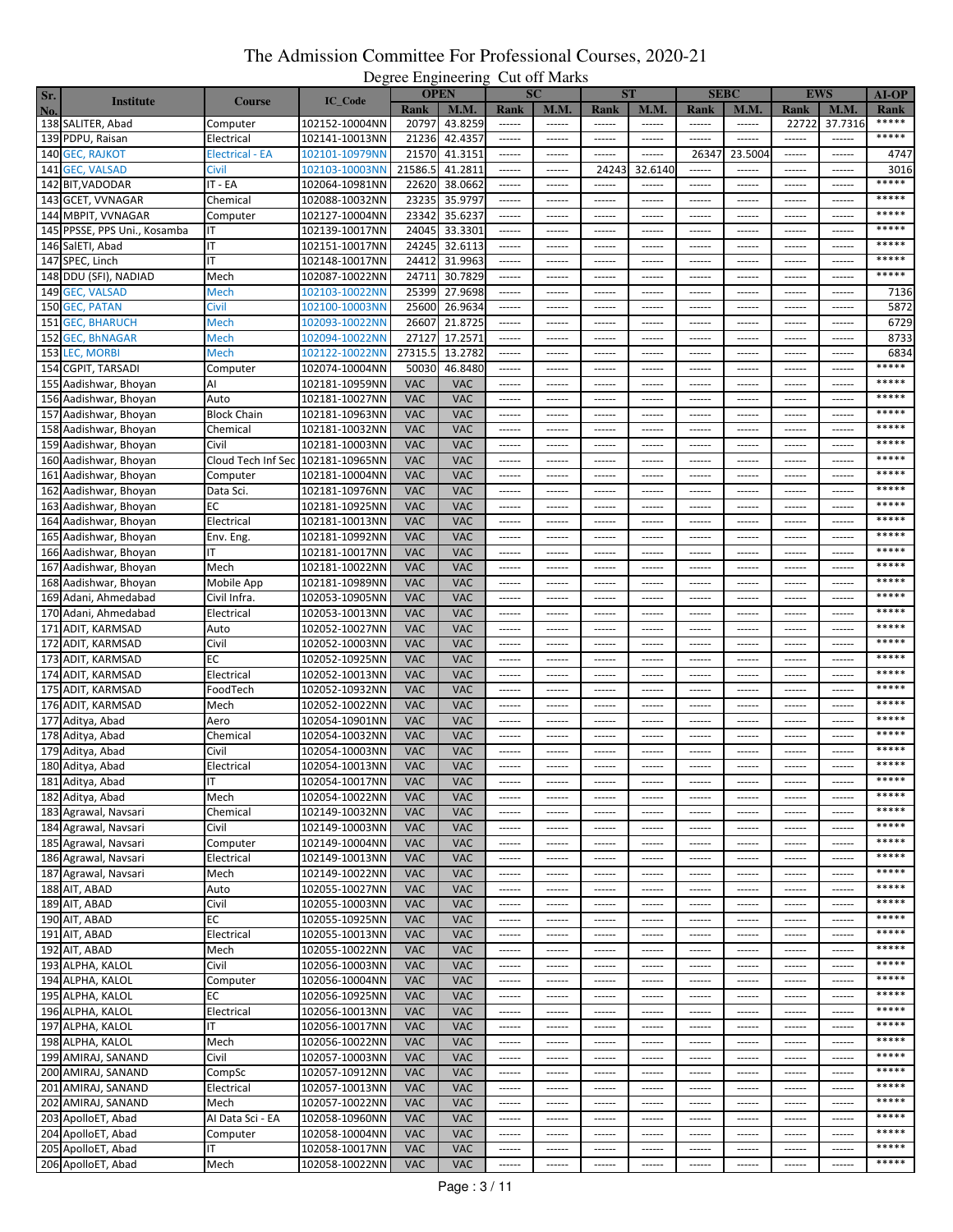|     |                         |                  |                                  |            | $P_{\rm v}$<br><b>OPEN</b> |                                                                                                                                                                                                                                                                                                                                                                                                                                                                                        | $\mathbf{C}$ at $\mathbf{C}$ it in the set<br><b>SC</b> |                        | <b>ST</b>     |                     | <b>SEBC</b>   |                 | <b>EWS</b>               | $AI-OP$       |
|-----|-------------------------|------------------|----------------------------------|------------|----------------------------|----------------------------------------------------------------------------------------------------------------------------------------------------------------------------------------------------------------------------------------------------------------------------------------------------------------------------------------------------------------------------------------------------------------------------------------------------------------------------------------|---------------------------------------------------------|------------------------|---------------|---------------------|---------------|-----------------|--------------------------|---------------|
| Sr. | <b>Institute</b>        | <b>Course</b>    | IC_Code                          | Rank       | <b>M.M.</b>                | Rank                                                                                                                                                                                                                                                                                                                                                                                                                                                                                   | <b>M.M.</b>                                             | Rank                   | <b>M.M.</b>   | Rank                | <b>M.M.</b>   | Rank            | M.M.                     |               |
| No. | 207 Arrdekta, Khedbrahm | Civil            | 102059-10003NN                   | <b>VAC</b> | <b>VAC</b>                 |                                                                                                                                                                                                                                                                                                                                                                                                                                                                                        |                                                         | ------                 | ------        | ------              |               |                 | $\sim$ - $\sim$ - $\sim$ | Rank<br>***** |
|     | 208 Arrdekta, Khedbrahm | Computer         | 102059-10004NN                   | <b>VAC</b> | <b>VAC</b>                 | $-----1$                                                                                                                                                                                                                                                                                                                                                                                                                                                                               | ------                                                  | ------                 | ------        | ------              | ------        | ------          | ------                   | *****         |
|     |                         |                  |                                  |            |                            |                                                                                                                                                                                                                                                                                                                                                                                                                                                                                        |                                                         |                        |               |                     |               |                 |                          | *****         |
|     | 209 Arrdekta, Khedbrahm | EС               | 102059-10925NN                   | <b>VAC</b> | <b>VAC</b>                 | ------                                                                                                                                                                                                                                                                                                                                                                                                                                                                                 | ------                                                  | ------                 | ------        | ------              | ------        | ------          | -----                    | *****         |
|     | 210 Arrdekta, Khedbrahm | Electrical       | 102059-10013NN                   | <b>VAC</b> | <b>VAC</b>                 | ------                                                                                                                                                                                                                                                                                                                                                                                                                                                                                 | ------                                                  | ------                 | ------        | $-----1$            | $-----1$      | ------          | ------                   | *****         |
|     | 211 Arrdekta, Khedbrahm | Mech             | 102059-10022NN                   | <b>VAC</b> | <b>VAC</b>                 | ------                                                                                                                                                                                                                                                                                                                                                                                                                                                                                 | ------                                                  | ------                 | ------        |                     | ------        | -----           |                          |               |
|     | 212 ATMIYA, RAJKOT      | Al Data Sci - EA | 102061-10960NN                   | <b>VAC</b> | <b>VAC</b>                 | $- - - - - -$                                                                                                                                                                                                                                                                                                                                                                                                                                                                          | $- - - - - - -$                                         | $- - - - - -$          | ------        | $- - - - - - -$     | $- - - - - -$ | $- - - - - - -$ | ------                   | *****         |
|     | 213 ATMIYA, RAJKOT      | Auto Robot - EA  | 102061-10962NN                   | <b>VAC</b> | <b>VAC</b>                 | $-----1$                                                                                                                                                                                                                                                                                                                                                                                                                                                                               | ------                                                  | ------                 | ------        | ------              | ------        | ------          | ------                   | *****         |
|     | 214 ATMIYA, RAJKOT      | Civil            | 102061-10003NN                   | <b>VAC</b> | <b>VAC</b>                 |                                                                                                                                                                                                                                                                                                                                                                                                                                                                                        | $- - - - - - -$                                         | $- - - - - -$          | ------        | $-----1$            | $-----1$      | $- - - - - -$   | ------                   | *****         |
|     | 215 ATMIYA, RAJKOT      | Computer         | 102061-10004NN                   | <b>VAC</b> | <b>VAC</b>                 | $-----1$                                                                                                                                                                                                                                                                                                                                                                                                                                                                               | ------                                                  | ------                 | ------        | ------              | ------        | ------          | ------                   | *****         |
|     | 216 ATMIYA, RAJKOT      | EС               | 102061-10925NN                   | <b>VAC</b> | <b>VAC</b>                 | ------                                                                                                                                                                                                                                                                                                                                                                                                                                                                                 | ------                                                  | ------                 | ------        | ------              | ------        | ------          | ------                   | *****         |
|     | 217 ATMIYA, RAJKOT      | Electrical       | 102061-10013NN                   | <b>VAC</b> | <b>VAC</b>                 | $-----1$                                                                                                                                                                                                                                                                                                                                                                                                                                                                               | ------                                                  | ------                 | ------        | ------              | ------        | ------          | ------                   | *****         |
|     | 218 ATMIYA, RAJKOT      | ıτ               | 102061-10017NN                   | <b>VAC</b> | <b>VAC</b>                 | $\begin{array}{cccccccccc} \multicolumn{2}{c}{} & \multicolumn{2}{c}{} & \multicolumn{2}{c}{} & \multicolumn{2}{c}{} & \multicolumn{2}{c}{} & \multicolumn{2}{c}{} & \multicolumn{2}{c}{} & \multicolumn{2}{c}{} & \multicolumn{2}{c}{} & \multicolumn{2}{c}{} & \multicolumn{2}{c}{} & \multicolumn{2}{c}{} & \multicolumn{2}{c}{} & \multicolumn{2}{c}{} & \multicolumn{2}{c}{} & \multicolumn{2}{c}{} & \multicolumn{2}{c}{} & \multicolumn{2}{c}{} & \multicolumn{2}{c}{} & \mult$ | $- - - - - -$                                           | ------                 | ------        | $1 - 1 - 1 - 1 = 1$ | ------        | $- - - - - -$   | ------                   | *****         |
|     | 219 ATMIYA, RAJKOT      | Mech             | 102061-10022NN                   | <b>VAC</b> | <b>VAC</b>                 | $- - - - - -$                                                                                                                                                                                                                                                                                                                                                                                                                                                                          | ------                                                  | ------                 | ------        | ------              | ------        | $- - - - - -$   | ------                   | *****         |
|     | 220 BAIT, Surat         | Aero             | 102066-10901NN                   | <b>VAC</b> | <b>VAC</b>                 | ------                                                                                                                                                                                                                                                                                                                                                                                                                                                                                 | ------                                                  | ------                 | ------        | ------              | ------        | ------          | ------                   | *****         |
|     | 221 BAIT, Surat         | Chemical         | 102066-10032NN                   | <b>VAC</b> | <b>VAC</b>                 | $\cdots \cdots \cdots$                                                                                                                                                                                                                                                                                                                                                                                                                                                                 | $- - - - - -$                                           | $- - - - - -$          | ------        | $- - - - - - -$     | $- - - - - -$ | $- - - - - -$   | ------                   | *****         |
|     | 222 BAIT, Surat         | Computer         | 102066-10004NN                   | <b>VAC</b> | <b>VAC</b>                 | ------                                                                                                                                                                                                                                                                                                                                                                                                                                                                                 |                                                         |                        |               |                     |               |                 |                          | *****         |
|     | 223 BAIT, Surat         | Nano             | 102066-10946NN                   | <b>VAC</b> | <b>VAC</b>                 |                                                                                                                                                                                                                                                                                                                                                                                                                                                                                        | $- - - - - -$                                           | ------                 | ------        | $- - - - - -$       | $- - - - - -$ | $- - - - - -$   | ------                   | *****         |
|     |                         |                  |                                  |            |                            |                                                                                                                                                                                                                                                                                                                                                                                                                                                                                        |                                                         |                        |               |                     |               |                 |                          | *****         |
|     | 224 BAIT, Surat         | Robotics         | 102066-10952NN                   | <b>VAC</b> | VAC                        | ------                                                                                                                                                                                                                                                                                                                                                                                                                                                                                 | ------                                                  | ------                 | $- - - - - -$ | ------              | ------        | ------          | ------                   | *****         |
|     | 225 BALAJI, MAKHIYALA   | Civil            | 102065-10003NN                   | <b>VAC</b> | <b>VAC</b>                 | $- - - - - -$                                                                                                                                                                                                                                                                                                                                                                                                                                                                          | ------                                                  | ------                 | ------        | ------              | ------        | $- - - - - -$   | ------                   |               |
|     | 226 BALAJI, MAKHIYALA   | Computer         | 102065-10004NN                   | <b>VAC</b> | <b>VAC</b>                 | $- - - - - -$                                                                                                                                                                                                                                                                                                                                                                                                                                                                          | $- - - - - - -$                                         | ------                 | ------        | ------              | ------        | ------          | ------                   | *****         |
|     | 227 BALAJI, MAKHIYALA   | Electrical       | 102065-10013NN                   | <b>VAC</b> | <b>VAC</b>                 | ------                                                                                                                                                                                                                                                                                                                                                                                                                                                                                 | ------                                                  | ------                 | ------        | ------              | ------        | ------          | ------                   | *****         |
|     | 228 BALAJI, MAKHIYALA   | Mech             | 102065-10022NN                   | <b>VAC</b> | <b>VAC</b>                 | $- - - - - -$                                                                                                                                                                                                                                                                                                                                                                                                                                                                          | $- - - - - - -$                                         | $- - - - - -$          | ------        | $-----1$            | $-----1$      | $- - - - - - -$ | ------                   | *****         |
|     | 229 BHGARDI, Rajkot     | Civil            | 102063-10003NN                   | <b>VAC</b> | <b>VAC</b>                 | $-----1$                                                                                                                                                                                                                                                                                                                                                                                                                                                                               | ------                                                  | ------                 | ------        | ------              | ------        | ------          | ------                   | *****         |
|     | 230 BHGARDI, Rajkot     | CompSc           | 102063-10912NN                   | <b>VAC</b> | <b>VAC</b>                 |                                                                                                                                                                                                                                                                                                                                                                                                                                                                                        | $- - - - - -$                                           | ------                 | ------        | $- - - - - -$       | $- - - - - -$ | $- - - - - -$   | ------                   | *****         |
|     | 231 BHGARDI, Rajkot     | Computer         | 102063-10004NN                   | <b>VAC</b> | <b>VAC</b>                 | ------                                                                                                                                                                                                                                                                                                                                                                                                                                                                                 | ------                                                  | ------                 | ------        | ------              | ------        | ------          | ------                   | *****         |
|     | 232 BHGARDI, Rajkot     | Electrical       | 102063-10013NN                   | <b>VAC</b> | <b>VAC</b>                 | 1.1.1.1.1                                                                                                                                                                                                                                                                                                                                                                                                                                                                              | $- - - - - -$                                           | $- - - - - -$          | ------        | $- - - - - -$       | $- - - - - -$ | $- - - - - -$   | ------                   | *****         |
|     | 233 BHGARDI, Rajkot     | ΙT               | 102063-10017NN                   | <b>VAC</b> | <b>VAC</b>                 | $- - - - - -$                                                                                                                                                                                                                                                                                                                                                                                                                                                                          | ------                                                  | ------                 | ------        | ------              | ------        | ------          | ------                   | *****         |
|     | 234 BHGARDI, Rajkot     | Mech             | 102063-10022NN                   | <b>VAC</b> | <b>VAC</b>                 | ------                                                                                                                                                                                                                                                                                                                                                                                                                                                                                 | ------                                                  | ------                 | ------        | ------              | ------        | -----           | -----                    | *****         |
|     | 235 BIT, VADODAR        | Civil            | 102064-10003NN                   | <b>VAC</b> | <b>VAC</b>                 | ------                                                                                                                                                                                                                                                                                                                                                                                                                                                                                 | ------                                                  | ------                 | ------        | $-----1$            | $-----1$      | ------          | ------                   | *****         |
|     | 236 BIT, VADODAR        | ЕC               | 102064-10925NN                   | <b>VAC</b> | <b>VAC</b>                 | ------                                                                                                                                                                                                                                                                                                                                                                                                                                                                                 | ------                                                  | ------                 | ------        | ------              | ------        | ------          | ------                   | *****         |
|     | 237 BIT, VADODAR        | Electrical       | 102064-10013NN                   | <b>VAC</b> | <b>VAC</b>                 | $- - - - - -$                                                                                                                                                                                                                                                                                                                                                                                                                                                                          | $- - - - - - -$                                         | $- - - - - -$          | ------        | $- - - - - - -$     | $- - - - - -$ | $- - - - - - -$ | $- - - - - -$            | *****         |
|     |                         |                  |                                  | <b>VAC</b> | <b>VAC</b>                 |                                                                                                                                                                                                                                                                                                                                                                                                                                                                                        |                                                         |                        |               |                     |               |                 |                          | *****         |
|     | 238 BIT, VADODAR        | Mech             | 102064-10022NN                   |            |                            | $-----1$                                                                                                                                                                                                                                                                                                                                                                                                                                                                               | ------                                                  | ------                 | ------        | ------              | ------        | ------          | ------                   | *****         |
|     | 239 BMCET, SUART        | Auto             | 102067-10027NN                   | <b>VAC</b> | <b>VAC</b>                 | $- - - - - -$                                                                                                                                                                                                                                                                                                                                                                                                                                                                          | $- - - - - - -$                                         | $- - - - - -$          | ------        | $- - - - - - -$     | $-----1$      | $- - - - - -$   | ------                   | *****         |
|     | 240 BMCET, SUART        | Civil            | 102067-10003NN                   | <b>VAC</b> | <b>VAC</b>                 | $-----1$                                                                                                                                                                                                                                                                                                                                                                                                                                                                               | ------                                                  | ------                 | ------        | ------              | ------        | ------          | ------                   |               |
|     | 241 BMCET, SUART        | Computer         | 102067-10004NN                   | <b>VAC</b> | <b>VAC</b>                 | ------                                                                                                                                                                                                                                                                                                                                                                                                                                                                                 | ------                                                  | ------                 | ------        | ------              | ------        | ------          | ------                   | *****         |
|     | 242 BMCET, SUART        | ЕC               | 102067-10925NN                   | <b>VAC</b> | <b>VAC</b>                 | $-----1$                                                                                                                                                                                                                                                                                                                                                                                                                                                                               | $- - - - - -$                                           | ------                 | ------        | $- - - - - -$       | ------        | $- - - - - - -$ | ------                   | *****         |
|     | 243 BMCET, SUART        | <b>ELCE</b>      | 102067-10073NN                   | <b>VAC</b> | <b>VAC</b>                 | $\begin{array}{cccccccccc} \multicolumn{2}{c}{} & \multicolumn{2}{c}{} & \multicolumn{2}{c}{} & \multicolumn{2}{c}{} & \multicolumn{2}{c}{} & \multicolumn{2}{c}{} & \multicolumn{2}{c}{} & \multicolumn{2}{c}{} & \multicolumn{2}{c}{} & \multicolumn{2}{c}{} & \multicolumn{2}{c}{} & \multicolumn{2}{c}{} & \multicolumn{2}{c}{} & \multicolumn{2}{c}{} & \multicolumn{2}{c}{} & \multicolumn{2}{c}{} & \multicolumn{2}{c}{} & \multicolumn{2}{c}{} & \multicolumn{2}{c}{} & \mult$ | $- - - - - -$                                           | ------                 | ------        | $1 - 1 - 1 - 1 = 0$ | ------        | ------          | ------                   | *****         |
|     | 244 BMCET, SUART        | Mech             | 102067-10022NN                   | <b>VAC</b> | <b>VAC</b>                 | $- - - - - -$                                                                                                                                                                                                                                                                                                                                                                                                                                                                          | ------                                                  | ------                 | ------        | ------              | ------        | $- - - - - -$   | ------                   | *****         |
|     | 245 BVM (GIA), VVNAGAR  | Prod             | 102068-10039NN                   | <b>VAC</b> | <b>VAC</b>                 | ------                                                                                                                                                                                                                                                                                                                                                                                                                                                                                 | ------                                                  | ------                 | ------        | ------              | ------        | -----           | ------                   | 6010          |
|     | 246 BVM (SFI), VVNAGAR  | Prod             | 102069-10039NN                   | <b>VAC</b> | <b>VAC</b>                 | 1.1.1.1.1                                                                                                                                                                                                                                                                                                                                                                                                                                                                              | $- - - - - -$                                           | $- - - - - -$          | ------        | $- - - - - - -$     | $- - - - - -$ | $- - - - - -$   | ------                   | *****         |
|     | 247 CGPIT, TARSADI      | Al Data Sci - EA | 102074-10960NN                   | <b>VAC</b> | <b>VAC</b>                 | ------                                                                                                                                                                                                                                                                                                                                                                                                                                                                                 | ------                                                  |                        |               |                     | ------        |                 |                          | *****         |
|     | 248 CGPIT, TARSADI      | Auto             | 102074-10027NN                   | <b>VAC</b> | <b>VAC</b>                 | ------                                                                                                                                                                                                                                                                                                                                                                                                                                                                                 | ------                                                  | ------                 | ------        | ------              | ------        | $- - - - - -$   | ------                   | *****         |
|     | 249 CGPIT, TARSADI      | Chemical         | 102074-10032NN                   | <b>VAC</b> | VAC                        | ------                                                                                                                                                                                                                                                                                                                                                                                                                                                                                 | ------                                                  | ------                 | ------        | ------              | ------        | ------          | ------                   | *****         |
|     | 250 CGPIT, TARSADI      | Civil            | 102074-10003NN                   | <b>VAC</b> | VAC                        | ------                                                                                                                                                                                                                                                                                                                                                                                                                                                                                 | ------                                                  | ------                 | ------        | ------              | ------        | ------          | ------                   |               |
|     | 251 CGPIT, TARSADI      | Cyber Secu - EA  | 102074-10975NN                   | <b>VAC</b> | <b>VAC</b>                 | $-----1$                                                                                                                                                                                                                                                                                                                                                                                                                                                                               | ------                                                  | $-----1$               | ------        | $- - - - - -$       | $-----1$      | $- - - - - - -$ |                          | *****         |
|     | 252 CGPIT, TARSADI      | EС               | 102074-10925NN                   | <b>VAC</b> | <b>VAC</b>                 | $-----1$                                                                                                                                                                                                                                                                                                                                                                                                                                                                               | $- - - - - -$                                           | $- - - - - -$          | ------        | $- - - - - -$       | $- - - - - -$ | ------          | ------                   | *****         |
|     |                         | Electrical       |                                  |            | <b>VAC</b>                 |                                                                                                                                                                                                                                                                                                                                                                                                                                                                                        | $- - - - - -$                                           |                        |               |                     |               |                 |                          | *****         |
|     | 253 CGPIT, TARSADI      | Info&Comm        | 102074-10013NN<br>102074-10934NN | <b>VAC</b> | <b>VAC</b>                 |                                                                                                                                                                                                                                                                                                                                                                                                                                                                                        |                                                         | ------                 | ------        | $-----1$            | $-----1$      | $- - - - - -$   | ------                   | *****         |
|     | 254 CGPIT, TARSADI      |                  |                                  | <b>VAC</b> |                            | $\begin{array}{cccccccccc} \multicolumn{2}{c}{} & \multicolumn{2}{c}{} & \multicolumn{2}{c}{} & \multicolumn{2}{c}{} & \multicolumn{2}{c}{} & \multicolumn{2}{c}{} & \multicolumn{2}{c}{} & \multicolumn{2}{c}{} & \multicolumn{2}{c}{} & \multicolumn{2}{c}{} & \multicolumn{2}{c}{} & \multicolumn{2}{c}{} & \multicolumn{2}{c}{} & \multicolumn{2}{c}{} & \multicolumn{2}{c}{} & \multicolumn{2}{c}{} & \multicolumn{2}{c}{} & \multicolumn{2}{c}{} & \multicolumn{2}{c}{} & \mult$ | $- - - - - -$                                           | ------                 | ------        | $- - - - - -$       | $- - - - - -$ | ------          | ------                   | *****         |
|     | 255 CGPIT, TARSADI      | ΙT               | 102074-10017NN                   | <b>VAC</b> | <b>VAC</b>                 | $\begin{array}{cccccccccc} \multicolumn{2}{c}{} & \multicolumn{2}{c}{} & \multicolumn{2}{c}{} & \multicolumn{2}{c}{} & \multicolumn{2}{c}{} & \multicolumn{2}{c}{} & \multicolumn{2}{c}{} & \multicolumn{2}{c}{} & \multicolumn{2}{c}{} & \multicolumn{2}{c}{} & \multicolumn{2}{c}{} & \multicolumn{2}{c}{} & \multicolumn{2}{c}{} & \multicolumn{2}{c}{} & \multicolumn{2}{c}{} & \multicolumn{2}{c}{} & \multicolumn{2}{c}{} & \multicolumn{2}{c}{} & \multicolumn{2}{c}{} & \mult$ | $- - - - - -$                                           | $- - - - - -$          | ------        | $- - - - - -$       | $- - - - - -$ | $- - - - - -$   | $- - - - - -$            | *****         |
|     | 256 CGPIT, TARSADI      | Mech             | 102074-10022NN                   | <b>VAC</b> | <b>VAC</b>                 | ------                                                                                                                                                                                                                                                                                                                                                                                                                                                                                 | ------                                                  | ------                 | ------        | ------              | ------        | ------          | ------                   |               |
|     | 257 CGPIT, TARSADI      | Mecha - EA       | 102074-10988NN                   | <b>VAC</b> | <b>VAC</b>                 | $- - - - - -$                                                                                                                                                                                                                                                                                                                                                                                                                                                                          | $\cdots \cdots \cdots$                                  | $\cdots \cdots \cdots$ | $- - - - - -$ | $- - - - - -$       |               | $- - - - - -$   | $- - - - - -$            | *****         |
|     | 258 CIPET, AHMEDABAD    | Manufact         | 102072-10936NN                   | <b>VAC</b> | <b>VAC</b>                 | $-----1$                                                                                                                                                                                                                                                                                                                                                                                                                                                                               | ------                                                  | ------                 | ------        | -------             |               | ------          | ------                   | *****         |
|     | 259 CIPET, AHMEDABAD    | PlasticEngg      | 102072-10950NN                   | <b>VAC</b> | <b>VAC</b>                 | ------                                                                                                                                                                                                                                                                                                                                                                                                                                                                                 | ------                                                  | ------                 | ------        | ------              | ------        | ------          | ------                   | *****         |
|     | 260 CKPCET, SURAT       | Civil            | 102070-10003NN                   | <b>VAC</b> | <b>VAC</b>                 | $\cdots \cdots \cdots$                                                                                                                                                                                                                                                                                                                                                                                                                                                                 | $\cdots \cdots \cdots$                                  | ------                 | ------        | $- - - - - -$       | $-----1$      | $- - - - - -$   | ------                   | *****         |
|     | 261 CKPCET, SURAT       | ЕC               | 102070-10925NN                   | <b>VAC</b> | <b>VAC</b>                 | ------                                                                                                                                                                                                                                                                                                                                                                                                                                                                                 | ------                                                  | ------                 | ------        | ------              | ------        | ------          | ------                   | *****         |
|     | 262 CKPCET, SURAT       | Electrical       | 102070-10013NN                   | <b>VAC</b> | <b>VAC</b>                 | $- - - - - -$                                                                                                                                                                                                                                                                                                                                                                                                                                                                          | $- - - - - -$                                           | $- - - - - -$          | ------        | $- - - - - -$       | $- - - - - -$ | $- - - - - - -$ | $- - - - - -$            | *****         |
|     | 263 CKPCET, SURAT       | Mech             | 102070-10022NN                   | <b>VAC</b> | <b>VAC</b>                 | $-----1$                                                                                                                                                                                                                                                                                                                                                                                                                                                                               | $- - - - - -$                                           | ------                 | ------        | $- - - - - -$       | $- - - - - -$ | ------          | ------                   | *****         |
|     | 264 CPIT, CHANGA        | Civil            | 102073-10003NN                   | <b>VAC</b> | <b>VAC</b>                 |                                                                                                                                                                                                                                                                                                                                                                                                                                                                                        | $- - - - - -$                                           | ------                 | ------        | $-----1$            | $-----1$      | $- - - - - -$   | $-----1$                 | *****         |
|     | 265 CPIT, CHANGA        | ЕC               | 102073-10925NN                   | <b>VAC</b> | <b>VAC</b>                 | $-----1$                                                                                                                                                                                                                                                                                                                                                                                                                                                                               | $- - - - - -$                                           | ------                 | ------        | $- - - - - -$       | ------        | ------          | ------                   | *****         |
|     | 266 CPIT, CHANGA        | Electrical       | 102073-10013NN                   | <b>VAC</b> | <b>VAC</b>                 | ------                                                                                                                                                                                                                                                                                                                                                                                                                                                                                 | $- - - - - -$                                           | ------                 | ------        | $- - - - - -$       | $-----1$      | ------          | ------                   | *****         |
|     | 267 CPIT, CHANGA        | Mech             | 102073-10022NN                   | <b>VAC</b> | <b>VAC</b>                 | $- - - - - -$                                                                                                                                                                                                                                                                                                                                                                                                                                                                          | $- - - - - -$                                           | $- - - - - -$          | $- - - - - -$ | $- - - - - -$       | $- - - - - -$ | ------          | ------                   | *****         |
|     | 268 CUSHAH, WADHWAN     | Civil            | 102071-10003NN                   | <b>VAC</b> | <b>VAC</b>                 | ------                                                                                                                                                                                                                                                                                                                                                                                                                                                                                 |                                                         | $- - - - - -$          | ------        | $-----1$            | ------        | $- - - - - - -$ | $- - - - - -$            | *****         |
|     | 269 CUSHAH, WADHWAN     | Computer         | 102071-10004NN                   | <b>VAC</b> | <b>VAC</b>                 | $-----1$                                                                                                                                                                                                                                                                                                                                                                                                                                                                               | $- - - - - -$                                           | ------                 | ------        | -------             |               | $- - - - - -$   | ------                   | *****         |
|     |                         | Electrical       | 102071-10013NN                   | <b>VAC</b> | <b>VAC</b>                 | ------                                                                                                                                                                                                                                                                                                                                                                                                                                                                                 | ------                                                  | ------                 | ------        | ------              | ------        | ------          | ------                   | *****         |
|     | 270 CUSHAH, WADHWAN     |                  |                                  |            |                            |                                                                                                                                                                                                                                                                                                                                                                                                                                                                                        |                                                         |                        |               |                     |               |                 |                          | *****         |
|     | 271 CUSHAH, WADHWAN     | Mech             | 102071-10022NN                   | <b>VAC</b> | <b>VAC</b>                 |                                                                                                                                                                                                                                                                                                                                                                                                                                                                                        | $- - - - - -$                                           | $- - - - - -$          | ------        | $-----1$            | $-----1$      | $- - - - - -$   | $- - - - - -$            | *****         |
|     | 272 DADET, Khatraj      | Civil            | 102075-10003NN                   | <b>VAC</b> | <b>VAC</b>                 | $- - - - - -$                                                                                                                                                                                                                                                                                                                                                                                                                                                                          | ------                                                  | ------                 | ------        | ------              | ------        | ------          | ------                   | *****         |
|     | 273 DADET, Khatraj      | Computer         | 102075-10004NN                   | <b>VAC</b> | <b>VAC</b>                 | $\begin{array}{cccccccccc} \multicolumn{2}{c}{} & \multicolumn{2}{c}{} & \multicolumn{2}{c}{} & \multicolumn{2}{c}{} & \multicolumn{2}{c}{} & \multicolumn{2}{c}{} & \multicolumn{2}{c}{} & \multicolumn{2}{c}{} & \multicolumn{2}{c}{} & \multicolumn{2}{c}{} & \multicolumn{2}{c}{} & \multicolumn{2}{c}{} & \multicolumn{2}{c}{} & \multicolumn{2}{c}{} & \multicolumn{2}{c}{} & \multicolumn{2}{c}{} & \multicolumn{2}{c}{} & \multicolumn{2}{c}{} & \multicolumn{2}{c}{} & \mult$ | $- - - - - -$                                           | $- - - - - -$          | ------        | $-----1$            | $- - - - - -$ | $- - - - - -$   | ------                   |               |
|     | 274 DADET, Khatraj      | Mech             | 102075-10022NN                   | <b>VAC</b> | <b>VAC</b>                 | $-----1$                                                                                                                                                                                                                                                                                                                                                                                                                                                                               | $- - - - - -$                                           | $- - - - - -$          | ------        | $- - - - - -$       | $- - - - - -$ | ------          | ------                   | *****         |
|     | 275 DARSHAN, RAJKOT     | Civil            | 102076-10003NN                   | <b>VAC</b> | <b>VAC</b>                 | $\cdots \cdots \cdots$                                                                                                                                                                                                                                                                                                                                                                                                                                                                 | $-----1$                                                | ------                 | ------        | $- - - - - -$       | $-----$       | $- - - - - - -$ | ------                   | *****         |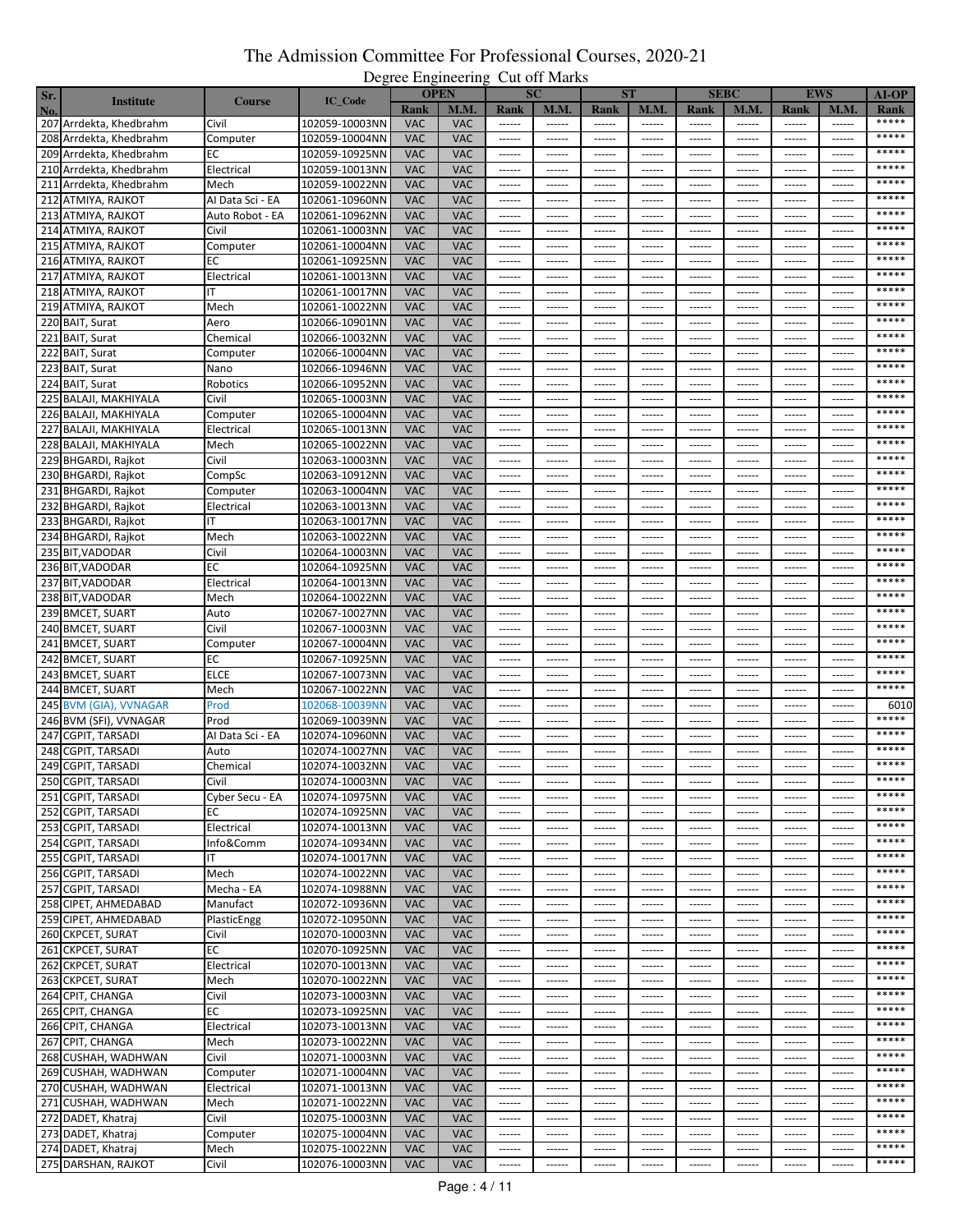| Sr. |                                                               |                    |                |            | <b>OPEN</b> |                        | <b>SC</b>       |               | <b>ST</b>     |                 | <b>SEBC</b>   |                 | <b>EWS</b>    | $AI-OP$ |
|-----|---------------------------------------------------------------|--------------------|----------------|------------|-------------|------------------------|-----------------|---------------|---------------|-----------------|---------------|-----------------|---------------|---------|
| No. | <b>Institute</b>                                              | <b>Course</b>      | IC_Code        | Rank       | M.M.        | Rank                   | <b>M.M.</b>     | Rank          | <b>M.M.</b>   | <b>Rank</b>     | M.M.          | <b>Rank</b>     | M.M           | Rank    |
|     | 276 DARSHAN, RAJKOT                                           | ЕC                 | 102076-10925NN | <b>VAC</b> | VAC         |                        | ------          | ------        | ------        | ------          | $-----$       | ------          | ------        | *****   |
|     | 277 DARSHAN, RAJKOT                                           | Electrical         | 102076-10013NN | <b>VAC</b> | <b>VAC</b>  | ------                 | $- - - - - -$   | $- - - - - -$ | $- - - - - -$ | $- - - - - -$   | ------        | ------          | ------        | *****   |
|     | 278 DARSHAN, RAJKOT                                           | Mech               | 102076-10022NN | <b>VAC</b> | <b>VAC</b>  | ------                 | ------          | ------        | ------        | ------          | ------        | $- - - - - -$   | ------        | *****   |
|     | 279 EC, TUWA                                                  | Civil              | 102084-10003NN | <b>VAC</b> | <b>VAC</b>  | ------                 | ------          | ------        | ------        | ------          | ------        | ------          | ------        | *****   |
|     |                                                               |                    |                | <b>VAC</b> | <b>VAC</b>  | $- - - - - -$          | $- - - - - -$   | $- - - - - -$ | $- - - - - -$ | $- - - - - -$   | $- - - - - -$ | $- - - - - -$   | ------        | *****   |
|     | 280 EC, TUWA                                                  | Computer           | 102084-10004NN |            |             |                        |                 |               |               |                 |               |                 |               | *****   |
|     | 281 EC, TUWA                                                  | Electrical         | 102084-10013NN | <b>VAC</b> | <b>VAC</b>  | ------                 | ------          | ------        | ------        | ------          | ------        | ------          | $- - - - - -$ | *****   |
|     | 282 EC, TUWA                                                  | Mech               | 102084-10022NN | <b>VAC</b> | <b>VAC</b>  | ------                 | $- - - - - - -$ | $- - - - - -$ | $- - - - - -$ | $- - - - - -$   | $- - - - - -$ | $- - - - - -$   | $- - - - - -$ | *****   |
|     | 283 Ganpat Uni. ICT, MEHSANA                                  | Comp(CyberSec)     | 102090-10916NN | <b>VAC</b> | <b>VAC</b>  | ------                 | ------          | ------        | ------        | ------          | ------        | ------          | ------        | *****   |
|     | 284 Ganpat Uni. ICT, MEHSANA CompSc (Big Data) 102090-10913NN |                    |                | <b>VAC</b> | <b>VAC</b>  | $- - - - - -$          | $- - - - - -$   | ------        | $- - - - - -$ | $- - - - - - -$ | $- - - - - -$ | $- - - - - -$   | ------        |         |
|     | 285 Ganpat Uni. ICT, MEHSANA CompSc (Cloud)                   |                    | 102090-10914NN | <b>VAC</b> | <b>VAC</b>  | ------                 | ------          | $- - - - - -$ | ------        | $- - - - - -$   | ------        | ------          | $- - - - - -$ | *****   |
|     | 286 Ganpat Uni. ICT, MEHSANA                                  | Info&Comm          | 102090-10934NN | <b>VAC</b> | <b>VAC</b>  | ------                 | ------          | ------        | ------        | ------          | ------        | ------          | $- - - - -$   | *****   |
|     | 287 Ganpat Uni. UVPCE, MEHSAN Auto                            |                    | 102091-10027NN | <b>VAC</b> | <b>VAC</b>  |                        | ------          | ------        | ------        | ------          | ------        | $- - - - - -$   | ------        | *****   |
|     | 288 Ganpat Uni. UVPCE, MEHSAN Bio-Med                         |                    | 102091-10638NN | <b>VAC</b> | <b>VAC</b>  | ------                 | ------          | ------        | ------        | ------          | ------        | ------          | ------        | *****   |
|     | 289 Ganpat Uni. UVPCE, MEHSAN Civil                           |                    | 102091-10003NN | <b>VAC</b> | <b>VAC</b>  | ------                 | $- - - - - - -$ | $- - - - - -$ | $- - - - - -$ | $- - - - - -$   | $- - - - - -$ | $- - - - - -$   | $- - - - - -$ | *****   |
|     | 290 Ganpat Uni. UVPCE, MEHSAN Comp(AI)                        |                    | 102091-10909NN | <b>VAC</b> | <b>VAC</b>  | ------                 | ------          | ------        | ------        | ------          | ------        | ------          | ------        | *****   |
|     | 291 Ganpat Uni. UVPCE, MEHSAN Computer                        |                    | 102091-10004NN | <b>VAC</b> | <b>VAC</b>  | $- - - - - -$          | ------          | ------        | ------        | ------          | ------        | ------          | ------        | *****   |
|     | 292 Ganpat Uni. UVPCE, MEHSAN Electrical                      |                    | 102091-10013NN | <b>VAC</b> | <b>VAC</b>  | ------                 | ------          | ------        | ------        | ------          | ------        | ------          | ------        | *****   |
|     | 293 Ganpat Uni. UVPCE, MEHSANIT                               |                    | 102091-10017NN | <b>VAC</b> | <b>VAC</b>  | ------                 | ------          | ------        | ------        | ------          | ------        | ------          | ------        | *****   |
|     | 294 Ganpat Uni. UVPCE, MEHSAN Marine                          |                    | 102091-10937NN | <b>VAC</b> | <b>VAC</b>  | ------                 | ------          | ------        | ------        | ------          | ------        | ------          | ------        | *****   |
|     | 295 Ganpat Uni. UVPCE, MEHSAN Mech                            |                    | 102091-10022NN | <b>VAC</b> | <b>VAC</b>  | ------                 | $- - - - - -$   | ------        | $- - - - - -$ | $- - - - - -$   | ------        | $- - - - - -$   | ------        | *****   |
|     | 296 Ganpat Uni. UVPCE, MEHSAN Mecha                           |                    | 102091-10041NN | <b>VAC</b> | <b>VAC</b>  | ------                 | ------          | ------        | ------        | ------          | ------        | ------          | ------        | *****   |
|     | 297 Ganpat Uni. UVPCE, MEHSAN PetroChem                       |                    | 102091-10948NN | <b>VAC</b> | <b>VAC</b>  | ------                 | ------          | ------        | ------        | ------          | ------        | ------          | $- - - - -$   | *****   |
|     | 298 GCET, VVNAGAR                                             | Civil              | 102088-10003NN | <b>VAC</b> | <b>VAC</b>  | 1.1.1.1.1              | $- - - - - -$   | ------        | $- - - - - -$ | $- - - - - -$   | $- - - - - -$ | $- - - - - -$   | ------        | *****   |
|     | 299 GCET, VVNAGAR                                             | ЕC                 | 102088-10925NN | <b>VAC</b> | <b>VAC</b>  | ------                 | ------          | ------        | ------        | ------          | ------        | ------          | $- - - - - -$ | *****   |
|     | 300 GCET, VVNAGAR                                             | Electrical         | 102088-10013NN | <b>VAC</b> | <b>VAC</b>  | ------                 | ------          | ------        | $- - - - - -$ | ------          | ------        |                 | ------        | *****   |
| 301 | <b>GCET, VVNAGAR</b>                                          | Mech               | 102088-10022NN | <b>VAC</b> | <b>VAC</b>  | ------                 | ------          | ------        | ------        | ------          | ------        | ------          | ------        | *****   |
|     | 302 GCET, VVNAGAR                                             | Mecha              | 102088-10041NN | <b>VAC</b> | <b>VAC</b>  | ------                 | ------          | ------        | $- - - - - -$ | $- - - - - -$   | ------        | ------          | ------        | *****   |
|     |                                                               | EС                 |                | <b>VAC</b> | <b>VAC</b>  |                        |                 |               |               |                 |               |                 |               |         |
|     | 303 GEC, BHARUCH                                              |                    | 102093-10925NN |            |             | ------                 | $- - - - - -$   | ------        | ------        | ------          | ------        | ------          | ------        | 8327    |
|     | 304 GEC, BHARUCH                                              | Electrical         | 102093-10013NN | <b>VAC</b> | <b>VAC</b>  | ------                 | ------          | ------        | ------        | ------          | ------        | ------          | $- - - - - -$ | 8056    |
|     | 305 GEC, BhNAGAR                                              | EС                 | 102094-10925NN | <b>VAC</b> | <b>VAC</b>  | $- - - - - -$          | $- - - - - -$   | $- - - - - -$ | $- - - - - -$ | $- - - - - -$   | $- - - - - -$ | $- - - - - - -$ | ------        | 6732    |
|     | 306 GEC, BHUJ                                                 | Civil              | 102095-10003NN | <b>VAC</b> | <b>VAC</b>  | ------                 | ------          | ------        | ------        | ------          | ------        | ------          | ------        | 9127    |
|     | 307 GEC, BHUJ                                                 | <b>Electrical</b>  | 102095-10013NN | <b>VAC</b> | <b>VAC</b>  | $- - - - - -$          | $- - - - - - -$ | $- - - - - -$ | $- - - - - -$ | $- - - - - -$   | $- - - - - -$ | $- - - - - -$   | $- - - - - -$ | 11710.5 |
|     | 308 GEC, BHUJ                                                 | <b>Environment</b> | 102095-10016NN | <b>VAC</b> | <b>VAC</b>  | ------                 | ------          | ------        | ------        | ------          | ------        | ------          | ------        | 10887   |
|     | 309 GEC, BHUJ                                                 | Mech               | 102095-10022NN | <b>VAC</b> | <b>VAC</b>  | $-----$                | $- - - - - -$   | ------        | $- - - - - -$ | $- - - - - - -$ | $- - - - - -$ | $1 - 1 - 1 - 1$ | ------        | 13944   |
|     | 310 GEC, BHUJ                                                 | Mining             | 102095-10756NN | <b>VAC</b> | <b>VAC</b>  | ------                 | ------          | ------        | $- - - - - -$ | $- - - - - -$   | ------        | ------          | $- - - - - -$ | 9067    |
|     | 311 GEC, DAHOD                                                | Civil              | 102096-10003NN | <b>VAC</b> | <b>VAC</b>  | ------                 | ------          | ------        | ------        | ------          | ------        | ------          | $- - - - - -$ | 13042   |
|     | 312 GEC, DAHOD                                                | ЕC                 | 102096-10925NN | <b>VAC</b> | <b>VAC</b>  |                        | ------          | ------        | $-----1$      | ------          | ------        | $1 - 1 - 1 - 1$ | ------        | 8678    |
|     | 313 GEC, DAHOD                                                | Electrical         | 102096-10013NN | <b>VAC</b> | <b>VAC</b>  | ------                 | ------          | ------        | ------        | ------          | ------        | ------          | ------        | 12100   |
|     | 314 GEC, DAHOD                                                | Mech               | 102096-10022NN | <b>VAC</b> | <b>VAC</b>  | ------                 | $- - - - - - -$ | $- - - - - -$ | $- - - - - -$ | $- - - - - -$   | $- - - - -$   | $- - - - - -$   | $- - - - -$   | 13358   |
|     | 315 GEC, GNAGAR                                               | <b>Bio-Med</b>     | 102102-10638NN | <b>VAC</b> | <b>VAC</b>  | ------                 | ------          | ------        | ------        | ------          | ------        | ------          | ------        | 16533   |
|     | 316 GEC, GNAGAR                                               | ΙC                 | 102102-10935NN | <b>VAC</b> | <b>VAC</b>  |                        | $-----1$        | ------        | ------        | ------          | ------        | ------          | ------        | 7465.5  |
| 317 | <b>GEC, GNAGAR</b>                                            | Met                | 102102-10944NN | <b>VAC</b> | <b>VAC</b>  | ------                 | ------          | ------        | ------        | ------          | ------        | ------          | $---$         | 7242    |
|     | 318 GEC, GODHRA                                               | Civil              | 102097-10003NN | <b>VAC</b> | <b>VAC</b>  | ------                 | ------          |               | ------        | ------          | ------        | ------          | ------        | 11826   |
|     | 319 GEC, GODHRA                                               | ыестгісан          | 102097-10013NN | <b>VAC</b> | <b>VAC</b>  |                        |                 |               |               |                 |               |                 | ------        | 11903.5 |
|     | 320 GEC, GODHRA                                               | Mech               | 102097-10022NN | <b>VAC</b> | <b>VAC</b>  |                        |                 |               | $- - - - - -$ | $- - - - - -$   |               |                 |               | 14099   |
|     | 321 GEC, MODASA                                               | Auto               | 102098-10027NN | <b>VAC</b> | <b>VAC</b>  | ------                 | ------          | ------        | ------        | ------          | ------        | ------          | ------        | 14419   |
|     | 322 GEC, MODASA                                               | Civil              | 102098-10003NN | <b>VAC</b> | <b>VAC</b>  | ------                 | ------          | ------        | ------        | ------          | ------        | ------          | ------        | 11224   |
|     | 323 GEC, MODASA                                               | ЕC                 | 102098-10925NN | <b>VAC</b> | <b>VAC</b>  |                        |                 |               | $- - - - - -$ | $- - - - - - -$ | $- - - - - -$ | $- - - - - -$   |               | 7021    |
|     | 324 GEC, MODASA                                               | <b>Electrical</b>  | 102098-10013NN | <b>VAC</b> | <b>VAC</b>  | ------                 | ------          | ------        | ------        | ------          | ------        | ------          | ------        | 9037    |
|     | 325 GEC, MODASA                                               | Mech               | 102098-10022NN | <b>VAC</b> | <b>VAC</b>  | 1.1.1.1.1              | $- - - - - -$   | $- - - - - -$ | $- - - - - -$ | $- - - - - -$   | $- - - - - -$ | $1 - 1 - 1 - 1$ | ------        | 11093   |
|     | <b>326 GEC, PALANPUR</b>                                      | Civil              | 102099-10003NN | <b>VAC</b> | <b>VAC</b>  | $- - - - - -$          | $- - - - - -$   |               | $- - - - - -$ | $- - - - - -$   | ------        | ------          | ------        | 9380    |
|     | 327 GEC, PALANPUR                                             | <b>Electrical</b>  | 102099-10013NN | <b>VAC</b> | <b>VAC</b>  | $- - - - - -$          | $- - - - - -$   |               | $- - - - - -$ | $- - - - - -$   | ------        | ------          | ------        | 9248    |
|     | 328 GEC, PALANPUR                                             | Mech               | 102099-10022NN | <b>VAC</b> | <b>VAC</b>  | $- - - - - -$          | ------          | ------        | $- - - - - -$ | $- - - - - -$   | ------        | ------          | ------        | 14607   |
|     | 329 GEC, PALANPUR                                             | <b>Mining</b>      | 102099-10756NN | <b>VAC</b> | <b>VAC</b>  | ------                 | ------          | ------        | ------        | ------          | ------        | ------          | ------        | 16262.5 |
|     | 330 GEC, PATAN                                                | ЕC                 | 102100-10925NN | <b>VAC</b> | <b>VAC</b>  |                        | ------          | ------        | $-----1$      | ------          | $-----1$      | $-----1$        | ------        | 5910    |
|     | 331 GEC, PATAN                                                | <b>Electrical</b>  | 102100-10013NN | <b>VAC</b> | <b>VAC</b>  | $- - - - - -$          | ------          | ------        | ------        | $- - - - - -$   | ------        | ------          | ------        | 11206   |
|     | 332 GEC, PATAN                                                |                    |                |            |             | $- - - - - -$          | $- - - - - -$   | $- - - - - -$ | $- - - - - -$ | $- - - - - -$   | $- - - - - -$ | $- - - - - - -$ | $- - - - - -$ |         |
|     |                                                               | Mech               | 102100-10022NN | <b>VAC</b> | <b>VAC</b>  |                        |                 |               |               |                 |               |                 |               | 9862    |
|     | 333 GEC, RAJKOT                                               | Auto               | 102101-10027NN | <b>VAC</b> | <b>VAC</b>  | ------                 | ------          | ------        | ------        | ------          | ------        | ------          | ------        | 7952    |
|     | 334 GEC, RAJKOT                                               | ЕC                 | 102101-10925NN | <b>VAC</b> | <b>VAC</b>  | $\cdots \cdots \cdots$ | $-----1$        |               | $- - - - - -$ | $- - - - - - -$ | $- - - - - -$ | $- - - - - -$   | $- - - - - -$ | 6628    |
|     | 335 GEC, RAJKOT                                               | ΙC                 | 102101-10935NN | <b>VAC</b> | <b>VAC</b>  | $- - - - - -$          | $- - - - - -$   | $- - - - - -$ | $- - - - - -$ | $- - - - - -$   | $- - - - - -$ | $- - - - - -$   | ------        | 11299   |
|     | 336 GEC, SURAT                                                | <b>Environment</b> | 102081-10016NN | <b>VAC</b> | <b>VAC</b>  | ------                 | ------          | ------        | ------        | ------          | ------        | ------          | ------        | 4448.5  |
|     | 337 GEC, VALSAD                                               | <b>Environment</b> | 102103-10016NN | <b>VAC</b> | <b>VAC</b>  | $\cdots \cdots \cdots$ | ------          | ------        | $-----1$      | $- - - - - -$   | $- - - - - -$ | $- - - - - -$   | $-----1$      | 11450   |
|     | 338 GIDCDEC, NAVSARI                                          | Auto               | 102092-10027NN | <b>VAC</b> | <b>VAC</b>  | ------                 | ------          | $- - - - - -$ | ------        | ------          | ------        | ------          | ------        | *****   |
|     | 339 GIDCDEC, NAVSARI                                          | Civil              | 102092-10003NN | <b>VAC</b> | <b>VAC</b>  | $- - - - - -$          | $- - - - - - -$ | $- - - - - -$ | $- - - - - -$ | $- - - - - -$   | $- - - - - -$ | $- - - - - - -$ | $- - - - - -$ | *****   |
|     | 340 GIDCDEC, NAVSARI                                          | Electrical         | 102092-10013NN | <b>VAC</b> | <b>VAC</b>  | ------                 | ------          | ------        | ------        | $-----1$        | ------        | ------          | ------        | *****   |
|     | 341 GIDCDEC, NAVSARI                                          | Mech               | 102092-10022NN | <b>VAC</b> | <b>VAC</b>  | $- - - - - -$          | ------          | $- - - - - -$ | $- - - - - -$ | $-----1$        | $-----$       | $- - - - - -$   | $- - - - - -$ | *****   |
|     | 342 GIT, G.NAGAR                                              | Civil              | 102089-10003NN | <b>VAC</b> | <b>VAC</b>  | ------                 | ------          | ------        | ------        | $-----1$        | ------        | ------          | ------        | *****   |
|     | 343 GIT, G.NAGAR                                              | ЕC                 | 102089-10925NN | <b>VAC</b> | <b>VAC</b>  | ------                 | ------          | ------        | ------        | ------          | ------        | ------          | ------        | *****   |
|     | 344 GIT, G.NAGAR                                              | Electrical         | 102089-10013NN | <b>VAC</b> | VAC         | ------                 | $- - - - - -$   | ------        | ------        | ------          | ------        | ------          | ------        | *****   |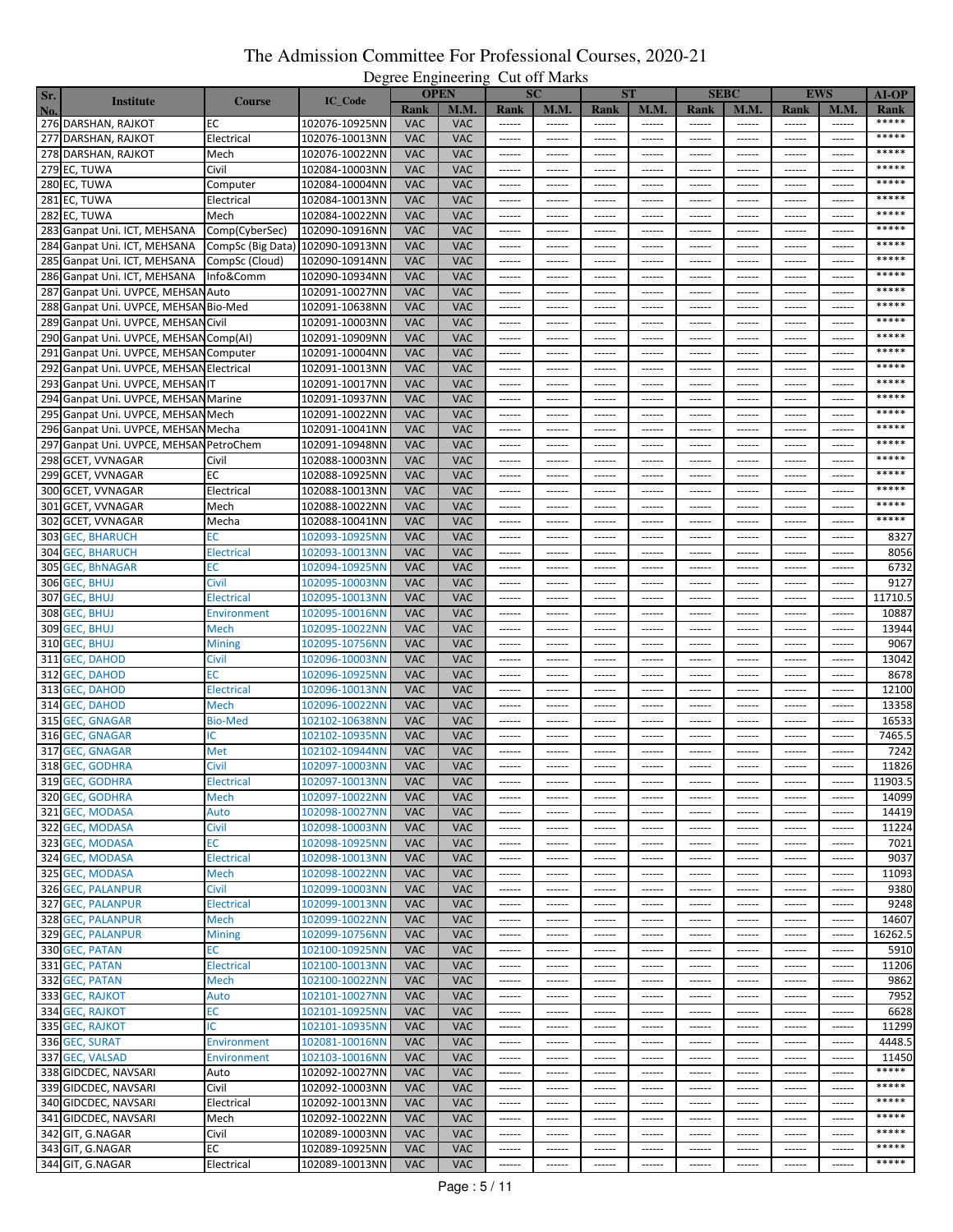| Sr. |                            |                 |                |            | <b>OPEN</b> |                                                                                                                                                                                                                                                                                                                                                                                                                                                                                        | <b>SC</b>       |               | <b>ST</b>     |                     | <b>SEBC</b>                                                                                                                                                                                                                                                                                                                                                                                                                                                                            |                 | <b>EWS</b>    | $AI-OP$ |
|-----|----------------------------|-----------------|----------------|------------|-------------|----------------------------------------------------------------------------------------------------------------------------------------------------------------------------------------------------------------------------------------------------------------------------------------------------------------------------------------------------------------------------------------------------------------------------------------------------------------------------------------|-----------------|---------------|---------------|---------------------|----------------------------------------------------------------------------------------------------------------------------------------------------------------------------------------------------------------------------------------------------------------------------------------------------------------------------------------------------------------------------------------------------------------------------------------------------------------------------------------|-----------------|---------------|---------|
| No. | <b>Institute</b>           | <b>Course</b>   | IC_Code        | Rank       | M.M.        | Rank                                                                                                                                                                                                                                                                                                                                                                                                                                                                                   | <b>M.M.</b>     | Rank          | M.M.          | <b>Rank</b>         | M.M.                                                                                                                                                                                                                                                                                                                                                                                                                                                                                   | Rank            | M.M.          | Rank    |
|     | 345 GIT, G.NAGAR           | Mech            | 102089-10022NN | <b>VAC</b> | <b>VAC</b>  | ------                                                                                                                                                                                                                                                                                                                                                                                                                                                                                 | ------          | ------        | ------        |                     | ------                                                                                                                                                                                                                                                                                                                                                                                                                                                                                 | $-----1$        | ------        | *****   |
|     |                            |                 |                |            |             |                                                                                                                                                                                                                                                                                                                                                                                                                                                                                        |                 |               |               |                     |                                                                                                                                                                                                                                                                                                                                                                                                                                                                                        |                 | $- - - - - -$ | *****   |
|     | 346 GPERI, Mevad           | Civil           | 102106-10003NN | <b>VAC</b> | <b>VAC</b>  | $-----1$                                                                                                                                                                                                                                                                                                                                                                                                                                                                               | ------          | ------        | ------        | $- - - - - -$       | $- - - - - -$                                                                                                                                                                                                                                                                                                                                                                                                                                                                          | $- - - - - -$   |               | *****   |
|     | 347 GPERI, Mevad           | Computer        | 102106-10004NN | <b>VAC</b> | <b>VAC</b>  | $-----1$                                                                                                                                                                                                                                                                                                                                                                                                                                                                               | ------          | ------        | ------        | $1 - 1 - 1 - 1 = 1$ | $- - - - - -$                                                                                                                                                                                                                                                                                                                                                                                                                                                                          | $- - - - - -$   | ------        |         |
|     | 348 GPERI, Mevad           | Electrical      | 102106-10013NN | <b>VAC</b> | <b>VAC</b>  | ------                                                                                                                                                                                                                                                                                                                                                                                                                                                                                 | ------          | ------        | ------        | ------              | ------                                                                                                                                                                                                                                                                                                                                                                                                                                                                                 | ------          | ------        | *****   |
|     | 349 GPERI, Mevad           | Mech            | 102106-10022NN | <b>VAC</b> | <b>VAC</b>  | $- - - - - -$                                                                                                                                                                                                                                                                                                                                                                                                                                                                          | $- - - - - -$   | $- - - - - -$ | ------        | $- - - - - -$       | $- - - - - -$                                                                                                                                                                                                                                                                                                                                                                                                                                                                          | $- - - - - - -$ | ------        | *****   |
|     | 350 GROWMORE, Berna        | Civil           | 102104-10003NN | <b>VAC</b> | <b>VAC</b>  | ------                                                                                                                                                                                                                                                                                                                                                                                                                                                                                 | ------          | ------        | ------        | ------              | ------                                                                                                                                                                                                                                                                                                                                                                                                                                                                                 | ------          | ------        | *****   |
|     | 351 GROWMORE, Berna        | Computer        | 102104-10004NN | <b>VAC</b> | <b>VAC</b>  | $- - - - - -$                                                                                                                                                                                                                                                                                                                                                                                                                                                                          | $- - - - - - -$ | ------        | ------        | $- - - - - - -$     | $- - - - - -$                                                                                                                                                                                                                                                                                                                                                                                                                                                                          | $- - - - - - -$ | $- - - - - -$ | *****   |
|     | 352 GROWMORE, Berna        | Electrical      | 102104-10013NN | <b>VAC</b> | <b>VAC</b>  | ------                                                                                                                                                                                                                                                                                                                                                                                                                                                                                 | ------          | ------        | ------        | ------              | ------                                                                                                                                                                                                                                                                                                                                                                                                                                                                                 | ------          | ------        | *****   |
|     | 353 GROWMORE, Berna        |                 | 102104-10017NN | <b>VAC</b> | <b>VAC</b>  | $-----1$                                                                                                                                                                                                                                                                                                                                                                                                                                                                               | $- - - - - -$   | ------        | ------        | $- - - - - -$       | $- - - - - -$                                                                                                                                                                                                                                                                                                                                                                                                                                                                          | $- - - - - -$   | ------        | *****   |
|     | 354 GROWMORE, Berna        | Mech            | 102104-10022NN | <b>VAC</b> | <b>VAC</b>  |                                                                                                                                                                                                                                                                                                                                                                                                                                                                                        | ------          | ------        | ------        | ------              | ------                                                                                                                                                                                                                                                                                                                                                                                                                                                                                 | $- - - - - - -$ | ------        | *****   |
|     |                            |                 | 102163-10032NN | <b>VAC</b> | <b>VAC</b>  |                                                                                                                                                                                                                                                                                                                                                                                                                                                                                        |                 |               |               |                     |                                                                                                                                                                                                                                                                                                                                                                                                                                                                                        |                 |               | *****   |
|     | 355 GSFCU, Vadodara        | Chemical        |                |            |             | ------                                                                                                                                                                                                                                                                                                                                                                                                                                                                                 | ------          | ------        | ------        | ------              | ------                                                                                                                                                                                                                                                                                                                                                                                                                                                                                 | -----           | -----         | *****   |
|     | 356 GSFCU, Vadodara        | FireSafety      | 102163-10931NN | <b>VAC</b> | <b>VAC</b>  | ------                                                                                                                                                                                                                                                                                                                                                                                                                                                                                 | ------          | ------        | ------        | $- - - - - -$       |                                                                                                                                                                                                                                                                                                                                                                                                                                                                                        | $1 - 1 - 1 - 1$ | ------        |         |
|     | 357 GSFCU, Vadodara        | Mech            | 102163-10022NN | <b>VAC</b> | <b>VAC</b>  | $- - - - - -$                                                                                                                                                                                                                                                                                                                                                                                                                                                                          | ------          | ------        | ------        | ------              | ------                                                                                                                                                                                                                                                                                                                                                                                                                                                                                 | ------          | ------        | *****   |
|     | 358 Gyanmanjari, Bhavnagar | Civil           | 102107-10003NN | <b>VAC</b> | <b>VAC</b>  | $- - - - - -$                                                                                                                                                                                                                                                                                                                                                                                                                                                                          | $- - - - - - -$ | $- - - - - -$ | $- - - - - -$ | $- - - - - - -$     | $- - - - - -$                                                                                                                                                                                                                                                                                                                                                                                                                                                                          | $- - - - - - -$ | $- - - - - -$ | *****   |
|     | 359 Gyanmanjari, Bhavnagar | Computer        | 102107-10004NN | <b>VAC</b> | <b>VAC</b>  | ------                                                                                                                                                                                                                                                                                                                                                                                                                                                                                 | ------          | ------        | ------        | ------              | ------                                                                                                                                                                                                                                                                                                                                                                                                                                                                                 | ------          | ------        | *****   |
|     | 360 Gyanmanjari, Bhavnagar | ΙT              | 102107-10017NN | <b>VAC</b> | <b>VAC</b>  | $- - - - - -$                                                                                                                                                                                                                                                                                                                                                                                                                                                                          | $- - - - - - -$ | ------        | ------        | $-----1$            | $-----1$                                                                                                                                                                                                                                                                                                                                                                                                                                                                               | $-----1$        | ------        | *****   |
|     | 361 Gyanmanjari, Bhavnagar | Mech            | 102107-10022NN | <b>VAC</b> | <b>VAC</b>  | ------                                                                                                                                                                                                                                                                                                                                                                                                                                                                                 | ------          | ------        | ------        | ------              | ------                                                                                                                                                                                                                                                                                                                                                                                                                                                                                 | ------          | ------        | *****   |
|     | 362 Hansaba, Patan         | Civil           | 102108-10003NN | <b>VAC</b> | <b>VAC</b>  | ------                                                                                                                                                                                                                                                                                                                                                                                                                                                                                 | ------          | ------        | ------        | ------              | ------                                                                                                                                                                                                                                                                                                                                                                                                                                                                                 | ------          | ------        | *****   |
|     | 363 Hansaba, Patan         | Computer        | 102108-10004NN | <b>VAC</b> | <b>VAC</b>  | $-----1$                                                                                                                                                                                                                                                                                                                                                                                                                                                                               | $- - - - - - -$ | ------        | ------        | $-----1$            | ------                                                                                                                                                                                                                                                                                                                                                                                                                                                                                 | ------          | ------        | *****   |
|     | 364 Hansaba, Patan         | EС              | 102108-10925NN | <b>VAC</b> | <b>VAC</b>  | ------                                                                                                                                                                                                                                                                                                                                                                                                                                                                                 | $- - - - - -$   | ------        | ------        | $- - - - - -$       | ------                                                                                                                                                                                                                                                                                                                                                                                                                                                                                 | $- - - - - -$   | ------        | *****   |
|     |                            |                 |                |            |             |                                                                                                                                                                                                                                                                                                                                                                                                                                                                                        |                 |               |               |                     |                                                                                                                                                                                                                                                                                                                                                                                                                                                                                        |                 |               | *****   |
|     | 365 Hansaba, Patan         | Electrical      | 102108-10013NN | <b>VAC</b> | <b>VAC</b>  | ------                                                                                                                                                                                                                                                                                                                                                                                                                                                                                 | ------          | ------        | ------        | ------              | ------                                                                                                                                                                                                                                                                                                                                                                                                                                                                                 | ------          | ------        |         |
|     | 366 Hansaba, Patan         | Mech            | 102108-10022NN | <b>VAC</b> | <b>VAC</b>  | ------                                                                                                                                                                                                                                                                                                                                                                                                                                                                                 | ------          | ------        | ------        | ------              | ------                                                                                                                                                                                                                                                                                                                                                                                                                                                                                 | -----           | ------        | *****   |
|     | 367 HGCE-ABAD              | Auto            | 102109-10027NN | <b>VAC</b> | <b>VAC</b>  | ------                                                                                                                                                                                                                                                                                                                                                                                                                                                                                 | $- - - - - -$   | ------        | ------        | $- - - - - -$       | $- - - - - -$                                                                                                                                                                                                                                                                                                                                                                                                                                                                          | $- - - - - -$   | ------        | *****   |
|     | 368 HGCE-ABAD              | Civil           | 102109-10003NN | <b>VAC</b> | <b>VAC</b>  | ------                                                                                                                                                                                                                                                                                                                                                                                                                                                                                 |                 |               |               |                     | ------                                                                                                                                                                                                                                                                                                                                                                                                                                                                                 | -----           |               | *****   |
|     | 369 HGCE-ABAD              | Computer        | 102109-10004NN | <b>VAC</b> | <b>VAC</b>  |                                                                                                                                                                                                                                                                                                                                                                                                                                                                                        | $1 - 1 - 1 - 1$ | ------        | ------        | $- - - - - -$       |                                                                                                                                                                                                                                                                                                                                                                                                                                                                                        |                 | ------        | *****   |
|     | 370 HGCE-ABAD              | ЕC              | 102109-10925NN | <b>VAC</b> | VAC         | $-----1$                                                                                                                                                                                                                                                                                                                                                                                                                                                                               | ------          | ------        | ------        | $1 - 1 - 1 - 1 = 0$ | ------                                                                                                                                                                                                                                                                                                                                                                                                                                                                                 | ------          | ------        | *****   |
|     | 371 HGCE-ABAD              | Electrical      | 102109-10013NN | <b>VAC</b> | <b>VAC</b>  | $- - - - - -$                                                                                                                                                                                                                                                                                                                                                                                                                                                                          | ------          | ------        | ------        | $- - - - - -$       | ------                                                                                                                                                                                                                                                                                                                                                                                                                                                                                 | ------          | ------        | *****   |
|     | 372 HGCE-ABAD              | IT - EA         | 102109-10981NN | <b>VAC</b> | <b>VAC</b>  | $-----1$                                                                                                                                                                                                                                                                                                                                                                                                                                                                               | ------          | ------        | ------        | $1 - 1 - 1 - 1 = 0$ | $- - - - - -$                                                                                                                                                                                                                                                                                                                                                                                                                                                                          | $- - - - - -$   | ------        | *****   |
|     | 373 HGCE-ABAD              | Mech            | 102109-10022NN | <b>VAC</b> | <b>VAC</b>  | ------                                                                                                                                                                                                                                                                                                                                                                                                                                                                                 | ------          | ------        | ------        | ------              | ------                                                                                                                                                                                                                                                                                                                                                                                                                                                                                 | ------          | ------        | *****   |
|     |                            |                 |                |            |             |                                                                                                                                                                                                                                                                                                                                                                                                                                                                                        |                 |               |               |                     |                                                                                                                                                                                                                                                                                                                                                                                                                                                                                        |                 |               | *****   |
|     | 374 HJD, KERA              | Civil           | 102110-10003NN | <b>VAC</b> | <b>VAC</b>  | $- - - - - -$                                                                                                                                                                                                                                                                                                                                                                                                                                                                          | $- - - - - -$   | $- - - - - -$ | ------        | $- - - - - -$       | $- - - - - -$                                                                                                                                                                                                                                                                                                                                                                                                                                                                          | $- - - - - - -$ | ------        | *****   |
|     | 375 HJD, KERA              | CompSc          | 102110-10912NN | <b>VAC</b> | <b>VAC</b>  | $-----1$                                                                                                                                                                                                                                                                                                                                                                                                                                                                               | ------          | ------        | ------        | ------              | ------                                                                                                                                                                                                                                                                                                                                                                                                                                                                                 | ------          | ------        |         |
|     | 376 HJD, KERA              | Electrical      | 102110-10013NN | <b>VAC</b> | <b>VAC</b>  | $- - - - - -$                                                                                                                                                                                                                                                                                                                                                                                                                                                                          | $- - - - - - -$ | ------        | ------        | $- - - - - - -$     | $- - - - - -$                                                                                                                                                                                                                                                                                                                                                                                                                                                                          | $- - - - - - -$ | ------        | *****   |
|     | 377 HJD, KERA              | Mech            | 102110-10022NN | <b>VAC</b> | <b>VAC</b>  | ------                                                                                                                                                                                                                                                                                                                                                                                                                                                                                 | ------          | ------        | ------        | ------              | ------                                                                                                                                                                                                                                                                                                                                                                                                                                                                                 | ------          | ------        | *****   |
|     | 378 IAR, Gandhinagar       | Bio-Tech        | 102077-10002NN | <b>VAC</b> | <b>VAC</b>  | $\cdots \cdots \cdots$                                                                                                                                                                                                                                                                                                                                                                                                                                                                 | $- - - - - -$   | ------        | ------        | $- - - - - -$       | $- - - - - -$                                                                                                                                                                                                                                                                                                                                                                                                                                                                          | $- - - - - -$   | ------        | *****   |
|     | 379 IAR, Gandhinagar       | Chemical        | 102077-10032NN | <b>VAC</b> | <b>VAC</b>  | $-----1$                                                                                                                                                                                                                                                                                                                                                                                                                                                                               | ------          | ------        | ------        | ------              | ------                                                                                                                                                                                                                                                                                                                                                                                                                                                                                 | $- - - - - -$   | ------        | *****   |
|     | 380 IAR, Gandhinagar       | Elect&Electro   | 102077-10921NN | <b>VAC</b> | <b>VAC</b>  | ------                                                                                                                                                                                                                                                                                                                                                                                                                                                                                 | ------          | ------        | ------        | ------              | ------                                                                                                                                                                                                                                                                                                                                                                                                                                                                                 | -----           | ------        | *****   |
|     | 381 IAR, Gandhinagar       | Info&Comm       | 102077-10934NN | <b>VAC</b> | <b>VAC</b>  | ------                                                                                                                                                                                                                                                                                                                                                                                                                                                                                 | ------          | ------        | ------        |                     |                                                                                                                                                                                                                                                                                                                                                                                                                                                                                        | $- - - - - -$   | ------        | *****   |
|     | 382 IAR, Gandhinagar       | Mech            | 102077-10022NN | <b>VAC</b> | <b>VAC</b>  | $- - - - - -$                                                                                                                                                                                                                                                                                                                                                                                                                                                                          | ------          | ------        | ------        | ------              | ------                                                                                                                                                                                                                                                                                                                                                                                                                                                                                 | ------          | ------        | *****   |
|     | 383 IIET, Dharmaj          | Auto            |                | <b>VAC</b> | <b>VAC</b>  | $- - - - - -$                                                                                                                                                                                                                                                                                                                                                                                                                                                                          | $- - - - - - -$ | $- - - - - -$ | ------        | $- - - - - - -$     | $- - - - - -$                                                                                                                                                                                                                                                                                                                                                                                                                                                                          | $- - - - - - -$ | $- - - - - -$ | *****   |
|     |                            |                 | 102114-10027NN |            |             |                                                                                                                                                                                                                                                                                                                                                                                                                                                                                        |                 |               |               |                     |                                                                                                                                                                                                                                                                                                                                                                                                                                                                                        |                 |               | *****   |
| 384 | IIET, Dharmai              | Computer        | 102114-10004NN | <b>VAC</b> | <b>VAC</b>  | ------                                                                                                                                                                                                                                                                                                                                                                                                                                                                                 | ------          | ------        | ------        | ------              | ------                                                                                                                                                                                                                                                                                                                                                                                                                                                                                 | ------          | ------        | *****   |
|     | 385 IIET, Dharmaj          | Mech            | 102114-10022NN | <b>VAC</b> | <b>VAC</b>  |                                                                                                                                                                                                                                                                                                                                                                                                                                                                                        | $- - - - - -$   | $- - - - - -$ | ------        | $- - - - - -$       | $-----1$                                                                                                                                                                                                                                                                                                                                                                                                                                                                               | ------          | $- - - - - -$ |         |
|     | 386 IITRAM, ABAD           | Civil           | 102112-10003NN | <b>VAC</b> | <b>VAC</b>  | ------                                                                                                                                                                                                                                                                                                                                                                                                                                                                                 | ------          | ------        | ------        | ------              | ------                                                                                                                                                                                                                                                                                                                                                                                                                                                                                 | ------          | ------        | *****   |
|     | 387 Indrashil, KADI        | Ch-Biochem      | 102161-10903NN | <b>VAC</b> | <b>VAC</b>  | ------                                                                                                                                                                                                                                                                                                                                                                                                                                                                                 | ------          | ------        | ------        | ------              | ------                                                                                                                                                                                                                                                                                                                                                                                                                                                                                 | ------          | ------        | *****   |
|     | 388 Indrashil, KADI        | CompSc          | 102161-10912NN | <b>VAC</b> | <b>VAC</b>  |                                                                                                                                                                                                                                                                                                                                                                                                                                                                                        |                 |               |               |                     |                                                                                                                                                                                                                                                                                                                                                                                                                                                                                        |                 |               | *****   |
|     | 389 Indrashil, KADI        | Mech            | 102161-10022NN | <b>VAC</b> | <b>VAC</b>  | $- - - - - -$                                                                                                                                                                                                                                                                                                                                                                                                                                                                          | $- - - - - -$   | ------        | $- - - - - -$ | $- - - - - -$       | $\begin{array}{cccccccccc} \multicolumn{2}{c}{} & \multicolumn{2}{c}{} & \multicolumn{2}{c}{} & \multicolumn{2}{c}{} & \multicolumn{2}{c}{} & \multicolumn{2}{c}{} & \multicolumn{2}{c}{} & \multicolumn{2}{c}{} & \multicolumn{2}{c}{} & \multicolumn{2}{c}{} & \multicolumn{2}{c}{} & \multicolumn{2}{c}{} & \multicolumn{2}{c}{} & \multicolumn{2}{c}{} & \multicolumn{2}{c}{} & \multicolumn{2}{c}{} & \multicolumn{2}{c}{} & \multicolumn{2}{c}{} & \multicolumn{2}{c}{} & \mult$ | $- - - - - -$   | $- - - - - -$ | *****   |
|     | 390 INDUS Uni., ABAD       | Auto            | 102111-10027NN | <b>VAC</b> | <b>VAC</b>  | ------                                                                                                                                                                                                                                                                                                                                                                                                                                                                                 | ------          | ------        | ------        | ------              |                                                                                                                                                                                                                                                                                                                                                                                                                                                                                        | ------          | ------        | *****   |
|     | 391 INDUS Uni., ABAD       | Civil           | 102111-10003NN | <b>VAC</b> | <b>VAC</b>  | ------                                                                                                                                                                                                                                                                                                                                                                                                                                                                                 | ------          | ------        | ------        | ------              | ------                                                                                                                                                                                                                                                                                                                                                                                                                                                                                 | ------          | ------        | *****   |
|     | 392 INDUS Uni., ABAD       | ЕC              | 102111-10925NN | <b>VAC</b> | <b>VAC</b>  |                                                                                                                                                                                                                                                                                                                                                                                                                                                                                        | $- - - - - -$   | $- - - - - -$ | ------        | ------              | $- - - - - -$                                                                                                                                                                                                                                                                                                                                                                                                                                                                          | $- - - - - - -$ | $- - - - - -$ | *****   |
|     |                            |                 |                |            |             |                                                                                                                                                                                                                                                                                                                                                                                                                                                                                        |                 |               |               |                     |                                                                                                                                                                                                                                                                                                                                                                                                                                                                                        |                 |               | *****   |
|     | 393 INDUS Uni., ABAD       | Electrical      | 102111-10013NN | <b>VAC</b> | <b>VAC</b>  | ------                                                                                                                                                                                                                                                                                                                                                                                                                                                                                 | ------          | ------        | ------        | ------              | ------                                                                                                                                                                                                                                                                                                                                                                                                                                                                                 | ------          | ------        | *****   |
|     | 394 INDUS Uni., ABAD       | Mech            | 102111-10022NN | <b>VAC</b> | <b>VAC</b>  | $- - - - - -$                                                                                                                                                                                                                                                                                                                                                                                                                                                                          | $- - - - - -$   | ------        | ------        | $- - - - - -$       | $- - - - - -$                                                                                                                                                                                                                                                                                                                                                                                                                                                                          | $1 - 1 - 1 - 1$ | ------        |         |
|     | 395 INDUS Uni., ABAD       | Metal. Eng.     | 102111-10943NN | <b>VAC</b> | <b>VAC</b>  | $-----1$                                                                                                                                                                                                                                                                                                                                                                                                                                                                               | $- - - - - -$   | ------        | ------        | $- - - - - -$       | $- - - - - -$                                                                                                                                                                                                                                                                                                                                                                                                                                                                          | ------          | ------        | *****   |
|     | 396 ITM Voca, Vadodara     | Civil(Cons-Man) | 102116-10906NN | <b>VAC</b> | <b>VAC</b>  | $\begin{array}{cccccccccc} \multicolumn{2}{c}{} & \multicolumn{2}{c}{} & \multicolumn{2}{c}{} & \multicolumn{2}{c}{} & \multicolumn{2}{c}{} & \multicolumn{2}{c}{} & \multicolumn{2}{c}{} & \multicolumn{2}{c}{} & \multicolumn{2}{c}{} & \multicolumn{2}{c}{} & \multicolumn{2}{c}{} & \multicolumn{2}{c}{} & \multicolumn{2}{c}{} & \multicolumn{2}{c}{} & \multicolumn{2}{c}{} & \multicolumn{2}{c}{} & \multicolumn{2}{c}{} & \multicolumn{2}{c}{} & \multicolumn{2}{c}{} & \mult$ | $- - - - - -$   | ------        | ------        | $- - - - - -$       | $- - - - - -$                                                                                                                                                                                                                                                                                                                                                                                                                                                                          | ------          | ------        | *****   |
|     | 397 ITM Voca, Vadodara     | Comp(Cloud-IS)  | 102116-10910NN | <b>VAC</b> | <b>VAC</b>  | $- - - - - -$                                                                                                                                                                                                                                                                                                                                                                                                                                                                          | ------          | ------        | ------        | $- - - - - -$       | $-----1$                                                                                                                                                                                                                                                                                                                                                                                                                                                                               | $-----1$        | ------        | *****   |
|     | 398 ITM Voca, Vadodara     | Comp(Data Sci)  | 102116-10970NN | <b>VAC</b> | <b>VAC</b>  | ------                                                                                                                                                                                                                                                                                                                                                                                                                                                                                 | ------          | ------        | ------        | ------              | ------                                                                                                                                                                                                                                                                                                                                                                                                                                                                                 | ------          | ------        | *****   |
|     | 399 ITM Voca, Vadodara     | Mech(CAD)       | 102116-10938NN | <b>VAC</b> | <b>VAC</b>  |                                                                                                                                                                                                                                                                                                                                                                                                                                                                                        | $- - - - - -$   | $- - - - - -$ | ------        | $-----1$            | $-----1$                                                                                                                                                                                                                                                                                                                                                                                                                                                                               | $- - - - - -$   | ------        | *****   |
|     | 400 ITM Voca, Vadodara     | Mechatro(IAR)   | 102116-10941NN | <b>VAC</b> | <b>VAC</b>  | $\begin{array}{cccccccccc} \multicolumn{2}{c}{} & \multicolumn{2}{c}{} & \multicolumn{2}{c}{} & \multicolumn{2}{c}{} & \multicolumn{2}{c}{} & \multicolumn{2}{c}{} & \multicolumn{2}{c}{} & \multicolumn{2}{c}{} & \multicolumn{2}{c}{} & \multicolumn{2}{c}{} & \multicolumn{2}{c}{} & \multicolumn{2}{c}{} & \multicolumn{2}{c}{} & \multicolumn{2}{c}{} & \multicolumn{2}{c}{} & \multicolumn{2}{c}{} & \multicolumn{2}{c}{} & \multicolumn{2}{c}{} & \multicolumn{2}{c}{} & \mult$ | $- - - - - -$   | ------        | ------        | ------              | ------                                                                                                                                                                                                                                                                                                                                                                                                                                                                                 | ------          | ------        | *****   |
|     | 401 ITM, VADODARA          | Auto            | 102115-10027NN | <b>VAC</b> | <b>VAC</b>  | $- - - - - -$                                                                                                                                                                                                                                                                                                                                                                                                                                                                          | $- - - - - -$   | $- - - - - -$ | ------        | $- - - - - -$       | $- - - - - -$                                                                                                                                                                                                                                                                                                                                                                                                                                                                          | $- - - - - - -$ | $- - - - - -$ | *****   |
|     |                            |                 |                |            |             |                                                                                                                                                                                                                                                                                                                                                                                                                                                                                        |                 |               |               |                     |                                                                                                                                                                                                                                                                                                                                                                                                                                                                                        |                 |               | *****   |
|     | 402 ITM, VADODARA          | Chemical        | 102115-10032NN | <b>VAC</b> | <b>VAC</b>  | ------                                                                                                                                                                                                                                                                                                                                                                                                                                                                                 | ------          | ------        | ------        | ------              | ------                                                                                                                                                                                                                                                                                                                                                                                                                                                                                 | ------          | ------        | *****   |
|     | 403 ITM, VADODARA          | Comp(CyberSec)  | 102115-10916NN | <b>VAC</b> | <b>VAC</b>  |                                                                                                                                                                                                                                                                                                                                                                                                                                                                                        |                 | $- - - - - -$ | $- - - - - -$ | $- - - - - -$       | $- - - - - -$                                                                                                                                                                                                                                                                                                                                                                                                                                                                          | $- - - - - - -$ | $- - - - - -$ |         |
|     | 404 ITM, VADODARA          | CompSc          | 102115-10912NN | <b>VAC</b> | <b>VAC</b>  | $\begin{array}{cccccccccc} \multicolumn{2}{c}{} & \multicolumn{2}{c}{} & \multicolumn{2}{c}{} & \multicolumn{2}{c}{} & \multicolumn{2}{c}{} & \multicolumn{2}{c}{} & \multicolumn{2}{c}{} & \multicolumn{2}{c}{} & \multicolumn{2}{c}{} & \multicolumn{2}{c}{} & \multicolumn{2}{c}{} & \multicolumn{2}{c}{} & \multicolumn{2}{c}{} & \multicolumn{2}{c}{} & \multicolumn{2}{c}{} & \multicolumn{2}{c}{} & \multicolumn{2}{c}{} & \multicolumn{2}{c}{} & \multicolumn{2}{c}{} & \mult$ | $- - - - - -$   | ------        | ------        | $- - - - - -$       | $- - - - - -$                                                                                                                                                                                                                                                                                                                                                                                                                                                                          | ------          | $- - - - - -$ | *****   |
|     | 405 ITM, VADODARA          | CompSc (AI)     | 102115-10974NN | <b>VAC</b> | <b>VAC</b>  | ------                                                                                                                                                                                                                                                                                                                                                                                                                                                                                 | ------          | ------        | ------        | ------              | ------                                                                                                                                                                                                                                                                                                                                                                                                                                                                                 | ------          | ------        | *****   |
|     | 406 ITM, VADODARA          | IΤ              | 102115-10017NN | <b>VAC</b> | <b>VAC</b>  | $\cdots \cdots \cdots$                                                                                                                                                                                                                                                                                                                                                                                                                                                                 | 1.1.1.1.1       | ------        | ------        | $- - - - - -$       | $-----1$                                                                                                                                                                                                                                                                                                                                                                                                                                                                               | $- - - - - -$   | ------        | *****   |
|     | 407 ITM, VADODARA          | Mech            | 102115-10022NN | <b>VAC</b> | <b>VAC</b>  | ------                                                                                                                                                                                                                                                                                                                                                                                                                                                                                 | ------          | ------        | ------        | ------              | ------                                                                                                                                                                                                                                                                                                                                                                                                                                                                                 | ------          | ------        | *****   |
|     | 408 ITM, VADODARA          | Mecha           | 102115-10041NN | <b>VAC</b> | <b>VAC</b>  | $- - - - - -$                                                                                                                                                                                                                                                                                                                                                                                                                                                                          | $- - - - - - -$ | $- - - - - -$ | ------        | $- - - - - -$       | $- - - - - -$                                                                                                                                                                                                                                                                                                                                                                                                                                                                          | $- - - - - -$   | $- - - - - -$ | $*****$ |
|     | 409 JIVRAJMEHTA, ANAND     | Civil           | 102080-10003NN | <b>VAC</b> | <b>VAC</b>  | $-----1$                                                                                                                                                                                                                                                                                                                                                                                                                                                                               | ------          | ------        | ------        | ------              | ------                                                                                                                                                                                                                                                                                                                                                                                                                                                                                 | ------          | ------        | *****   |
|     | 410 JIVRAJMEHTA, ANAND     | Computer        | 102080-10004NN | <b>VAC</b> | <b>VAC</b>  | $-----1$                                                                                                                                                                                                                                                                                                                                                                                                                                                                               | $- - - - - -$   | ------        | ------        | $-----1$            | $-----$                                                                                                                                                                                                                                                                                                                                                                                                                                                                                | $- - - - - -$   | ------        | *****   |
|     | 411 JIVRAJMEHTA, ANAND     | Electrical      | 102080-10013NN | <b>VAC</b> | <b>VAC</b>  | $-----1$                                                                                                                                                                                                                                                                                                                                                                                                                                                                               | $- - - - - -$   | ------        | ------        | ------              | ------                                                                                                                                                                                                                                                                                                                                                                                                                                                                                 | ------          | ------        | *****   |
|     |                            |                 |                |            |             |                                                                                                                                                                                                                                                                                                                                                                                                                                                                                        |                 |               |               |                     |                                                                                                                                                                                                                                                                                                                                                                                                                                                                                        |                 |               | *****   |
|     | 412 JIVRAJMEHTA, ANAND     | ΙT              | 102080-10017NN | <b>VAC</b> | <b>VAC</b>  | ------                                                                                                                                                                                                                                                                                                                                                                                                                                                                                 | ------          | ------        | ------        | ------              | ------                                                                                                                                                                                                                                                                                                                                                                                                                                                                                 | ------          | ------        |         |
|     | 413 JIVRAJMEHTA, ANAND     | Mech            | 102080-10022NN | <b>VAC</b> | VAC         | $\cdots \cdots \cdots$                                                                                                                                                                                                                                                                                                                                                                                                                                                                 | ------          | ------        | ------        | ------              | $-----$                                                                                                                                                                                                                                                                                                                                                                                                                                                                                | ------          | ------        | *****   |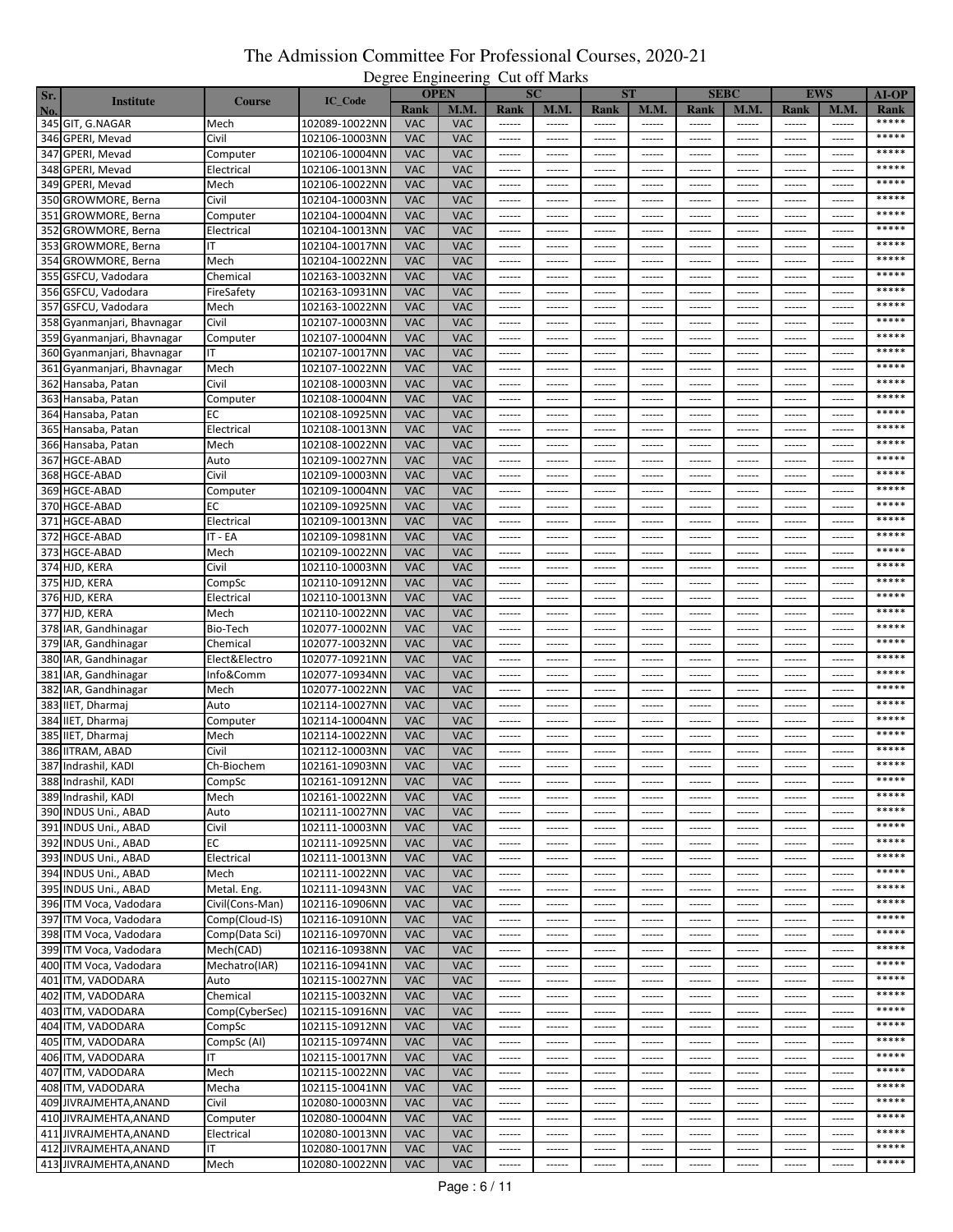| Sr. |                       |                    |                |            | <b>OPEN</b> |                        | <b>SC</b>       |                        | <b>ST</b>     |                 | <b>SEBC</b>   |                 | <b>EWS</b>    | $AI-OP$       |
|-----|-----------------------|--------------------|----------------|------------|-------------|------------------------|-----------------|------------------------|---------------|-----------------|---------------|-----------------|---------------|---------------|
| No. | <b>Institute</b>      | <b>Course</b>      | IC_Code        | Rank       | M.M.        | Rank                   | <b>M.M.</b>     | Rank                   | <b>M.M.</b>   | <b>Rank</b>     | M.M.          | Rank            | M.M           | Rank          |
|     | 414 JMSabva, BOTAD    | Civil              | 102167-10003NN | <b>VAC</b> | VAC         |                        | ------          | ------                 | ------        | ------          | ------        | ------          | ------        | *****         |
|     | 415 JMSabva, BOTAD    | Computer           | 102167-10004NN | <b>VAC</b> | <b>VAC</b>  | $- - - - - -$          | ------          | ------                 | $- - - - - -$ | $- - - - - -$   | ------        | $- - - - - -$   | ------        | *****         |
|     | 416 JMSabva, BOTAD    | Electrical         | 102167-10013NN | <b>VAC</b> | <b>VAC</b>  | ------                 | $- - - - - -$   | ------                 | ------        | ------          | ------        | ------          | ------        | *****         |
|     | 417 JMSabva, BOTAD    | Mech               | 102167-10022NN | <b>VAC</b> | <b>VAC</b>  | ------                 | ------          | ------                 | ------        | ------          | ------        | ------          | ------        | *****         |
|     | 418 KIT, JAMNAGAR     | Chemical           | 102190-10032NN | <b>VAC</b> | <b>VAC</b>  | $- - - - - -$          | $- - - - - - -$ | $- - - - - -$          | $- - - - - -$ | $- - - - - -$   | $- - - - - -$ | $- - - - - - -$ | $- - - - - -$ | *****         |
|     |                       |                    |                | <b>VAC</b> |             |                        |                 |                        |               |                 |               |                 |               | *****         |
|     | 419 KIT, JAMNAGAR     | Civil              | 102190-10003NN |            | VAC         | ------                 | ------          | ------                 | ------        | ------          | ------        | ------          | $- - - - - -$ | *****         |
|     | 420 KIT, JAMNAGAR     | Computer           | 102190-10004NN | <b>VAC</b> | <b>VAC</b>  | ------                 | ------          | $- - - - - -$          | $- - - - - -$ | $- - - - - -$   | $- - - - - -$ | $- - - - - -$   | $- - - - - -$ | *****         |
|     | 421 KIT, JAMNAGAR     | Mech               | 102190-10022NN | <b>VAC</b> | <b>VAC</b>  | ------                 | ------          | ------                 | ------        | ------          | ------        | ------          | ------        |               |
|     | 422 KITRC, KALOL      | Civil              | 102118-10003NN | <b>VAC</b> | <b>VAC</b>  | $- - - - - -$          | $- - - - - -$   | ------                 | $- - - - - -$ | $-----1$        | $- - - - - -$ | $- - - - - -$   | ------        | *****         |
|     | 423 KITRC, KALOL      | Computer           | 102118-10004NN | <b>VAC</b> | <b>VAC</b>  | ------                 | ------          | $- - - - - -$          | ------        | ------          | ------        | ------          | $- - - - - -$ | *****         |
|     | 424 KITRC, KALOL      | EC (CSE)           | 102118-10924NN | <b>VAC</b> | <b>VAC</b>  | ------                 | ------          | ------                 | ------        | ------          | -----         | ------          | -----         | *****         |
|     | 425 KITRC, KALOL      | Electrical         | 102118-10013NN | <b>VAC</b> | <b>VAC</b>  | ------                 | ------          | ------                 | $-----1$      | ------          | ------        | $1 - 1 - 1 - 1$ | ------        | *****         |
|     | 426 KITRC, KALOL      | IΤ                 | 102118-10017NN | <b>VAC</b> | <b>VAC</b>  | ------                 | ------          | ------                 | ------        | ------          | ------        | ------          | ------        | *****         |
|     | 427 KITRC, KALOL      | Mech               | 102118-10022NN | <b>VAC</b> | <b>VAC</b>  | $- - - - - -$          | ------          | $- - - - - -$          | $- - - - - -$ | $- - - - - -$   | $- - - - - -$ | ------          | $- - - - - -$ | *****         |
|     | 428 KJIET, SAVALI     | Auto               | 102117-10027NN | <b>VAC</b> | <b>VAC</b>  | ------                 | ------          | ------                 | ------        | ------          | ------        | ------          | ------        | *****         |
|     | 429 KJIET, SAVALI     | Civil              | 102117-10003NN | <b>VAC</b> | <b>VAC</b>  | $-----1$               | ------          | ------                 | ------        | ------          | ------        | ------          | ------        | *****         |
|     | 430 KJIET, SAVALI     | Computer           | 102117-10004NN | <b>VAC</b> | <b>VAC</b>  | ------                 | ------          | ------                 | ------        | ------          | ------        | ------          | ------        | *****         |
|     | 431 KJIET, SAVALI     | ЕC                 | 102117-10925NN | <b>VAC</b> | <b>VAC</b>  | ------                 | ------          | ------                 | ------        | ------          | ------        | ------          | ------        | *****         |
|     | 432 KJIET, SAVALI     | Electrical         | 102117-10013NN | <b>VAC</b> | <b>VAC</b>  | ------                 | ------          | ------                 | ------        | ------          | ------        | ------          | ------        | *****         |
|     | 433 KJIET, SAVALI     |                    | 102117-10017NN | <b>VAC</b> | <b>VAC</b>  | $- - - - - -$          | $- - - - - -$   | ------                 | $- - - - - -$ | $- - - - - -$   | ------        | ------          | ------        | *****         |
|     |                       | Mech               | 102117-10022NN | <b>VAC</b> | <b>VAC</b>  | ------                 |                 |                        |               |                 |               | ------          | ------        | *****         |
|     | 434 KJIET, SAVALI     |                    |                |            |             |                        | ------          | ------                 | ------        | ------          | ------        |                 |               | *****         |
|     | 435 KnowlTE, Anand    | Computer           | 102119-10004NN | <b>VAC</b> | <b>VAC</b>  | ------                 | ------          | ------                 | ------        | ------          | ------        | ------          | $- - - - -$   | *****         |
|     | 436 KnowlTE, Anand    | ΙT                 | 102119-10017NN | <b>VAC</b> | <b>VAC</b>  | ------                 | $- - - - - -$   | $- - - - - -$          | $- - - - - -$ | $- - - - - -$   | $- - - - - -$ | $- - - - - -$   | ------        |               |
|     | 437 KnowlTE, Anand    | Mech               | 102119-10022NN | <b>VAC</b> | <b>VAC</b>  | ------                 | ------          |                        | ------        | ------          | ------        |                 |               | *****         |
|     | 438 LAXMI, VALSAD     | Auto               | 102125-10027NN | <b>VAC</b> | <b>VAC</b>  | ------                 | ------          | ------                 | $- - - - - -$ | $- - - - - -$   | $- - - - - -$ | $- - - - - -$   | $- - - - - -$ | *****         |
|     | 439 LAXMI, VALSAD     | Civil              | 102125-10003NN | <b>VAC</b> | <b>VAC</b>  | ------                 | ------          | ------                 | ------        | ------          | ------        | ------          | ------        | *****         |
|     | 440 LAXMI, VALSAD     | CompSc             | 102125-10912NN | <b>VAC</b> | <b>VAC</b>  | ------                 | ------          | ------                 | ------        | ------          | ------        | ------          | $- - - - - -$ | *****         |
| 441 | LAXMI, VALSAD         | EС                 | 102125-10925NN | <b>VAC</b> | <b>VAC</b>  | ------                 | ------          | ------                 | ------        | ------          | ------        | ------          | ------        | *****         |
| 442 | LAXMI, VALSAD         | Electrical         | 102125-10013NN | <b>VAC</b> | <b>VAC</b>  | ------                 | ------          | ------                 | ------        | ------          | ------        | ------          | ------        | *****         |
|     | 443 LAXMI, VALSAD     | ΙT                 | 102125-10017NN | <b>VAC</b> | <b>VAC</b>  | ------                 | $- - - - - -$   | $- - - - - -$          | $- - - - - -$ | $- - - - - -$   | $- - - - - -$ | $- - - - - - -$ | $- - - - - -$ | *****         |
|     | 444 LAXMI, VALSAD     | Mech               | 102125-10022NN | <b>VAC</b> | <b>VAC</b>  | ------                 | ------          | ------                 | ------        | ------          | ------        | ------          | $- - - - - -$ | *****         |
|     | 445 LCIT, BHANDU      | Civil              | 102124-10003NN | <b>VAC</b> | <b>VAC</b>  | ------                 | ------          | $- - - - - -$          | $- - - - - -$ | $- - - - - -$   | $- - - - - -$ | $- - - - - -$   | $- - - - - -$ | *****         |
|     | 446 LCIT, BHANDU      | CompSc             | 102124-10912NN | <b>VAC</b> | <b>VAC</b>  | ------                 | ------          | ------                 | ------        | ------          | ------        | ------          | ------        | *****         |
|     | 447 LCIT, BHANDU      | Electrical         | 102124-10013NN | <b>VAC</b> | <b>VAC</b>  | $- - - - - -$          | $- - - - - -$   | ------                 | $- - - - - -$ | $- - - - - -$   | $- - - - - -$ | $- - - - - -$   | ------        | *****         |
|     | 448 LCIT, BHANDU      | Mech               | 102124-10022NN | <b>VAC</b> | <b>VAC</b>  | ------                 | ------          | $- - - - - -$          | ------        | $- - - - - -$   | ------        | ------          | ------        | *****         |
|     | 449 LDCE, ABAD        | <b>PlasticTech</b> | 102120-10951NN | <b>VAC</b> | <b>VAC</b>  | ------                 | ------          | ------                 | ------        | ------          | ------        | ------          | $- - - - - -$ | 3955          |
|     | 450 LDCE, ABAD        | Rubber             | 102120-10953NN | <b>VAC</b> | <b>VAC</b>  | ------                 | ------          | ------                 | $-----1$      | ------          | ------        | $1 - 1 - 1 - 1$ | ------        | 2925          |
|     |                       |                    | 102120-10956NN | <b>VAC</b> | <b>VAC</b>  |                        |                 |                        |               |                 |               |                 |               |               |
|     | 451 LDCE, ABAD        | TextTech           |                |            |             | ------                 | ------          | ------                 | ------        | ------          | ------        | ------          | ------        | 8936<br>***** |
|     | 452 LDRP, GNAGAR      | Auto               | 102121-10027NN | <b>VAC</b> | VAC         | ------                 | $- - - - - - -$ | $- - - - - -$          | $- - - - - -$ | $- - - - - -$   | $- - - - -$   | $- - - - - -$   | $- - - - -$   | *****         |
| 453 | LDRP, GNAGAR          | Civil              | 102121-10003NN | <b>VAC</b> | <b>VAC</b>  | ------                 | ------          | ------                 | ------        | ------          | ------        | ------          | ------        | *****         |
|     | 454 LDRP, GNAGAR      | ЕC                 | 102121-10925NN | <b>VAC</b> | <b>VAC</b>  | $-----1$               | $-----1$        | ------                 | ------        | ------          | ------        | ------          | ------        |               |
| 455 | LDRP, GNAGAR          | Electrical         | 102121-10013NN | <b>VAC</b> | <b>VAC</b>  | ------                 | ------          | ------                 | ------        | ------          | ------        | ------          | ------        | *****         |
|     | 456 LDRP, GNAGAR      | Mech               | 102121-10022NN | <b>VAC</b> | <b>VAC</b>  | ------                 | ------          | ------                 | ------        | ------          | ------        | ------          | ------        | *****         |
|     | 457 LEC, MORBI        | CIVII              | 102122-10003NN | <b>VAC</b> | <b>VAC</b>  |                        |                 |                        |               |                 |               |                 |               | 9752          |
|     | 458 LEC, MORBI        | Electrical         | 102122-10013NN | <b>VAC</b> | <b>VAC</b>  | $- - - - - -$          | $- - - - - -$   | $\cdots \cdots \cdots$ | $- - - - - -$ | $- - - - - - -$ | $- - - - - -$ |                 |               | 10478         |
|     | 459 LEC, MORBI        | Industrial         | 102122-10732NN | <b>VAC</b> | <b>VAC</b>  | ------                 | ------          | ------                 | ------        | ------          | ------        | ------          | ------        | 17921.5       |
|     | 460 LEC, MORBI        | <b>PowerElect</b>  | 102122-10785NN | <b>VAC</b> | <b>VAC</b>  | ------                 | ------          | ------                 | ------        | ------          | ------        | ------          | ------        | 21721         |
|     | 461 LEC, MORBI        | Prod               | 102122-10039NN | <b>VAC</b> | <b>VAC</b>  |                        |                 | $- - - - - -$          | ------        | $- - - - - - -$ | $- - - - - -$ | ------          | $- - - - - -$ | 14960.5       |
|     | 462 LJIET, ABAD       | Auto               | 102123-10027NN | <b>VAC</b> | <b>VAC</b>  | ------                 | ------          | ------                 | ------        | ------          | ------        | ------          | ------        | *****         |
|     | 463 LJIET, ABAD       | Chemical           | 102123-10032NN | <b>VAC</b> | <b>VAC</b>  | $- - - - - -$          | $- - - - - -$   | $- - - - - -$          | $- - - - - -$ | $- - - - - -$   | $- - - - - -$ | $1 - 1 - 1 - 1$ | 1.1.1.1.1     | *****         |
|     | 464 LJIET, ABAD       | Civil              | 102123-10003NN | <b>VAC</b> | <b>VAC</b>  | $- - - - - -$          | $- - - - - -$   | ------                 | $- - - - - -$ | $- - - - - -$   | ------        | ------          | ------        | *****         |
|     | 465 LJIET, ABAD       | ЕC                 | 102123-10925NN | <b>VAC</b> | <b>VAC</b>  | $- - - - - -$          | $- - - - - -$   | $- - - - - -$          | $- - - - - -$ | $- - - - - -$   | ------        | ------          | $- - - - - -$ | *****         |
|     | 466 LJIET, ABAD       | ΙC                 | 102123-10935NN | <b>VAC</b> | <b>VAC</b>  | ------                 | ------          | ------                 | ------        | $- - - - - -$   | ------        | ------          | ------        | *****         |
|     | 467 LJIET, ABAD       | Mech               | 102123-10022NN | <b>VAC</b> | <b>VAC</b>  | ------                 | ------          | ------                 | ------        | ------          | ------        | ------          | ------        | *****         |
|     |                       |                    |                |            |             |                        |                 |                        |               |                 |               |                 |               | *****         |
|     | 468 LTIET, RAJKOT     | Civil              | 102168-10003NN | <b>VAC</b> | <b>VAC</b>  | $-----$                | $- - - - - -$   | $- - - - - -$          | $-----1$      | ------          | $-----1$      | $-----1$        | ------        | *****         |
|     | 469 LTIET, RAJKOT     | CompSc             | 102168-10912NN | <b>VAC</b> | <b>VAC</b>  | ------                 | ------          | ------                 | ------        | ------          | ------        | ------          | ------        | *****         |
|     | 470 LTIET, RAJKOT     | Electrical         | 102168-10013NN | <b>VAC</b> | <b>VAC</b>  | $- - - - - -$          | $- - - - - -$   | $- - - - - -$          | $- - - - - -$ | $- - - - - -$   | $- - - - - -$ | $- - - - - - -$ | $- - - - - -$ |               |
|     | 471 LTIET, RAJKOT     | Mech               | 102168-10022NN | <b>VAC</b> | <b>VAC</b>  | ------                 | ------          | ------                 | ------        | ------          | ------        | ------          | ------        | *****         |
|     | 472 MEC, BESNA        | Auto               | 102133-10027NN | <b>VAC</b> | <b>VAC</b>  |                        |                 |                        | $- - - - - -$ | $- - - - - - -$ | $- - - - - -$ | $- - - - - -$   | $-----1$      | *****         |
|     | 473 MEC, BESNA        | Civil              | 102133-10003NN | <b>VAC</b> | <b>VAC</b>  | $- - - - - -$          | $- - - - - -$   | $- - - - - -$          | $- - - - - -$ | $- - - - - -$   | ------        | $- - - - - -$   | $- - - - - -$ | *****         |
|     | 474 MEC, BESNA        | Computer           | 102133-10004NN | <b>VAC</b> | <b>VAC</b>  | ------                 | ------          | ------                 | ------        | ------          | ------        | ------          | ------        | *****         |
|     | 475 MEC, BESNA        | EС                 | 102133-10925NN | <b>VAC</b> | <b>VAC</b>  | $\cdots \cdots \cdots$ | ------          | ------                 | $-----1$      | $- - - - - -$   | $- - - - - -$ | $- - - - - -$   | ------        | *****         |
|     | 476 MEC, BESNA        | Electrical         | 102133-10013NN | <b>VAC</b> | <b>VAC</b>  | ------                 | ------          | ------                 | ------        | ------          | ------        | ------          | ------        | *****         |
|     | 477 MEC, BESNA        | Mech               | 102133-10022NN | <b>VAC</b> | <b>VAC</b>  | $- - - - - -$          | $- - - - - - -$ | $- - - - - -$          | $- - - - - -$ | $- - - - - -$   | $- - - - - -$ | $- - - - - - -$ | $- - - - - -$ | *****         |
|     | 478 MEFGI-FOE, Rajkot | Civil              | 102130-10003NN | <b>VAC</b> | <b>VAC</b>  | ------                 | ------          | ------                 | ------        | ------          | ------        | ------          | ------        | *****         |
|     | 479 MEFGI-FOE, Rajkot | Computer           | 102130-10004NN | <b>VAC</b> | <b>VAC</b>  | $-----$                | ------          | ------                 | $-----1$      | $-----1$        | $-----1$      | $-----1$        | ------        | *****         |
|     | 480 MEFGI-FOE, Rajkot | Electrical         | 102130-10013NN | <b>VAC</b> | <b>VAC</b>  | ------                 | ------          | ------                 | ------        | ------          | ------        | ------          | ------        | *****         |
|     | 481 MEFGI-FOE, Rajkot | ΙT                 | 102130-10017NN | <b>VAC</b> | <b>VAC</b>  | ------                 | ------          | ------                 | ------        | ------          | ------        | ------          | ------        | *****         |
|     | 482 MEFGI-FOE, Rajkot | Mech               | 102130-10022NN | <b>VAC</b> | VAC         | ------                 | ------          | ------                 | ------        | ------          | ------        | ------          | ------        | *****         |
|     |                       |                    |                |            |             |                        |                 |                        |               |                 |               |                 |               |               |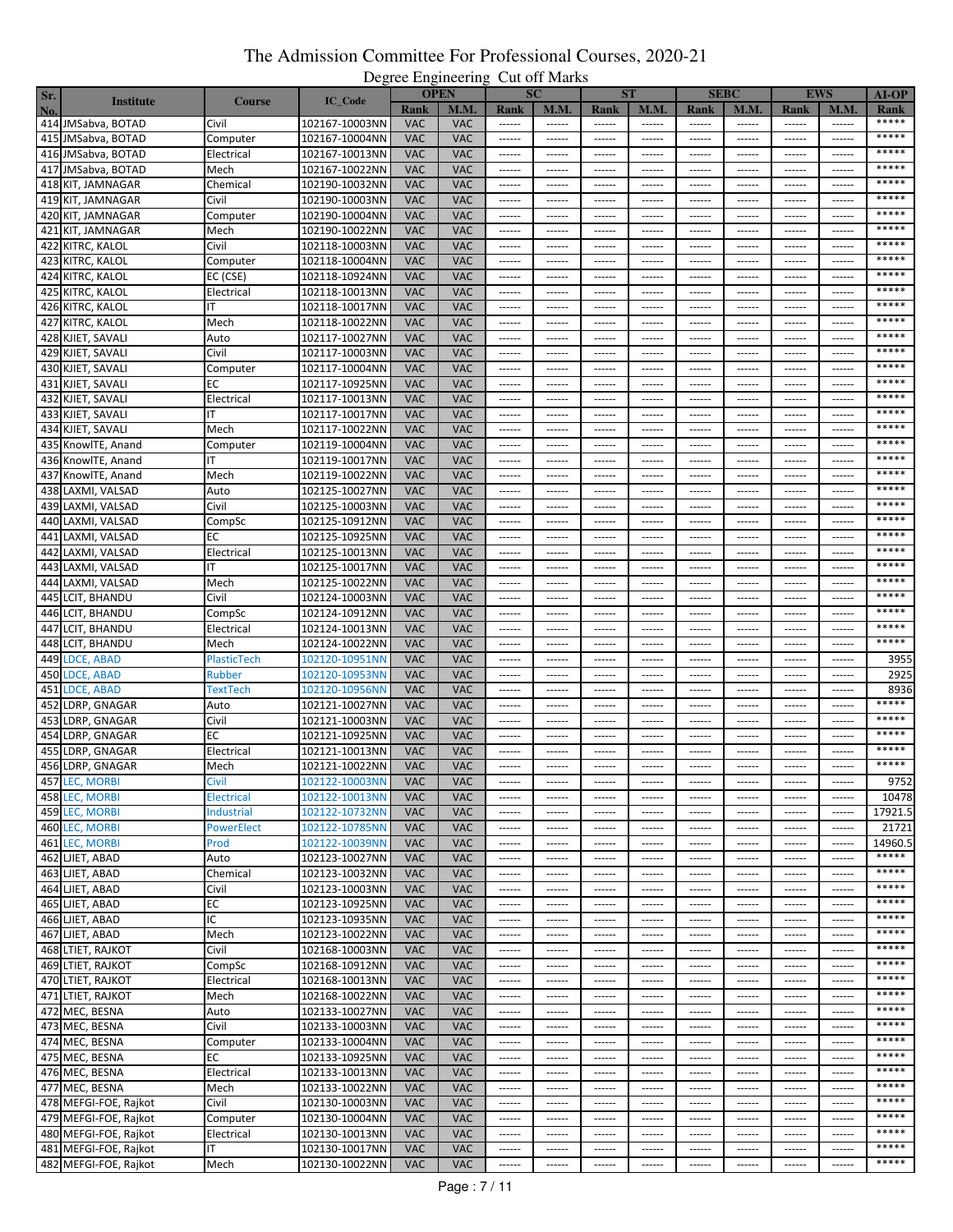| Sr. |                         |                    |                |            | -----------<br><b>OPEN</b> |                                                                                                                                                                                                                                                                                                                                                                                                                                                                                        | <b>SC</b>       |                        | <b>ST</b>     |                     | <b>SEBC</b>   |                 | <b>EWS</b>    | <b>AI-OP</b> |
|-----|-------------------------|--------------------|----------------|------------|----------------------------|----------------------------------------------------------------------------------------------------------------------------------------------------------------------------------------------------------------------------------------------------------------------------------------------------------------------------------------------------------------------------------------------------------------------------------------------------------------------------------------|-----------------|------------------------|---------------|---------------------|---------------|-----------------|---------------|--------------|
|     | <b>Institute</b>        | <b>Course</b>      | IC_Code        | Rank       | M.M.                       | Rank                                                                                                                                                                                                                                                                                                                                                                                                                                                                                   | <b>M.M.</b>     | Rank                   | <b>M.M.</b>   | Rank                | M.M.          | Rank            | M.M.          | Rank         |
| No. | 483 MEFGI-FOT, Rajkot   | Auto               | 102131-10027NN | <b>VAC</b> | <b>VAC</b>                 |                                                                                                                                                                                                                                                                                                                                                                                                                                                                                        | ------          | ------                 | ------        | $-----$             |               |                 | ------        | *****        |
|     | 484 MEFGI-FOT, Rajkot   | Chemical           | 102131-10032NN | <b>VAC</b> | <b>VAC</b>                 | ------                                                                                                                                                                                                                                                                                                                                                                                                                                                                                 | ------          | ------                 | ------        | ------              | ------        | ------          | ------        | *****        |
|     |                         | Civil              |                | <b>VAC</b> | <b>VAC</b>                 | $- - - - - -$                                                                                                                                                                                                                                                                                                                                                                                                                                                                          | $- - - - - -$   | ------                 | ------        | ------              | ------        | $- - - - - - -$ | ------        | *****        |
|     | 485 MEFGI-FOT, Rajkot   |                    | 102131-10003NN |            |                            |                                                                                                                                                                                                                                                                                                                                                                                                                                                                                        |                 |                        |               |                     |               |                 |               | *****        |
|     | 486 MEFGI-FOT, Rajkot   | Comp(AI)           | 102131-10909NN | <b>VAC</b> | <b>VAC</b>                 | ------                                                                                                                                                                                                                                                                                                                                                                                                                                                                                 | ------          | ------                 | ------        | ------              | ------        | ------          | ------        | *****        |
|     | 487 MEFGI-FOT, Rajkot   | Comp(Big Data)     | 102131-10967NN | <b>VAC</b> | <b>VAC</b>                 | ------                                                                                                                                                                                                                                                                                                                                                                                                                                                                                 | ------          | ------                 | ------        | $-----1$            | ------        | ------          | ------        |              |
|     | 488 MEFGI-FOT, Rajkot   | Computer           | 102131-10004NN | <b>VAC</b> | <b>VAC</b>                 | $- - - - - -$                                                                                                                                                                                                                                                                                                                                                                                                                                                                          | ------          | ------                 | ------        | ------              | ------        | $- - - - -$     | ------        | *****        |
|     | 489 MEFGI-FOT, Rajkot   | Electrical         | 102131-10013NN | <b>VAC</b> | <b>VAC</b>                 | ------                                                                                                                                                                                                                                                                                                                                                                                                                                                                                 | ------          | ------                 | ------        |                     |               | $1 - 1 - 1 - 1$ | ------        | *****        |
|     | 490 MEFGI-FOT, Rajkot   | Info&Comm          | 102131-10934NN | <b>VAC</b> | <b>VAC</b>                 | $-----1$                                                                                                                                                                                                                                                                                                                                                                                                                                                                               | $- - - - - -$   | ------                 | ------        | $-----1$            | $-----1$      | ------          | ------        | *****        |
|     | 491 MEFGI-FOT, Rajkot   | Mech               | 102131-10022NN | <b>VAC</b> | <b>VAC</b>                 | $-----1$                                                                                                                                                                                                                                                                                                                                                                                                                                                                               | $- - - - - -$   | ------                 | ------        | ------              | ------        | ------          | ------        | *****        |
|     | 492 MGIT, NAVSARI       | Civil              | 102128-10003NN | <b>VAC</b> | <b>VAC</b>                 | $- - - - - -$                                                                                                                                                                                                                                                                                                                                                                                                                                                                          | $- - - - - - -$ | ------                 | ------        | $- - - - - - -$     | $- - - - - -$ | $- - - - - - -$ | ------        | *****        |
|     | 493 MGIT, NAVSARI       | Computer           | 102128-10004NN | <b>VAC</b> | <b>VAC</b>                 | ------                                                                                                                                                                                                                                                                                                                                                                                                                                                                                 | ------          |                        |               |                     | -----         |                 |               | *****        |
|     | 494 MGIT, NAVSARI       | Electrical         | 102128-10013NN | <b>VAC</b> | <b>VAC</b>                 | ------                                                                                                                                                                                                                                                                                                                                                                                                                                                                                 | $- - - - - -$   | ------                 | ------        | $- - - - - -$       | $- - - - - -$ | $- - - - - -$   | ------        | *****        |
|     | 495 MGIT, NAVSARI       | Mech               | 102128-10022NN | <b>VAC</b> | <b>VAC</b>                 | ------                                                                                                                                                                                                                                                                                                                                                                                                                                                                                 | ------          | ------                 | ------        | ------              | ------        | ------          | ------        | *****        |
|     | 496 MSCET, VESU         | Auto               | 102129-10027NN | <b>VAC</b> | <b>VAC</b>                 |                                                                                                                                                                                                                                                                                                                                                                                                                                                                                        | ------          | ------                 | ------        | ------              | ------        | ------          | ------        | *****        |
|     | 497 MSCET, VESU         | Civil              | 102129-10003NN | <b>VAC</b> | <b>VAC</b>                 | $-----1$                                                                                                                                                                                                                                                                                                                                                                                                                                                                               | ------          | ------                 | ------        | $1 - 1 - 1 - 1 = 1$ | $- - - - - -$ | $- - - - - -$   | ------        | *****        |
|     | 498 MSCET, VESU         | Computer           | 102129-10004NN | <b>VAC</b> | <b>VAC</b>                 | ------                                                                                                                                                                                                                                                                                                                                                                                                                                                                                 | ------          | ------                 | ------        | ------              | ------        |                 | ------        | *****        |
|     | 499 MSCET, VESU         | Electrical         | 102129-10013NN | <b>VAC</b> | <b>VAC</b>                 |                                                                                                                                                                                                                                                                                                                                                                                                                                                                                        | $- - - - - -$   | ------                 | ------        | ------              | ------        | $- - - - - -$   | ------        | *****        |
|     |                         |                    |                |            |                            |                                                                                                                                                                                                                                                                                                                                                                                                                                                                                        |                 |                        |               |                     |               |                 |               | *****        |
|     | 500 MSCET, VESU         | Mech               | 102129-10022NN | <b>VAC</b> | <b>VAC</b>                 | ------                                                                                                                                                                                                                                                                                                                                                                                                                                                                                 | ------          | ------                 | ------        | ------              | ------        | ------          | ------        |              |
|     | 501 MSU, BARODA         | <b>TextEngg</b>    | 102085-10954NN | <b>VAC</b> | <b>VAC</b>                 | $- - - - - -$                                                                                                                                                                                                                                                                                                                                                                                                                                                                          | $- - - - - - -$ | $- - - - - -$          | ------        | $- - - - - -$       | $- - - - - -$ | $- - - - - - -$ | ------        | 4241         |
| 502 | <b>MSU, BARODA</b>      | <b>TextProcess</b> | 102085-10955NN | <b>VAC</b> | <b>VAC</b>                 | $-----1$                                                                                                                                                                                                                                                                                                                                                                                                                                                                               | ------          | ------                 | ------        | ------              | ------        | ------          | ------        | 12812        |
|     | 503 MSU, BARODA         | TextTech           | 102085-10956NN | <b>VAC</b> | <b>VAC</b>                 |                                                                                                                                                                                                                                                                                                                                                                                                                                                                                        | $- - - - - -$   | ------                 | ------        | $- - - - - -$       | $- - - - - -$ | $- - - - - -$   | $- - - - - -$ | 9106         |
|     | 504 MSU, BARODA         | WaterMan           | 102085-10957NN | <b>VAC</b> | <b>VAC</b>                 | $-----1$                                                                                                                                                                                                                                                                                                                                                                                                                                                                               | ------          | ------                 | ------        | ------              | ------        | ------          | -----         | 8867         |
|     | 505 NAVRACHNA, Vadodara | Civil              | 102162-10003NN | <b>VAC</b> | <b>VAC</b>                 | $\begin{array}{cccccccccc} \multicolumn{2}{c}{} & \multicolumn{2}{c}{} & \multicolumn{2}{c}{} & \multicolumn{2}{c}{} & \multicolumn{2}{c}{} & \multicolumn{2}{c}{} & \multicolumn{2}{c}{} & \multicolumn{2}{c}{} & \multicolumn{2}{c}{} & \multicolumn{2}{c}{} & \multicolumn{2}{c}{} & \multicolumn{2}{c}{} & \multicolumn{2}{c}{} & \multicolumn{2}{c}{} & \multicolumn{2}{c}{} & \multicolumn{2}{c}{} & \multicolumn{2}{c}{} & \multicolumn{2}{c}{} & \multicolumn{2}{c}{} & \mult$ | ------          | ------                 | ------        | $1 - 1 - 1 - 1 = 1$ | ------        | ------          | ------        | *****        |
|     | 506 NAVRACHNA, Vadodara | Elect&Electro      | 102162-10921NN | <b>VAC</b> | <b>VAC</b>                 |                                                                                                                                                                                                                                                                                                                                                                                                                                                                                        | ------          | ------                 | ------        | ------              | ------        | $- - - - - -$   | ------        | *****        |
|     | 507 NAVRACHNA, Vadodara | Mech               | 102162-10022NN | <b>VAC</b> | <b>VAC</b>                 | ------                                                                                                                                                                                                                                                                                                                                                                                                                                                                                 | ------          | ------                 | ------        | ------              | ------        | ------          | ------        | *****        |
|     | 508 Neotech, Vadodara   | Civil              | 102135-10003NN | <b>VAC</b> | <b>VAC</b>                 | 1.1.1.1.1                                                                                                                                                                                                                                                                                                                                                                                                                                                                              | $- - - - - -$   | ------                 | ------        | $- - - - - -$       | $- - - - - -$ | $- - - - - -$   | ------        | *****        |
|     | 509 Neotech, Vadodara   | Computer           | 102135-10004NN | <b>VAC</b> | <b>VAC</b>                 | ------                                                                                                                                                                                                                                                                                                                                                                                                                                                                                 | ------          | ------                 | ------        | ------              | ------        | ------          | ------        | *****        |
|     | 510 Neotech, Vadodara   | Electrical         | 102135-10013NN | <b>VAC</b> | <b>VAC</b>                 | $- - - - - -$                                                                                                                                                                                                                                                                                                                                                                                                                                                                          | $- - - - - -$   | ------                 | ------        | ------              | ------        | $- - - - - -$   | ------        | *****        |
|     | 511 Neotech, Vadodara   | Mech               | 102135-10022NN | <b>VAC</b> | <b>VAC</b>                 | ------                                                                                                                                                                                                                                                                                                                                                                                                                                                                                 | ------          | ------                 | ------        | ------              | ------        | ------          | ------        | *****        |
|     | 512 NOBEL, JUNAGADH     | Civil              | 102136-10003NN | <b>VAC</b> | <b>VAC</b>                 | ------                                                                                                                                                                                                                                                                                                                                                                                                                                                                                 | ------          | ------                 | ------        | $-----1$            | ------        | ------          | ------        | *****        |
|     | 513 NOBEL, JUNAGADH     | CompSc             | 102136-10912NN | <b>VAC</b> | <b>VAC</b>                 | $- - - - - -$                                                                                                                                                                                                                                                                                                                                                                                                                                                                          | ------          | ------                 | $- - - - - -$ | ------              | ------        |                 | ------        | *****        |
|     |                         |                    |                | <b>VAC</b> | <b>VAC</b>                 | ------                                                                                                                                                                                                                                                                                                                                                                                                                                                                                 | ------          | ------                 | ------        |                     |               | $- - - - - -$   | ------        | *****        |
|     | 514 NOBEL, JUNAGADH     | Electrical         | 102136-10013NN |            |                            |                                                                                                                                                                                                                                                                                                                                                                                                                                                                                        |                 |                        |               | $1 - 1 - 1 - 1 = 1$ | ------        |                 |               | *****        |
|     | 515 NOBEL, JUNAGADH     | ΙT                 | 102136-10017NN | <b>VAC</b> | <b>VAC</b>                 | $-----1$                                                                                                                                                                                                                                                                                                                                                                                                                                                                               | ------          | ------                 | ------        | $-----1$            | $-----1$      | ------          | ------        | *****        |
|     | 516 NOBEL, JUNAGADH     | Mech               | 102136-10022NN | <b>VAC</b> | <b>VAC</b>                 | $-----1$                                                                                                                                                                                                                                                                                                                                                                                                                                                                               | $- - - - - -$   | ------                 | ------        | ------              | ------        | ------          | ------        |              |
|     | 517 NSIT, Jetalpur      | Auto               | 102134-10027NN | <b>VAC</b> | <b>VAC</b>                 | $- - - - - -$                                                                                                                                                                                                                                                                                                                                                                                                                                                                          | $- - - - - - -$ | ------                 | ------        | $- - - - - - -$     | $- - - - - -$ | $- - - - - - -$ | ------        | *****        |
|     | 518 NSIT, Jetalpur      | Civil              | 102134-10003NN | <b>VAC</b> | <b>VAC</b>                 | ------                                                                                                                                                                                                                                                                                                                                                                                                                                                                                 | ------          | ------                 |               | -----               | -----         |                 |               | *****        |
|     | 519 NSIT, Jetalpur      | CompSc             | 102134-10912NN | <b>VAC</b> | <b>VAC</b>                 | ------                                                                                                                                                                                                                                                                                                                                                                                                                                                                                 | $- - - - - -$   | ------                 | ------        | $- - - - - -$       | $- - - - - -$ | $- - - - - -$   | ------        | *****        |
|     | 520 NSIT, Jetalpur      | EС                 | 102134-10925NN | <b>VAC</b> | <b>VAC</b>                 | ------                                                                                                                                                                                                                                                                                                                                                                                                                                                                                 | ------          | ------                 | ------        | ------              | ------        | ------          | ------        | *****        |
|     | 521 NSIT, Jetalpur      | Electrical         | 102134-10013NN | <b>VAC</b> | <b>VAC</b>                 |                                                                                                                                                                                                                                                                                                                                                                                                                                                                                        | ------          | ------                 | ------        | ------              | ------        | ------          | ------        | *****        |
|     | 522 NSIT, Jetalpur      | Mech               | 102134-10022NN | <b>VAC</b> | <b>VAC</b>                 | ------                                                                                                                                                                                                                                                                                                                                                                                                                                                                                 | ------          | ------                 | ------        | $1 - 1 - 1 - 1 = 1$ | $- - - - - -$ | $- - - - - -$   | ------        | *****        |
|     | 523 OMEC, Junagadh      | Chemical           | 102137-10032NN | <b>VAC</b> | <b>VAC</b>                 | ------                                                                                                                                                                                                                                                                                                                                                                                                                                                                                 | ------          |                        |               | ------              | ------        |                 | ------        | *****        |
|     | 524 OMEC, Junagadh      | Civil              | 102137-10003NN | <b>VAC</b> | <b>VAC</b>                 | ------                                                                                                                                                                                                                                                                                                                                                                                                                                                                                 | ------          | ------                 | ------        | ------              | ------        | ------          | ------        | *****        |
|     | 525 OMEC, Junagadh      | Computer           | 102137-10004NN | <b>VAC</b> | <b>VAC</b>                 | ------                                                                                                                                                                                                                                                                                                                                                                                                                                                                                 | ------          | ------                 | ------        | ------              | ------        | ------          | ------        | *****        |
|     | 526 OMEC, Junagadh      | Electrical         | 102137-10013NN | <b>VAC</b> | <b>VAC</b>                 | ------                                                                                                                                                                                                                                                                                                                                                                                                                                                                                 | ------          | ------                 | ------        | ------              | ------        | ------          | ------        |              |
|     | 527 OMEC, Junagadh      | Mech               | 102137-10022NN | <b>VAC</b> | <b>VAC</b>                 | $\begin{array}{cccccccccc} \multicolumn{2}{c}{} & \multicolumn{2}{c}{} & \multicolumn{2}{c}{} & \multicolumn{2}{c}{} & \multicolumn{2}{c}{} & \multicolumn{2}{c}{} & \multicolumn{2}{c}{} & \multicolumn{2}{c}{} & \multicolumn{2}{c}{} & \multicolumn{2}{c}{} & \multicolumn{2}{c}{} & \multicolumn{2}{c}{} & \multicolumn{2}{c}{} & \multicolumn{2}{c}{} & \multicolumn{2}{c}{} & \multicolumn{2}{c}{} & \multicolumn{2}{c}{} & \multicolumn{2}{c}{} & \multicolumn{2}{c}{} & \mult$ | $- - - - - - -$ | $- - - - - -$          | ------        | $- - - - - -$       | $- - - - - -$ | $- - - - - - -$ | ------        | *****        |
|     | 528 OMIT, Shahera       | Civil              | 102138-10003NN | <b>VAC</b> | <b>VAC</b>                 | $\begin{array}{cccccccccc} \multicolumn{2}{c}{} & \multicolumn{2}{c}{} & \multicolumn{2}{c}{} & \multicolumn{2}{c}{} & \multicolumn{2}{c}{} & \multicolumn{2}{c}{} & \multicolumn{2}{c}{} & \multicolumn{2}{c}{} & \multicolumn{2}{c}{} & \multicolumn{2}{c}{} & \multicolumn{2}{c}{} & \multicolumn{2}{c}{} & \multicolumn{2}{c}{} & \multicolumn{2}{c}{} & \multicolumn{2}{c}{} & \multicolumn{2}{c}{} & \multicolumn{2}{c}{} & \multicolumn{2}{c}{} & \multicolumn{2}{c}{} & \mult$ | $- - - - - -$   | $- - - - - -$          | ------        | $- - - - - -$       | $- - - - - -$ | $- - - - - -$   | $- - - - - -$ | *****        |
|     | 529 OMIT, Shahera       | Computer           | 102138-10004NN | <b>VAC</b> | <b>VAC</b>                 | $-----1$                                                                                                                                                                                                                                                                                                                                                                                                                                                                               | $- - - - - -$   | ------                 | ------        | ------              | ------        | ------          | ------        | *****        |
|     | 530 OMIT, Shahera       | EС                 | 102138-10925NN | <b>VAC</b> | VAC                        | $-----1$                                                                                                                                                                                                                                                                                                                                                                                                                                                                               | $- - - - - - -$ | $- - - - - -$          | ------        | $-----1$            | $-----1$      | $- - - - - - -$ | ------        | *****        |
|     | 531 OMIT, Shahera       |                    | 102138-10013NN | <b>VAC</b> | <b>VAC</b>                 | $- - - - - -$                                                                                                                                                                                                                                                                                                                                                                                                                                                                          | $- - - - - - -$ | ------                 |               |                     | $- - - - - -$ | $- - - - - - -$ | ------        | *****        |
|     |                         | Electrical         |                |            |                            |                                                                                                                                                                                                                                                                                                                                                                                                                                                                                        |                 |                        | ------        | $- - - - - -$       |               |                 |               | *****        |
|     | 532 OMIT, Shahera       | Mech               | 102138-10022NN | <b>VAC</b> | <b>VAC</b>                 | ------                                                                                                                                                                                                                                                                                                                                                                                                                                                                                 | ------          | ------                 | ------        | ------              | ------        | ------          | ------        | *****        |
|     | 533 PACIFIC, SURAT      | Chemical           | 102140-10032NN | <b>VAC</b> | <b>VAC</b>                 | $\cdots \cdots \cdots$                                                                                                                                                                                                                                                                                                                                                                                                                                                                 | $- - - - - -$   | $\cdots \cdots \cdots$ | ------        | $- - - - - -$       | $- - - - - -$ | $- - - - - -$   | $- - - - - -$ |              |
|     | 534 PACIFIC, SURAT      | Civil              | 102140-10003NN | <b>VAC</b> | <b>VAC</b>                 | ------                                                                                                                                                                                                                                                                                                                                                                                                                                                                                 | ------          | ------                 | ------        | ------              | ------        | ------          | ------        | *****        |
|     | 535 PACIFIC, SURAT      | Computer           | 102140-10004NN | <b>VAC</b> | <b>VAC</b>                 | $\begin{array}{cccccccccc} \multicolumn{2}{c}{} & \multicolumn{2}{c}{} & \multicolumn{2}{c}{} & \multicolumn{2}{c}{} & \multicolumn{2}{c}{} & \multicolumn{2}{c}{} & \multicolumn{2}{c}{} & \multicolumn{2}{c}{} & \multicolumn{2}{c}{} & \multicolumn{2}{c}{} & \multicolumn{2}{c}{} & \multicolumn{2}{c}{} & \multicolumn{2}{c}{} & \multicolumn{2}{c}{} & \multicolumn{2}{c}{} & \multicolumn{2}{c}{} & \multicolumn{2}{c}{} & \multicolumn{2}{c}{} & \multicolumn{2}{c}{} & \mult$ | $- - - - - -$   | ------                 | ------        | $- - - - - -$       | $- - - - - -$ | $- - - - - - -$ | ------        | *****        |
|     | 536 PACIFIC, SURAT      | Electrical         | 102140-10013NN | <b>VAC</b> | <b>VAC</b>                 | ------                                                                                                                                                                                                                                                                                                                                                                                                                                                                                 | ------          | ------                 | ------        | ------              | ------        | ------          | ------        | *****        |
|     | 537 PACIFIC, SURAT      | Mech               | 102140-10022NN | <b>VAC</b> | <b>VAC</b>                 | ------                                                                                                                                                                                                                                                                                                                                                                                                                                                                                 | ------          | ------                 | ------        | $- - - - - -$       | $-----$       | ------          | ------        | *****        |
|     | 538 PDPU, Raisan        | Auto               | 102141-10027NN | <b>VAC</b> | <b>VAC</b>                 | $- - - - - -$                                                                                                                                                                                                                                                                                                                                                                                                                                                                          | $- - - - - - -$ | ------                 | ------        | $- - - - - -$       | $- - - - - -$ | $- - - - - -$   | ------        | *****        |
|     | 539 PDPU, Raisan        | Civil              | 102141-10003NN | <b>VAC</b> | <b>VAC</b>                 | ------                                                                                                                                                                                                                                                                                                                                                                                                                                                                                 | $- - - - - -$   | $- - - - - -$          | ------        | $-----1$            | $-----1$      | $- - - - - -$   | ------        | *****        |
|     | 540 PIET, VAGHODIA      | Aero               | 102142-10901NN | <b>VAC</b> | <b>VAC</b>                 | $\begin{array}{cccccccccc} \multicolumn{2}{c}{} & \multicolumn{2}{c}{} & \multicolumn{2}{c}{} & \multicolumn{2}{c}{} & \multicolumn{2}{c}{} & \multicolumn{2}{c}{} & \multicolumn{2}{c}{} & \multicolumn{2}{c}{} & \multicolumn{2}{c}{} & \multicolumn{2}{c}{} & \multicolumn{2}{c}{} & \multicolumn{2}{c}{} & \multicolumn{2}{c}{} & \multicolumn{2}{c}{} & \multicolumn{2}{c}{} & \multicolumn{2}{c}{} & \multicolumn{2}{c}{} & \multicolumn{2}{c}{} & \multicolumn{2}{c}{} & \mult$ | ------          | ------                 | ------        | $- - - - - -$       | $-----1$      | ------          | ------        | *****        |
|     | 541 PIET, VAGHODIA      | Civil              | 102142-10003NN | <b>VAC</b> | VAC                        | $-----1$                                                                                                                                                                                                                                                                                                                                                                                                                                                                               | $- - - - - -$   | $- - - - - -$          | ------        | $- - - - - -$       | $- - - - - -$ | $- - - - - -$   | ------        | *****        |
|     | 542 PIET, VAGHODIA      | Comp(Big Data)     | 102142-10967NN | <b>VAC</b> | <b>VAC</b>                 | $-----1$                                                                                                                                                                                                                                                                                                                                                                                                                                                                               | ------          | ------                 | ------        | $- - - - - -$       | $-----1$      | $-----1$        | ------        | *****        |
|     | 543 PIET, VAGHODIA      | Comp(Cyber Sec)    | 102142-10969NN | <b>VAC</b> | <b>VAC</b>                 | ------                                                                                                                                                                                                                                                                                                                                                                                                                                                                                 | ------          | ------                 | ------        | ------              | ------        | ------          | ------        | *****        |
|     | 544 PIET, VAGHODIA      | Comp(Inter Things) | 102142-10971NN | <b>VAC</b> | <b>VAC</b>                 | $\cdots \cdots \cdots$                                                                                                                                                                                                                                                                                                                                                                                                                                                                 | $- - - - - -$   | $\cdots \cdots \cdots$ | $- - - - - -$ | $- - - - - -$       | $- - - - - -$ | $- - - - - -$   | $- - - - - -$ | *****        |
|     | 545 PIET, VAGHODIA      | CompSc (AI)        | 102142-10974NN | <b>VAC</b> | <b>VAC</b>                 | $- - - - - -$                                                                                                                                                                                                                                                                                                                                                                                                                                                                          | ------          | ------                 | ------        | ------              | ------        | ------          | ------        | *****        |
|     | 546 PIET, VAGHODIA      | EС                 | 102142-10925NN | <b>VAC</b> | <b>VAC</b>                 | $-----1$                                                                                                                                                                                                                                                                                                                                                                                                                                                                               | $- - - - - -$   | ------                 | ------        | $- - - - - -$       |               | $- - - - - -$   | ------        | *****        |
|     |                         |                    |                |            |                            |                                                                                                                                                                                                                                                                                                                                                                                                                                                                                        |                 |                        |               |                     |               |                 |               | *****        |
|     | 547 PIET, VAGHODIA      | Electrical         | 102142-10013NN | <b>VAC</b> | <b>VAC</b>                 | $-----1$                                                                                                                                                                                                                                                                                                                                                                                                                                                                               | $- - - - - -$   | $- - - - - -$          | ------        | $-----1$            | $-----1$      | $- - - - - - -$ | ------        | *****        |
|     | 548 PIET, VAGHODIA      | ΙT                 | 102142-10017NN | <b>VAC</b> | <b>VAC</b>                 | ------                                                                                                                                                                                                                                                                                                                                                                                                                                                                                 | ------          | ------                 | ------        | ------              | ------        | ------          | ------        | *****        |
|     | 549 PIET, VAGHODIA      | Mech               | 102142-10022NN | <b>VAC</b> | <b>VAC</b>                 | $- - - - - -$                                                                                                                                                                                                                                                                                                                                                                                                                                                                          | $- - - - - - -$ | ------                 | ------        | $- - - - - -$       | $- - - - - -$ | $- - - - - - -$ | ------        |              |
|     | 550 PIT, VAGHODIA       | AgriEngg           | 102143-10028NN | <b>VAC</b> | <b>VAC</b>                 | ------                                                                                                                                                                                                                                                                                                                                                                                                                                                                                 | ------          | ------                 | ------        | ------              | ------        | ------          | ------        | *****        |
|     | 551 PIT, VAGHODIA       | Auto               | 102143-10027NN | <b>VAC</b> | VAC                        | $-----1$                                                                                                                                                                                                                                                                                                                                                                                                                                                                               | $- - - - - -$   | ------                 | ------        | $- - - - - -$       | $-----1$      | $-----1$        | ------        | *****        |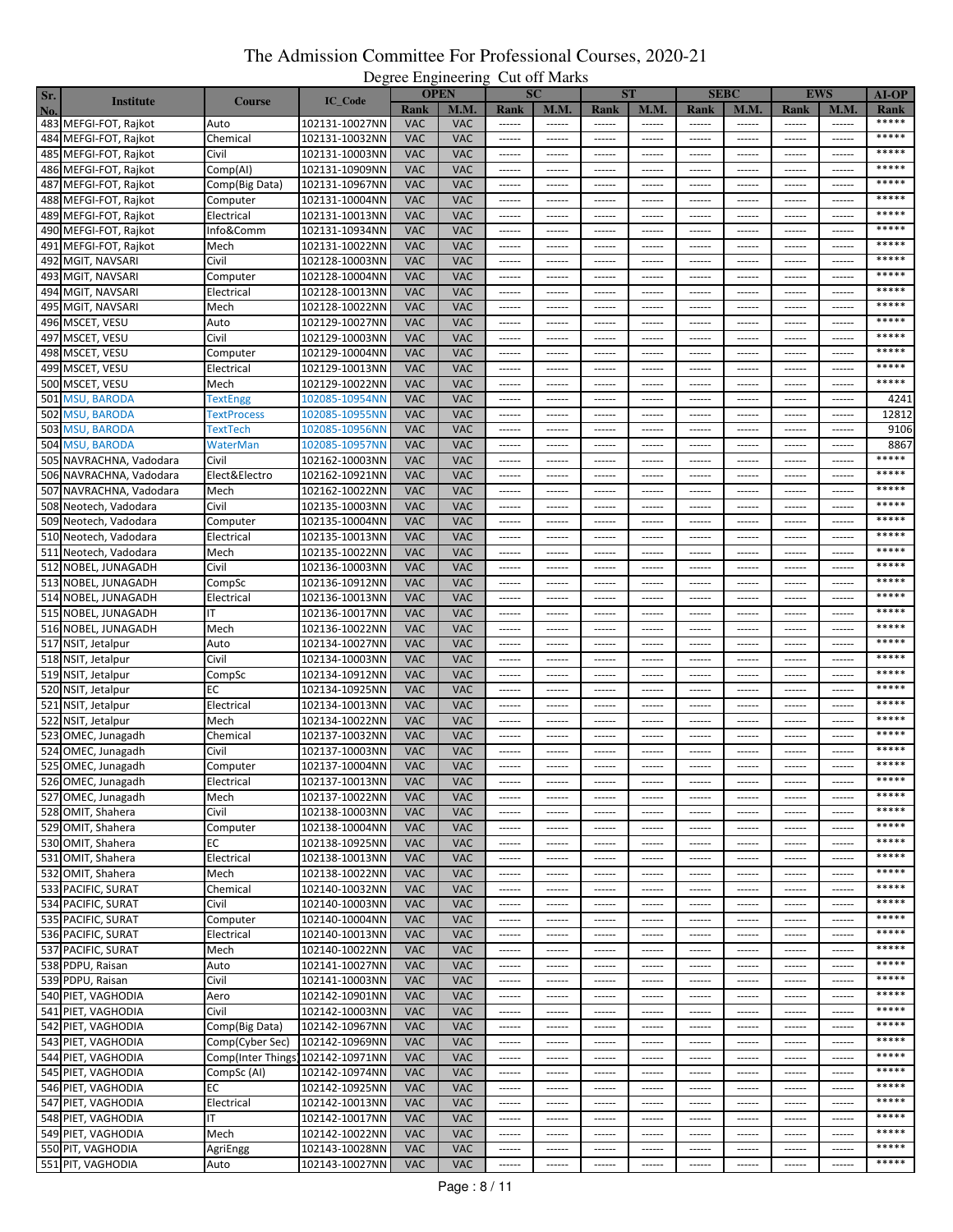| Sr. |                              |                                   |                |            | <u>- 2010 - 11511120 1111</u><br><b>OPEN</b> | $\ddotsc$              | <b>SC</b>     | <b>ST</b>     |               |                 | <b>SEBC</b>   |                 | <b>EWS</b>    | <b>AI-OP</b> |
|-----|------------------------------|-----------------------------------|----------------|------------|----------------------------------------------|------------------------|---------------|---------------|---------------|-----------------|---------------|-----------------|---------------|--------------|
| No. | <b>Institute</b>             | <b>Course</b>                     | IC_Code        | Rank       | <b>M.M.</b>                                  | Rank                   | <b>M.M.</b>   | Rank          | <b>M.M.</b>   | Rank            | M.M.          | Rank            | M.M.          | Rank         |
|     | 552 PIT, VAGHODIA            | Bio-Med                           | 102143-10638NN | <b>VAC</b> | <b>VAC</b>                                   |                        |               | $-----$       | ------        | $-----$         | ------        | 1.1.1.1.1       | ------        | *****        |
|     | 553 PIT, VAGHODIA            | Chemical                          | 102143-10032NN | <b>VAC</b> | <b>VAC</b>                                   | ------                 | ------        | ------        | ------        | ------          | ------        | ------          | ------        | *****        |
|     | 554 PIT, VAGHODIA            | Comp(Big Data)                    | 102143-10967NN | <b>VAC</b> | <b>VAC</b>                                   | $- - - - - -$          | ------        | ------        | ------        | $- - - - - -$   | $- - - - - -$ | $- - - - - -$   | ------        | *****        |
|     | 555 PIT, VAGHODIA            | Comp(Cyber Sec)                   | 102143-10969NN | <b>VAC</b> | <b>VAC</b>                                   | ------                 | ------        | ------        | ------        | ------          | ------        | ------          | ------        | *****        |
|     | 556 PIT, VAGHODIA            | Comp(Inter Things) 102143-10971NN |                | <b>VAC</b> | <b>VAC</b>                                   | ------                 | ------        | ------        | ------        | ------          | ------        | ------          | ------        | *****        |
|     | 557 PIT, VAGHODIA            |                                   | 102143-10912NN | <b>VAC</b> | <b>VAC</b>                                   |                        | ------        | ------        | ------        | $- - - - - -$   | $- - - - - -$ | ------          | ------        | *****        |
|     |                              | CompSc                            |                | <b>VAC</b> | <b>VAC</b>                                   |                        |               |               |               |                 |               |                 |               | *****        |
|     | 558 PIT, VAGHODIA            | CompSc (AI)                       | 102143-10974NN |            |                                              | ------                 | ------        | ------        | ------        | $- - - - - -$   | ------        | ------          | ------        | *****        |
|     | 559 PIT, VAGHODIA            | Dairy Tech.                       | 102143-10918NN | <b>VAC</b> | <b>VAC</b>                                   | $-----1$               | ------        | ------        | ------        | $-----$         | ------        | ------          | ------        | *****        |
|     | 560 PIT, VAGHODIA            | Mecha                             | 102143-10041NN | <b>VAC</b> | <b>VAC</b>                                   | $-----1$               | ------        | ------        | ------        | $- - - - - -$   | ------        | ------          | ------        | *****        |
|     | 561 PIT, VAGHODIA            | Petrolium Eng                     | 102143-10993NN | <b>VAC</b> | VAC                                          | ------                 | ------        | ------        | ------        | $- - - - - -$   | $- - - - - -$ | $- - - - - -$   | ------        |              |
|     | 562 PIT, VAGHODIA            | Robotics                          | 102143-10952NN | <b>VAC</b> | <b>VAC</b>                                   | ------                 | ------        | ------        | ------        | ------          | -----         | -----           | -----         | *****        |
|     | 563 PPSSE, PPS Uni., Kosamba | Chemical                          | 102139-10032NN | <b>VAC</b> | <b>VAC</b>                                   | $-----1$               | $- - - - - -$ | ------        | ------        | $-----$         | $-----1$      | $-----1$        | ------        | *****        |
|     | 564 PPSSE, PPS Uni., Kosamba | Civil                             | 102139-10003NN | <b>VAC</b> | <b>VAC</b>                                   | ------                 | ------        | ------        | ------        | $- - - - - -$   | ------        | ------          |               | *****        |
|     | 565 PPSSE, PPS Uni., Kosamba | Mach Lear Al                      | 102139-10986NN | <b>VAC</b> | <b>VAC</b>                                   | ------                 | ------        | ------        | ------        | $- - - - - -$   | ------        | ------          | ------        | *****        |
|     | 566 PPSSE, PPS Uni., Kosamba | Mech                              | 102139-10022NN | <b>VAC</b> | <b>VAC</b>                                   | $-----1$               | $- - - - - -$ | ------        | ------        | $-----1$        | $-----1$      | $- - - - - -$   | ------        | *****        |
|     | 567 PrimeIET, Navsari        | Chemical                          | 102144-10032NN | <b>VAC</b> | <b>VAC</b>                                   | ------                 | ------        | ------        | ------        | ------          | ------        | ------          | ------        | *****        |
|     | 568 PrimeIET, Navsari        | Civil                             | 102144-10003NN | <b>VAC</b> | <b>VAC</b>                                   | $- - - - - -$          | ------        | ------        | ------        | ------          | ------        | ------          | ------        | *****        |
|     | 569 PrimeIET, Navsari        | Computer                          | 102144-10004NN | <b>VAC</b> | <b>VAC</b>                                   | ------                 | ------        | ------        | ------        | $- - - - - -$   | ------        | ------          | ------        | *****        |
|     | 570 PrimeIET, Navsari        | Electrical                        | 102144-10013NN | <b>VAC</b> | <b>VAC</b>                                   | $- - - - - -$          | ------        | ------        | ------        | $-----$         | $-----1$      | $- - - - - - -$ | ------        | *****        |
|     | 571 PrimeIET, Navsari        | Mech                              | 102144-10022NN | <b>VAC</b> | <b>VAC</b>                                   | ------                 | ------        | ------        | ------        | ------          | ------        | ------          | ------        | *****        |
|     | 572 Rai Uni., Dholka         | Civil                             | 102159-10003NN | <b>VAC</b> | <b>VAC</b>                                   |                        | ------        | ------        | ------        | $- - - - - -$   | $- - - - - -$ | $- - - - - -$   | ------        | *****        |
|     | 573 Rai Uni., Dholka         | CompSc                            | 102159-10912NN | <b>VAC</b> | <b>VAC</b>                                   | ------                 | ------        | ------        | ------        | $- - - - - -$   | ------        | ------          | -----         | *****        |
|     | 574 Rai Uni., Dholka         | ıτ                                | 102159-10017NN | <b>VAC</b> | <b>VAC</b>                                   |                        | $- - - - - -$ | ------        | ------        | $- - - - - -$   | $- - - - - -$ | $- - - - - -$   | ------        | *****        |
|     | 575 Rai Uni., Dholka         | Mech                              | 102159-10022NN | <b>VAC</b> | <b>VAC</b>                                   | ------                 | ------        | ------        | ------        | ------          | ------        | ------          | ------        | *****        |
|     | 576 RK Uni., RAJKOT          | AgriEngg                          | 102145-10028NN | <b>VAC</b> | <b>VAC</b>                                   | ------                 | ------        | ------        | ------        | ------          | ------        | -----           | -----         | *****        |
|     | 577 RK Uni., RAJKOT          | Civil                             | 102145-10003NN | <b>VAC</b> | <b>VAC</b>                                   | $-----1$               | $- - - - - -$ | ------        | ------        | $- - - - - -$   | $- - - - - -$ | $- - - - - -$   | ------        | *****        |
|     | 578 RK Uni., RAJKOT          | Computer                          | 102145-10004NN | <b>VAC</b> | <b>VAC</b>                                   | ------                 | ------        | ------        |               |                 |               |                 | ------        | *****        |
|     | 579 RK Uni., RAJKOT          | Electrical                        | 102145-10013NN | <b>VAC</b> | <b>VAC</b>                                   |                        | ------        | ------        | ------        | $- - - - - -$   | $- - - - - -$ | $- - - - - -$   | ------        | *****        |
|     | 580 RK Uni., RAJKOT          | ΙT                                | 102145-10017NN | <b>VAC</b> | <b>VAC</b>                                   | $-----1$               | ------        | ------        | ------        | ------          | ------        | ------          | ------        | *****        |
|     | 581 RK Uni., RAJKOT          | Mech                              | 102145-10022NN | <b>VAC</b> | <b>VAC</b>                                   | $- - - - - -$          | ------        | ------        | ------        | $- - - - - - -$ | $- - - - - -$ | ------          | ------        | *****        |
|     | 582 RNGPIT, Isroli           | Chemical                          | 102146-10032NN | <b>VAC</b> | <b>VAC</b>                                   | $- - - - - -$          | ------        | ------        | ------        | ------          | ------        | $- - - - - - -$ | ------        | *****        |
|     | 583 RNGPIT, Isroli           | Civil                             | 102146-10003NN | <b>VAC</b> | <b>VAC</b>                                   | ------                 | ------        | ------        | ------        | $- - - - - -$   | ------        | $- - - - - -$   | ------        | *****        |
|     | 584 RNGPIT, Isroli           | Electrical                        | 102146-10013NN | <b>VAC</b> | <b>VAC</b>                                   | $-----1$               | ------        | ------        | ------        | $- - - - - - -$ | $- - - - - -$ | ------          | ------        | *****        |
|     | 585 RNGPIT, Isroli           | Mech                              | 102146-10022NN | <b>VAC</b> | <b>VAC</b>                                   | $- - - - - -$          | ------        | ------        | ------        | $- - - - - -$   | ------        | ------          | ------        | *****        |
|     | 586 SALCE, ABAD              | Chemical                          | 102150-10032NN | <b>VAC</b> | <b>VAC</b>                                   | $- - - - - -$          | ------        | ------        | ------        | $- - - - - - -$ | $- - - - - -$ | $- - - - - -$   | $- - - - - -$ | *****        |
|     | 587 SALCE, ABAD              | Computer                          | 102150-10004NN | <b>VAC</b> | <b>VAC</b>                                   | ------                 | ------        | ------        | ------        | $- - - - - -$   | -----         | -----           | ------        | *****        |
|     | 588 SALCE, ABAD              | Info&Comm - EA                    | 102150-10980NN | <b>VAC</b> | <b>VAC</b>                                   | 1.1.1.1.1              | $- - - - - -$ | ------        | ------        | $- - - - - -$   | $- - - - - -$ | $1 - 1 - 1 - 1$ | ------        | *****        |
|     | 589 SALCE, ABAD              | ΙT                                | 102150-10017NN | <b>VAC</b> | <b>VAC</b>                                   | ------                 | ------        | ------        | ------        | $1 - 1 - 1 - 1$ | ------        | ------          | ------        | *****        |
|     | 590 SALCE, ABAD              | Mech                              | 102150-10022NN | <b>VAC</b> | <b>VAC</b>                                   |                        | ------        | $- - - - - -$ | ------        | $- - - - - -$   | $- - - - - -$ | ------          | ------        | *****        |
|     | 591 SALCE, ABAD              | Mecha                             | 102150-10041NN | <b>VAC</b> | <b>VAC</b>                                   | ------                 | ------        | ------        | ------        | $- - - - - - -$ | $- - - - - -$ | ------          | ------        | *****        |
|     | 592 SalETI, Abad             |                                   | 102151-10972NN | <b>VAC</b> | <b>VAC</b>                                   | $- - - - - -$          | ------        | ------        | ------        | ------          | ------        | ------          | ------        | *****        |
|     |                              | CompSc - EA<br>Computer           | 102151-10004NN | <b>VAC</b> | <b>VAC</b>                                   | ------                 | ------        | ------        | $- - - - - -$ | $- - - - - -$   | $- - - - - -$ | ------          | ------        | *****        |
|     | 593 SalETI, Abad             | Info&Comm - EA                    |                | <b>VAC</b> | <b>VAC</b>                                   | ------                 |               |               |               |                 |               |                 |               | *****        |
|     | 594 SalETI, Abad             |                                   | 102151-10980NN |            |                                              |                        | ------        | ------        | ------        | ------          | ------        | ------          | ------        |              |
|     | 595 SALITER, Abad            | Auto                              | 102152-10027NN | <b>VAC</b> | <b>VAC</b>                                   | ------                 | ------        | ------        | ------        | ------          | ------        | ------          | ------        | *****        |
|     | 596 SALITER, Abad            | Civil                             | 102152-10003NN | <b>VAC</b> | <b>VAC</b>                                   | $- - - - - -$          | $- - - - - -$ | $- - - - - -$ | ------        | $- - - - - - -$ | $- - - - - -$ | $- - - - - - -$ | ------        | *****        |
|     | 597 SALITER, Abad            | CompSc - EA                       | 102152-10972NN | <b>VAC</b> | <b>VAC</b>                                   | $- - - - - -$          | $- - - - - -$ | $- - - - - -$ | ------        | $- - - - - -$   | $- - - - - -$ | $- - - - - -$   | ------        | *****        |
|     | 598 SALITER, Abad            | ЕC                                | 102152-10925NN | <b>VAC</b> | <b>VAC</b>                                   | $- - - - - -$          | ------        | ------        | ------        | ------          | ------        | ------          | ------        | *****        |
|     | 599 SALITER, Abad            | Electrical                        | 102152-10013NN | <b>VAC</b> | <b>VAC</b>                                   | ------                 | $- - - - - -$ | $- - - - - -$ | ------        | $- - - - - -$   | $- - - - - -$ | $- - - - - - -$ | $- - - - - -$ | *****        |
|     | 600 SALITER, Abad            | ΙC                                | 102152-10935NN | <b>VAC</b> | <b>VAC</b>                                   | $- - - - - -$          | ------        | ------        | ------        | $- - - - - -$   | $- - - - - -$ | $- - - - - -$   | ------        |              |
|     | 601 SALITER, Abad            | Info&Comm - EA                    | 102152-10980NN | <b>VAC</b> | <b>VAC</b>                                   | ------                 | ------        | ------        | ------        | ------          | ------        | ------          | ------        | *****        |
|     | 602 SALITER, Abad            | Mech                              | 102152-10022NN | <b>VAC</b> | <b>VAC</b>                                   | $\cdots \cdots \cdots$ | $- - - - - -$ | ------        | ------        | $- - - - - -$   | $- - - - - -$ | 1.1.1.1.1       | $- - - - - -$ | *****        |
|     | 603 SAMARTH, HIMATNAGAR      | Civil                             | 102153-10003NN | <b>VAC</b> | <b>VAC</b>                                   | ------                 | ------        | ------        | ------        | $- - - - - -$   | ------        | ------          | ------        | *****        |
|     | 604 SAMARTH, HIMATNAGAR      | Computer                          | 102153-10004NN | <b>VAC</b> | <b>VAC</b>                                   | $- - - - - -$          | $- - - - - -$ | ------        | ------        | $- - - - - -$   | $- - - - - -$ | $1 - 1 - 1 - 1$ | ------        | *****        |
|     | 605 SAMARTH, HIMATNAGAR      | Electrical                        | 102153-10013NN | <b>VAC</b> | <b>VAC</b>                                   | $-----1$               | ------        | ------        | ------        | $-----1$        | ------        | ------          | ------        | *****        |
|     | 606 SAMARTH, HIMATNAGAR      | Mech                              | 102153-10022NN | <b>VAC</b> | <b>VAC</b>                                   | ------                 | ------        | ------        | $- - - - - -$ | $- - - - - -$   | $-----1$      | $- - - - - -$   | $- - - - - -$ | *****        |
|     | 607 SATSANGI, VADASMA        | Auto                              | 102171-10027NN | <b>VAC</b> | <b>VAC</b>                                   |                        | $- - - - - -$ | ------        | ------        | $- - - - - -$   | $- - - - - -$ | ------          | ------        | *****        |
|     | 608 SATSANGI, VADASMA        | Civil                             | 102171-10003NN | <b>VAC</b> | <b>VAC</b>                                   | ------                 | ------        | ------        | ------        | ------          | ------        | ------          | ------        | *****        |
|     | 609 SATSANGI, VADASMA        | CompSc                            | 102171-10912NN | <b>VAC</b> | <b>VAC</b>                                   | $- - - - - -$          | ------        | ------        | ------        | ------          | ------        | ------          | ------        | *****        |
|     | 610 SATSANGI, VADASMA        | Electrical                        | 102171-10013NN | <b>VAC</b> | <b>VAC</b>                                   | $- - - - - -$          | $- - - - - -$ |               | $- - - - - -$ | $- - - - - -$   | $- - - - - -$ | $- - - - - -$   | $- - - - - -$ | *****        |
|     | 611 SATSANGI, VADASMA        | Mech                              | 102171-10022NN | <b>VAC</b> | <b>VAC</b>                                   | ------                 | ------        | ------        | ------        | $- - - - - -$   | $- - - - - -$ | $- - - - - - -$ | $- - - - - -$ | *****        |
|     | 612 SATSANGI, VADASMA        | Mecha                             | 102171-10041NN | <b>VAC</b> | <b>VAC</b>                                   | ------                 | ------        | ------        | ------        | $-----1$        | ------        | ------          | ------        | *****        |
|     | 613 SCET, KALOL              | Auto                              | 102180-10027NN | <b>VAC</b> | <b>VAC</b>                                   |                        | $- - - - - -$ |               | $-----$       | $-----1$        | ------        | $- - - - - - -$ |               | *****        |
|     | 614 SCET, KALOL              | Civil                             | 102180-10003NN | <b>VAC</b> | <b>VAC</b>                                   | ------                 | ------        | ------        | ------        | $- - - - - -$   | ------        | ------          | ------        | *****        |
|     | 615 SCET, KALOL              | Computer                          | 102180-10004NN | <b>VAC</b> | <b>VAC</b>                                   | ------                 | ------        | ------        | ------        | ------          | ------        | ------          | ------        | *****        |
|     | 616 SCET, KALOL              | Electrical                        | 102180-10013NN | <b>VAC</b> | <b>VAC</b>                                   | $\cdots \cdots \cdots$ | ------        | ------        | ------        | $-----1$        | $-----1$      | ------          | ------        | *****        |
|     | 617 SCET, KALOL              | Mech                              | 102180-10022NN | <b>VAC</b> | <b>VAC</b>                                   | ------                 | ------        | ------        | ------        | ------          | ------        | ------          | $- - - - - -$ | *****        |
|     | 618 SCET, SURAT              | Chemical                          | 102158-10032NN | <b>VAC</b> | <b>VAC</b>                                   | ------                 | ------        | ------        | ------        | $-----$         | ------        | ------          | $- - - - - -$ | *****        |
|     | 619 SCET, SURAT              | Civil                             | 102158-10003NN | <b>VAC</b> | <b>VAC</b>                                   | ------                 | ------        | ------        | ------        | $-----1$        | ------        | ------          | ------        | *****        |
|     | 620 SCET, SURAT              | ЕC                                | 102158-10925NN | <b>VAC</b> | <b>VAC</b>                                   | $-----$                | ------        | ------        | ------        | $- - - - - - -$ | ------        | ------          | ------        | *****        |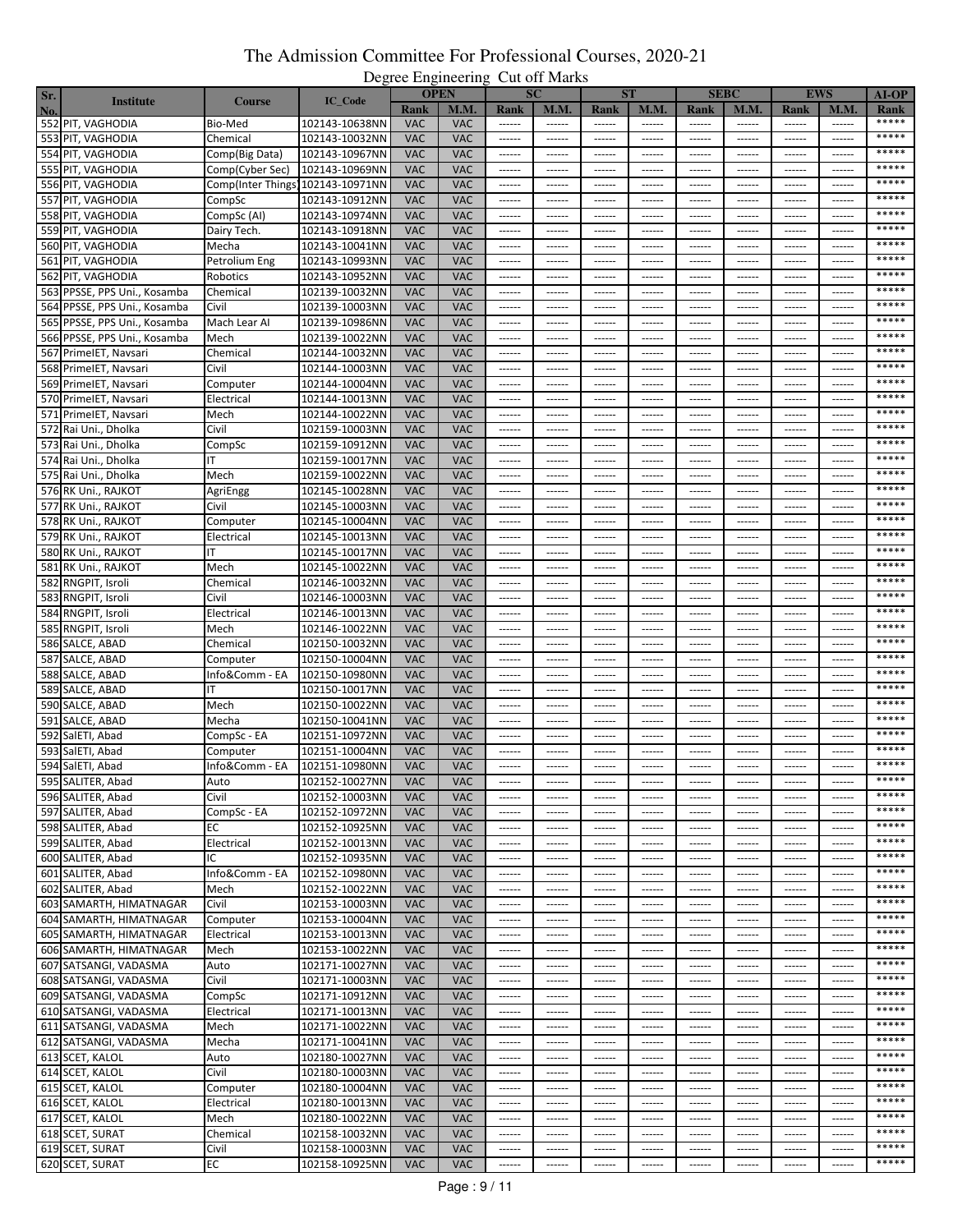| Sr. |                     |                                  |                |            | <u>- 2010 - 11511120 1111</u><br><b>OPEN</b> | $\ddotsc$              | <b>SC</b>     | <b>ST</b>              |               |                 | <b>SEBC</b>     |                 | <b>EWS</b>    | <b>AI-OP</b>   |
|-----|---------------------|----------------------------------|----------------|------------|----------------------------------------------|------------------------|---------------|------------------------|---------------|-----------------|-----------------|-----------------|---------------|----------------|
| No. | <b>Institute</b>    | <b>Course</b>                    | IC_Code        | Rank       | <b>M.M.</b>                                  | Rank                   | <b>M.M.</b>   | Rank                   | <b>M.M.</b>   | Rank            | M.M.            | Rank            | M.M           | Rank           |
|     | 621 SCET, SURAT     | Electrical                       | 102158-10013NN | <b>VAC</b> | <b>VAC</b>                                   | $-----$                | ------        | ------                 | ------        | $-----1$        | $-----$         | ------          | ------        | *****          |
|     | 622 SCET, SURAT     | IC                               | 102158-10935NN | <b>VAC</b> | <b>VAC</b>                                   | ------                 | ------        | ------                 | ------        | ------          | ------          | ------          | ------        | *****          |
|     | 623 SCET, SURAT     | Mech                             | 102158-10022NN | <b>VAC</b> | <b>VAC</b>                                   | ------                 | ------        | ------                 | ------        | ------          | $- - - - - -$   | ------          | $- - - - - -$ | *****          |
|     | 624 SCET, SURAT     | TextTech                         | 102158-10956NN | <b>VAC</b> | <b>VAC</b>                                   | ------                 | ------        | ------                 | ------        | ------          | ------          | ------          | ------        | *****          |
|     |                     |                                  |                | <b>VAC</b> | <b>VAC</b>                                   | $- - - - - -$          | ------        | ------                 | ------        | ------          | ------          | ------          | ------        | *****          |
|     | 625 SHGEC, Amreli   | Auto                             | 102179-10027NN |            |                                              |                        |               |                        |               |                 |                 |                 |               | *****          |
|     | 626 SHGEC, Amreli   | Civil                            | 102179-10003NN | <b>VAC</b> | <b>VAC</b>                                   | $- - - - - -$          | ------        | ------                 | ------        | $- - - - - - -$ | $- - - - - -$   | ------          | $- - - - - -$ | *****          |
|     | 627 SHGEC, Amreli   | Computer                         | 102179-10004NN | <b>VAC</b> | <b>VAC</b>                                   | ------                 | ------        | ------                 |               | ------          | $- - - - - -$   | ------          | $- - - - - -$ | *****          |
|     | 628 SHGEC, Amreli   | Electrical                       | 102179-10013NN | <b>VAC</b> | <b>VAC</b>                                   | $-----1$               | ------        | ------                 | ------        | ------          | ------          | ------          | ------        |                |
|     | 629 SHGEC, Amreli   | Mech                             | 102179-10022NN | <b>VAC</b> | <b>VAC</b>                                   | $- - - - - -$          | ------        | ------                 | ------        | ------          | ------          | ------          | ------        | *****          |
|     | 630 Shroff, BHARUCH | Chem.Tech.                       | 102174-10904NN | <b>VAC</b> | <b>VAC</b>                                   | $- - - - - -$          | ------        | ------                 | $- - - - - -$ | $- - - - - -$   | $- - - - - -$   | ------          | $- - - - - -$ | *****          |
|     | 631 Shroff, BHARUCH | Chemical                         | 102174-10032NN | <b>VAC</b> | <b>VAC</b>                                   | ------                 | ------        | ------                 | -----         | -----           | -----           | -----           | -----         | *****          |
|     | 632 Shroff, BHARUCH | Electrical                       | 102174-10013NN | <b>VAC</b> | <b>VAC</b>                                   | 1.1.1.1.1              | $- - - - - -$ | ------                 | $- - - - - -$ | $- - - - - -$   | $- - - - - -$   | ------          | ------        | *****          |
|     | 633 Shroff, BHARUCH | Env.Sc.Tech.                     | 102174-10684NN | <b>VAC</b> | <b>VAC</b>                                   | ------                 | ------        | ------                 | ------        | ------          | ------          | ------          | ------        | *****          |
|     | 634 Shroff, BHARUCH | Mech                             | 102174-10022NN | <b>VAC</b> | <b>VAC</b>                                   | ------                 | ------        | ------                 | ------        | ------          | ------          | ------          | ------        | *****          |
|     | 635 SIGMA, Bakrol   | Chem (Green) - EA 102176-10964NN |                | <b>VAC</b> | <b>VAC</b>                                   | ------                 | ------        | ------                 |               | ------          | ------          | ------          | ------        | *****          |
|     | 636 SIGMA, Bakrol   | Civil                            | 102176-10003NN | <b>VAC</b> | <b>VAC</b>                                   | ------                 | ------        | ------                 | ------        | ------          | ------          | ------          | ------        | *****          |
|     | 637 SIGMA, Bakrol   | Computer                         | 102176-10004NN | <b>VAC</b> | <b>VAC</b>                                   | ------                 | ------        | ------                 | ------        | ------          | ------          | -----           | $- - - - - -$ | *****          |
|     | 638 SIGMA, Bakrol   | ЕC                               | 102176-10925NN | <b>VAC</b> | <b>VAC</b>                                   | ------                 | ------        | ------                 | ------        | ------          | ------          | ------          | ------        | *****          |
|     | 639 SIGMA, Bakrol   | Electrical                       | 102176-10013NN | <b>VAC</b> | <b>VAC</b>                                   | ------                 | ------        | ------                 | $- - - - - -$ | ------          | $- - - - - -$   | ------          | ------        | *****          |
|     | 640 SIGMA, Bakrol   |                                  | 102176-10017NN | <b>VAC</b> | <b>VAC</b>                                   | ------                 | ------        | ------                 | ------        | ------          | ------          | ------          | ------        | *****          |
|     | 641 SIGMA, Bakrol   | Mech                             | 102176-10022NN | <b>VAC</b> | <b>VAC</b>                                   |                        | ------        | ------                 | $- - - - - -$ | $- - - - - -$   | $- - - - - -$   | ------          | $- - - - - -$ | *****          |
|     |                     |                                  |                |            |                                              |                        |               |                        |               |                 |                 |                 |               | *****          |
|     | 642 SILVEROAK, Abad | Aero                             | 102177-10901NN | <b>VAC</b> | <b>VAC</b>                                   | ------                 | ------        | ------                 | $- - - - - -$ | ------          | ------          | ------          | $- - - - - -$ |                |
|     | 643 SILVEROAK, Abad | Civil                            | 102177-10003NN | <b>VAC</b> | <b>VAC</b>                                   |                        | ------        | ------                 | $- - - - - -$ | $- - - - - -$   | $- - - - - -$   | ------          | ------        | *****<br>***** |
|     | 644 SILVEROAK, Abad | Comp (AI Mach Lea 102177-10966NN |                | <b>VAC</b> | <b>VAC</b>                                   | ------                 | ------        | ------                 | ------        | ------          | ------          | ------          | $- - - - - -$ |                |
|     | 645 SILVEROAK, Abad | Comp(Cloud Comp 102177-10968NN   |                | <b>VAC</b> | <b>VAC</b>                                   | ------                 | ------        | ------                 | -----         | -----           | -----           | -----           | -----         | *****          |
|     | 646 SILVEROAK, Abad | Comp(CyberSec)                   | 102177-10916NN | <b>VAC</b> | <b>VAC</b>                                   |                        | $- - - - - -$ | ------                 | $- - - - - -$ | $- - - - - -$   | $- - - - - -$   | ------          | ------        | *****          |
|     | 647 SILVEROAK, Abad | Computer                         | 102177-10004NN | <b>VAC</b> | <b>VAC</b>                                   | ------                 | ------        | ------                 | -----         | -----           | -----           |                 |               | *****          |
|     | 648 SILVEROAK, Abad | ЕC                               | 102177-10925NN | <b>VAC</b> | <b>VAC</b>                                   |                        | ------        | ------                 | $- - - - - -$ | $- - - - - -$   | ------          | ------          | ------        | *****          |
|     | 649 SILVEROAK, Abad | ΙT                               | 102177-10017NN | <b>VAC</b> | <b>VAC</b>                                   | ------                 | ------        | ------                 | ------        | ------          | ------          | ------          | ------        | *****          |
|     | 650 SILVEROAK, Abad | Mech                             | 102177-10022NN | <b>VAC</b> | <b>VAC</b>                                   | $- - - - - -$          | ------        | ------                 | ------        | ------          | ------          | ------          | ------        | *****          |
|     | 651 SKPCE, VISNAGAR | Al Data Sci                      | 102155-10958NN | <b>VAC</b> | <b>VAC</b>                                   |                        | ------        | ------                 | ------        | $- - - - - -$   | ------          | ------          | $- - - - - -$ | *****          |
|     | 652 SKPCE, VISNAGAR | Civil                            | 102155-10003NN | <b>VAC</b> | <b>VAC</b>                                   | ------                 | ------        | ------                 | ------        | ------          | ------          | ------          | ------        | *****          |
|     | 653 SKPCE, VISNAGAR | Computer                         | 102155-10004NN | <b>VAC</b> | <b>VAC</b>                                   | $-----1$               | ------        | ------                 | ------        | ------          | ------          | ------          | $- - - - - -$ | *****          |
|     | 654 SKPCE, VISNAGAR | Info&Comm                        | 102155-10934NN | <b>VAC</b> | <b>VAC</b>                                   | $-----1$               | ------        | ------                 | $- - - - - -$ | $- - - - - -$   | ------          | ------          | ------        | *****          |
|     | 655 SKPCE, VISNAGAR | IΤ                               | 102155-10017NN | <b>VAC</b> | <b>VAC</b>                                   | ------                 | ------        | ------                 | $- - - - - -$ | $- - - - - - -$ | $- - - - - -$   | ------          | $- - - - - -$ | *****          |
|     | 656 SKPCE, VISNAGAR | Mech                             | 102155-10022NN | <b>VAC</b> | <b>VAC</b>                                   | ------                 | ------        | ------                 | ------        | .               | -----           | -----           | ------        | *****          |
|     | 657 SPCE, Bakrol    | Civil                            | 102156-10003NN | <b>VAC</b> | <b>VAC</b>                                   | $-----1$               | $- - - - - -$ | ------                 | $- - - - - -$ | $- - - - - -$   | $- - - - - -$   | ------          | ------        | *****          |
|     |                     |                                  | 102156-10004NN | <b>VAC</b> | <b>VAC</b>                                   |                        |               |                        |               |                 |                 |                 |               | *****          |
|     | 658 SPCE, Bakrol    | Computer                         |                |            |                                              | ------                 | ------        | ------                 | ------        | ------          | ------          | ------          | ------        | *****          |
|     | 659 SPCE, Bakrol    | Electrical                       | 102156-10013NN | <b>VAC</b> | <b>VAC</b>                                   |                        | ------        | ------                 | $- - - - - -$ | $- - - - - -$   | ------          | ------          | $- - - - - -$ |                |
|     | 660 SPCE, Bakrol    | ΙT                               | 102156-10017NN | <b>VAC</b> | <b>VAC</b>                                   | $-----1$               | ------        | ------                 | ------        | ------          | ------          | ------          | ------        | *****          |
|     | 661 SPCE, Bakrol    | Mech                             | 102156-10022NN | <b>VAC</b> | <b>VAC</b>                                   | ------                 | ------        | ------                 | ------        | ------          |                 | ------          | $- - - - - -$ | *****          |
|     | 662 SPEC, Linch     | Auto                             | 102148-10027NN | <b>VAC</b> | <b>VAC</b>                                   | ------                 | ------        | ------                 | $- - - - - -$ | ------          | ------          | ------          | $- - - - - -$ | *****          |
|     | 663 SPEC, Linch     | Civil                            | 102148-10003NN | <b>VAC</b> | <b>VAC</b>                                   | ------                 | ------        | ------                 | ------        | ------          | ------          | ------          | ------        | *****          |
|     | 664 SPEC, Linch     | EC.                              | 102148-10925NN | <b>VAC</b> | <b>VAC</b>                                   | ------                 | ------        | ------                 | ------        | $- - - - - -$   | ------          | ------          | ------        | *****          |
|     | 665 SPEC, Linch     | Electrical                       | 102148-10013NN | <b>VAC</b> | <b>VAC</b>                                   | $- - - - - -$          | $- - - - - -$ | ------                 | $- - - - - -$ | $- - - - - -$   | $- - - - - - -$ | ------          | $- - - - - -$ | *****          |
|     | 666 SPEC, Linch     | Mech                             | 102148-10022NN | <b>VAC</b> | <b>VAC</b>                                   | $- - - - - -$          | ------        | ------                 | $- - - - - -$ | $- - - - - -$   | $- - - - - - -$ | $- - - - - - -$ | $- - - - - -$ | *****          |
|     | 667 SRCE, Rajkot    | CompSc                           | 102154-10912NN | <b>VAC</b> | <b>VAC</b>                                   | $-----1$               | ------        | ------                 | ------        | ------          | ------          | ------          | ------        | *****          |
|     | 668 SRCE, Rajkot    | ЕC                               | 102154-10925NN | <b>VAC</b> | <b>VAC</b>                                   | ------                 | $- - - - - -$ | $-----1$               | ------        | $-----1$        | $-----1$        | ------          | ------        | *****          |
|     | 669 SRCE, Rajkot    | Electrical                       | 102154-10013NN | <b>VAC</b> | <b>VAC</b>                                   | ------                 | ------        | ------                 | $- - - - - -$ | $- - - - - -$   | $- - - - - -$   | ------          | ------        | *****          |
|     | 670 SRCE, Rajkot    | ΙT                               | 102154-10017NN | <b>VAC</b> | <b>VAC</b>                                   | ------                 | ------        | ------                 | ------        | ------          | ------          | ------          | ------        | *****          |
|     | 671 SRCE, Rajkot    | Mech                             | 102154-10022NN | <b>VAC</b> | <b>VAC</b>                                   |                        | $- - - - - -$ | $- - - - - -$          | $- - - - - -$ | $- - - - - -$   | $- - - - - -$   | $- - - - - -$   | $- - - - - -$ | *****          |
|     | 672 SRPATEL, DABHI  | Civil                            | 102178-10003NN | <b>VAC</b> | <b>VAC</b>                                   | ------                 | ------        | ------                 | ------        | ------          | ------          | ------          | ------        | *****          |
|     | 673 SRPATEL, DABHI  | Computer                         | 102178-10004NN | <b>VAC</b> | <b>VAC</b>                                   | $- - - - - -$          | ------        | ------                 | $- - - - - -$ | $- - - - - -$   | ------          | ------          | ------        | *****          |
|     | 674 SRPATEL, DABHI  | ЕC                               | 102178-10925NN | <b>VAC</b> | <b>VAC</b>                                   | ------                 | ------        | ------                 | ------        | ------          | ------          | ------          | ------        | *****          |
|     |                     |                                  |                |            |                                              |                        |               |                        |               |                 |                 |                 |               | *****          |
|     | 675 SRPATEL, DABHI  | Mech                             | 102178-10022NN | <b>VAC</b> | <b>VAC</b>                                   | ------                 | ------        | ------                 | $- - - - - -$ | ------          | $- - - - - -$   | ------          | $- - - - - -$ | *****          |
|     | 676 SSASIT, SURAT   | Civil                            | 102173-10003NN | <b>VAC</b> | <b>VAC</b>                                   | $- - - - - -$          | ------        | ------                 | $- - - - - -$ | $- - - - - -$   | $- - - - - - -$ | ------          | ------        |                |
|     | 677 SSASIT, SURAT   | ЕC                               | 102173-10925NN | <b>VAC</b> | <b>VAC</b>                                   | $- - - - - -$          | ------        | ------                 | $-----1$      | $-----1$        | $- - - - - -$   | ------          | ------        | *****          |
|     | 678 SSASIT, SURAT   | Electrical                       | 102173-10013NN | <b>VAC</b> | <b>VAC</b>                                   | $- - - - - -$          | ------        | ------                 | $-----1$      | $- - - - - -$   | $- - - - - -$   | ------          | ------        | *****          |
|     | 679 SSASIT, SURAT   | Mech                             | 102173-10022NN | <b>VAC</b> | <b>VAC</b>                                   | ------                 | $- - - - - -$ | ------                 | $- - - - - -$ | ------          | $- - - - - -$   | ------          |               | *****          |
|     | 680 SSEC, BhNAGAR   | Civil                            | 102165-10003NN | <b>VAC</b> | <b>VAC</b>                                   | $- - - - - -$          | $- - - - - -$ | ------                 | $- - - - - -$ | $- - - - - -$   | $- - - - - -$   | $- - - - - -$   | ------        | 14930          |
|     | 681 SSEC, BhNAGAR   | Electrical                       | 102165-10013NN | <b>VAC</b> | <b>VAC</b>                                   | $- - - - - -$          | ------        | ------                 | ------        | ------          | ------          | ------          | ------        | 8184           |
|     | 682 SSEC, BhNAGAR   | ΙC                               | 102165-10935NN | <b>VAC</b> | <b>VAC</b>                                   | $\cdots \cdots \cdots$ | $- - - - - -$ | $\cdots \cdots \cdots$ | $- - - - - -$ | $- - - - - -$   | $- - - - - -$   | $- - - - - -$   | $-----1$      | 22593          |
|     | 683 SSEC, BhNAGAR   | Mech                             | 102165-10022NN | <b>VAC</b> | <b>VAC</b>                                   | ------                 | ------        | ------                 | ------        | ------          | ------          | ------          | ------        | 14170          |
|     | 684 SSIT, Bhat      | Civil                            | 102166-10003NN | <b>VAC</b> | <b>VAC</b>                                   | ------                 | ------        | ------                 | ------        | ------          | ------          | ------          | ------        | *****          |
|     | 685 SSIT, Bhat      | Computer                         | 102166-10004NN | <b>VAC</b> | <b>VAC</b>                                   | ------                 | ------        | ------                 | ------        | $-----$         | $-----$         | ------          | ------        | *****          |
|     | 686 SSIT, Bhat      | ЕC                               | 102166-10925NN | <b>VAC</b> | <b>VAC</b>                                   | ------                 | ------        | ------                 | $-----1$      | $-----1$        | ------          | ------          | $- - - - - -$ | *****          |
|     | 687 SSIT, Bhat      | Electrical                       | 102166-10013NN | <b>VAC</b> | <b>VAC</b>                                   | $-----1$               | ------        | ------                 | ------        | ------          | ------          | ------          | ------        | *****          |
|     | 688 SSIT, Bhat      | Mech                             | 102166-10022NN | <b>VAC</b> | <b>VAC</b>                                   | ------                 | ------        | ------                 | ------        | ------          | ------          | ------          | ------        | *****          |
|     | 689 SSMIT, BHARUCH  | Chemical                         | 102170-10032NN | <b>VAC</b> | <b>VAC</b>                                   | $-----$                | ------        | ------                 | ------        | ------          | ------          | ------          | ------        | *****          |